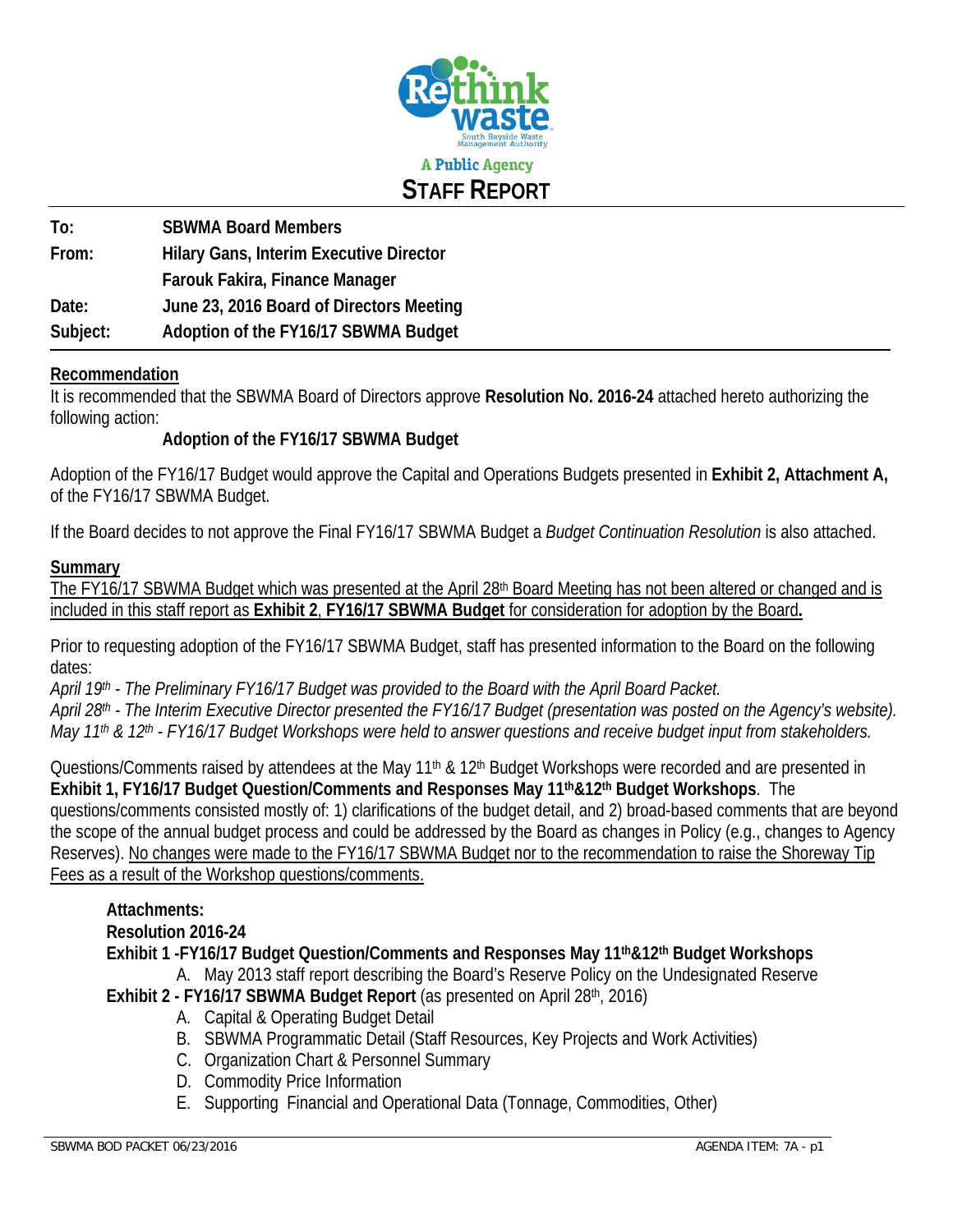

# **RESOLUTION NO. 2016-24 RESOLUTION OF THE SOUTH BAYSIDE WASTE MANAGEMENT AUTHORITY BOARD OF DIRECTORS ADOPTING THE FY16/17 SBWMA BUDGET**

**WHEREAS**, the South Bayside Waste Management Authority (SBWMA) proposed budget as presented is balanced and provides sufficient funds for normal operations.

**NOW THEREFORE, BE IT RESOLVED**, by the Board of Directors of the South Bayside Waste Management Authority that the Board adopts the FY16/17 SBWMA Budget.

 **PASSED AND ADOPTED** by the Board of Directors of the South Bayside Waste Management Authority, County of San Mateo, State of California on the **23rd** day of **June, 2016**, by the following vote:

| <b>Agency</b>      | <u>Yes</u> | <u>No</u> | Abstain | Absent | <b>Agency</b>              | <u>Yes</u> | No | Abstain | <b>Absent</b> |
|--------------------|------------|-----------|---------|--------|----------------------------|------------|----|---------|---------------|
| Atherton           |            |           |         |        | Menlo Park                 |            |    |         |               |
| Belmont            |            |           |         |        | Redwood City               |            |    |         |               |
| Burlingame         |            |           |         |        | San Carlos                 |            |    |         |               |
| East Palo Alto     |            |           |         |        | San Mateo                  |            |    |         |               |
| <b>Foster City</b> |            |           |         |        | County of San Mateo        |            |    |         |               |
| Hillsborough       |            |           |         |        | West Bay Sanitary District |            |    |         |               |

 I HEREBY CERTIFY that the foregoing Resolution No. 2016-24 was duly and regularly adopted at a regular meeting of the South Bayside Waste Management Authority on June 23, 2016.

 $\overline{\phantom{a}}$  , and the contract of the contract of the contract of the contract of the contract of the contract of the contract of the contract of the contract of the contract of the contract of the contract of the contrac

ATTEST:

Bob Grassilli, Chairperson of SBWMA

Cyndi Urman, Board Secretary

\_\_\_\_\_\_\_\_\_\_\_\_\_\_\_\_\_\_\_\_\_\_\_\_\_\_\_\_\_\_\_\_\_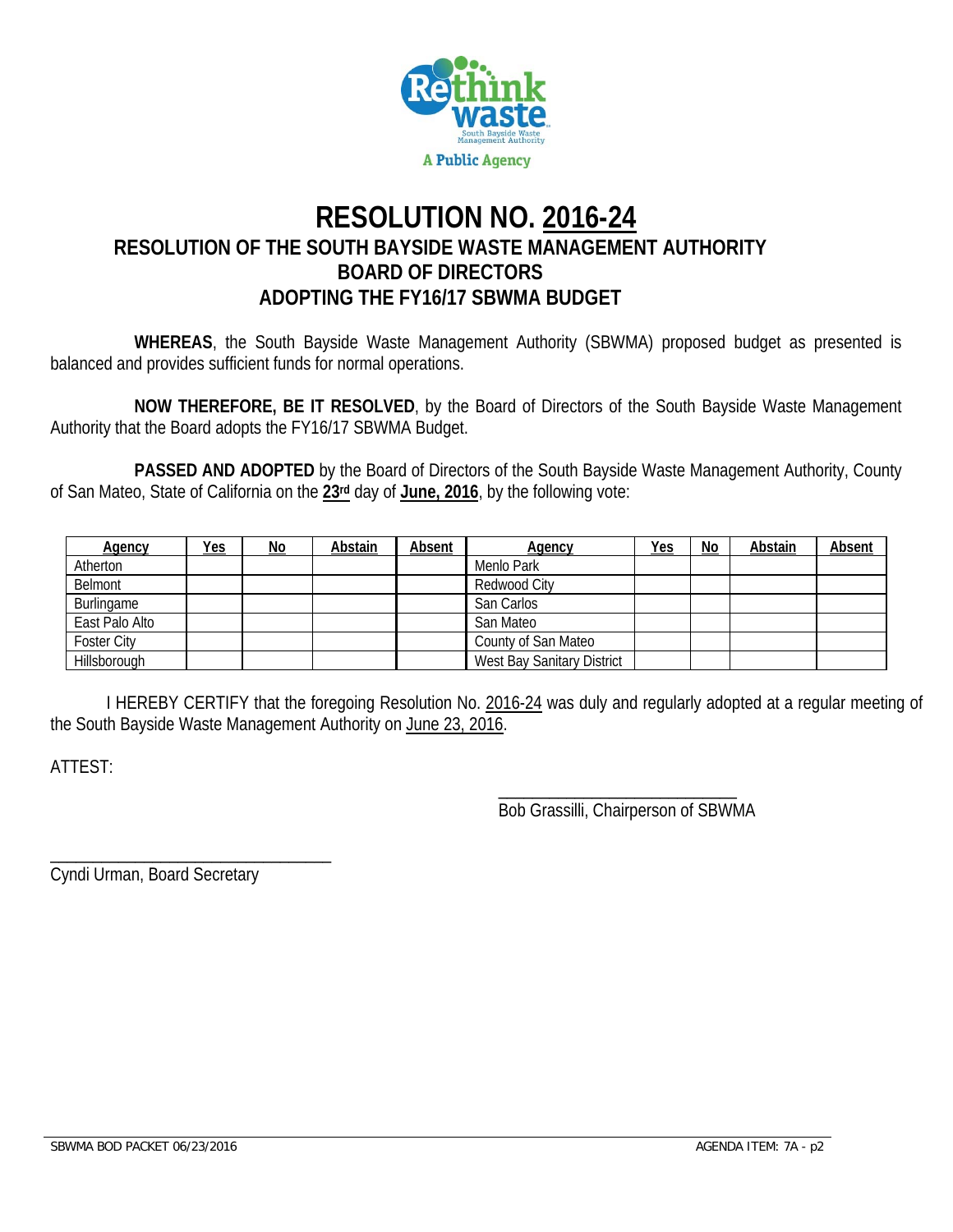

# **RESOLUTION NO. 2016-25 RESOLUTION OF THE SOUTH BAYSIDE WASTE MANAGEMENT AUTHORITY BOARD OF DIRECTORS GRANTING AUTHORITY FOR CONTINUED APPROPRIATIONS AND EXPENDITURES FOR SIXTY (60) DAYS**

 **WHEREAS**, the South Bayside Waste Management Authority (SBWMA) is on a fiscal year July 1 - June 30th; and

 **WHEREAS** a budget for FY16/17 will not be ready for review and approval by the Board of Directors until after the start of FY16/17; and

 **WHEREAS**, there is a continued need to conduct business by the SBWMA after the start of FY16/17 budget year.

 **THEREFORE, BE IT RESOLVED** that the Board grants the Interim Executive Director continued authority for appropriations and expenditures at the current level for the first sixty (60) days of FY16/17 for the SBWMA.

 **PASSED AND ADOPTED** by the Board of Directors of the South Bayside Waste Management Authority, County of San Mateo, State of California on the **23rd** day of **June, 2016**, by the following vote:

| <b>Agency</b>      | <u>Yes</u> | <u>No</u> | Abstain | Absent | <b>Agency</b>              | <u>Yes</u> | $\underline{\mathsf{No}}$ | Abstain | <b>Absent</b> |
|--------------------|------------|-----------|---------|--------|----------------------------|------------|---------------------------|---------|---------------|
| Atherton           |            |           |         |        | Menlo Park                 |            |                           |         |               |
| Belmont            |            |           |         |        | Redwood City               |            |                           |         |               |
| Burlingame         |            |           |         |        | San Carlos                 |            |                           |         |               |
| East Palo Alto     |            |           |         |        | San Mateo                  |            |                           |         |               |
| <b>Foster City</b> |            |           |         |        | County of San Mateo        |            |                           |         |               |
| Hillsborough       |            |           |         |        | West Bay Sanitary District |            |                           |         |               |

 I HEREBY CERTIFY that the foregoing Resolution No. 2016-25 was duly and regularly adopted at a regular meeting of the South Bayside Waste Management Authority on June 23, 2016.

ATTEST:

 $\overline{\phantom{a}}$  , and the contract of the contract of the contract of the contract of the contract of the contract of the contract of the contract of the contract of the contract of the contract of the contract of the contrac Bob Grassilli, Chairperson of SBWMA

\_\_\_\_\_\_\_\_\_\_\_\_\_\_\_\_\_\_\_\_\_\_\_\_\_\_\_\_\_\_\_\_\_ Cyndi Urman, Board Secretary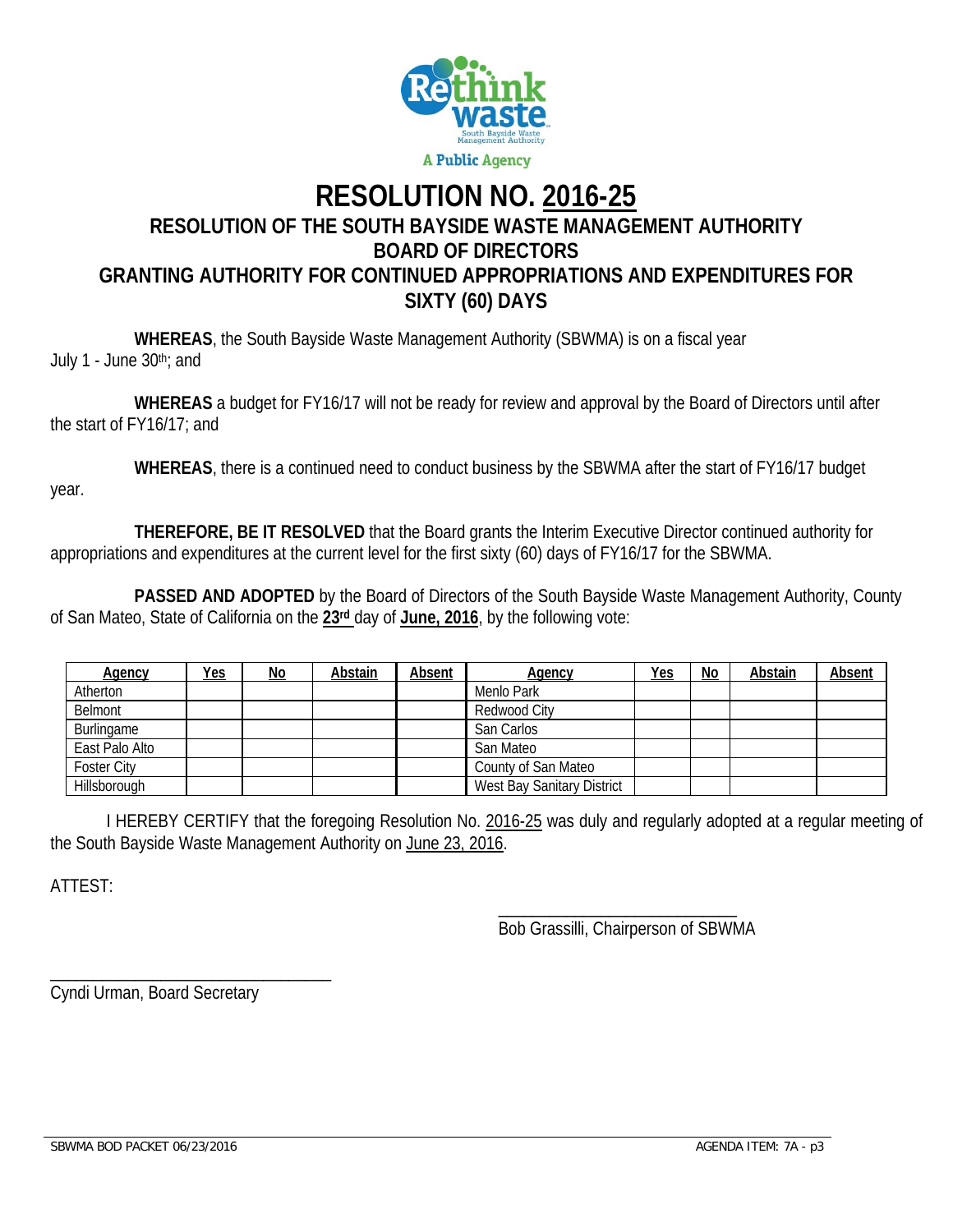

# **Exhibit 1. FY16/17 Budget Question/Comments and Responses May 11th&12th Budget Workshops**

**1.) Member Brownrigg, asked if the whole \$106M budget sum, including the Recology 54% portion and the 13% Agencies fees, that the SBWMA manages in total would be presented in the budget and not only the 33% SBWMA budget which includes SBR expenses?** 

**Member Bonilla commented that he would like to see the Collection and Shoreway Operations cost in one presentation since Recology now owns SBR.** 

**Member Dehn asked if the timing could be changed so there could be one presentation on rates and budget.** 

*The above comments relate to structure of the Collection Rate Setting and the SBWMA Budget process. While staff concurs that the Collection Rate Setting process and SBWMA Budget process could be simplified, this is a Board Policy issue that is beyond the scope of FY16/17 Budget approval process. Note that the FY16/17 Budget Report and April budget presentation did provide information and charts that summarizes the Collection Rate Setting and the SBWMA Budget process and the linkage between the two.* 

**2.) Member Dehn asked if the Recology Public Education budget is included in the SBWMA Budget and stated that she would like them merged so they are not looking for them in two separate places.** 

*In approving the FY16/17 Budget, the Board is approving the outreach and public education performed and directed by the SBWMA only. Regarding "merging" the outreach budgets, these are two distinct entities and budgets, one managed by the SBWMA and one by Recology and it would not be appropriate to combine the budgets in the FY16/17 Budget process. However, at the Board's direction, staff can present an analysis of the total expenditures on public education by both Recology and the SBWMA. Note that question #14 on the potential overlap of Recology and SBWMA public education efforts is a related topic.* 

**3.) TAC Member Murray asked about the host fee revenue. She wanted to know how the host fees from the second-shift were impacted by the down commodity revenues and increased depreciation of the equipment. She questioned whether depreciation was covered by the host fee applied.** 

*The Host Fees paid to the SBWMA by SBR for MRF tons that are delivered from outside of the service area are charged a flat-fee and are not impacted by commodity price fluctuations. The Host Fee rate was approved by the Board on July 24th, 2014 (resolution 2014-18). The Staff Report associated with this resolution, provides support for the establishment of the Host Fee amount. The Fiscal Impact section of the report indicates that the Host Fee is meant to cover: 1) construction of a \$411,151 MRF canopy tipping floor roof extension to enclose the additional third-party tons (the Host Fee was increased from \$10.30 to \$13.00 to cover the added cost of this project), and 2) MRF equipment and building expenses associated with increased wear and MRF equipment and building depreciation and interest expense.* 

**4.) TAC Member Ramirez asked how we can be ensured that Recology's operations are running efficiently.**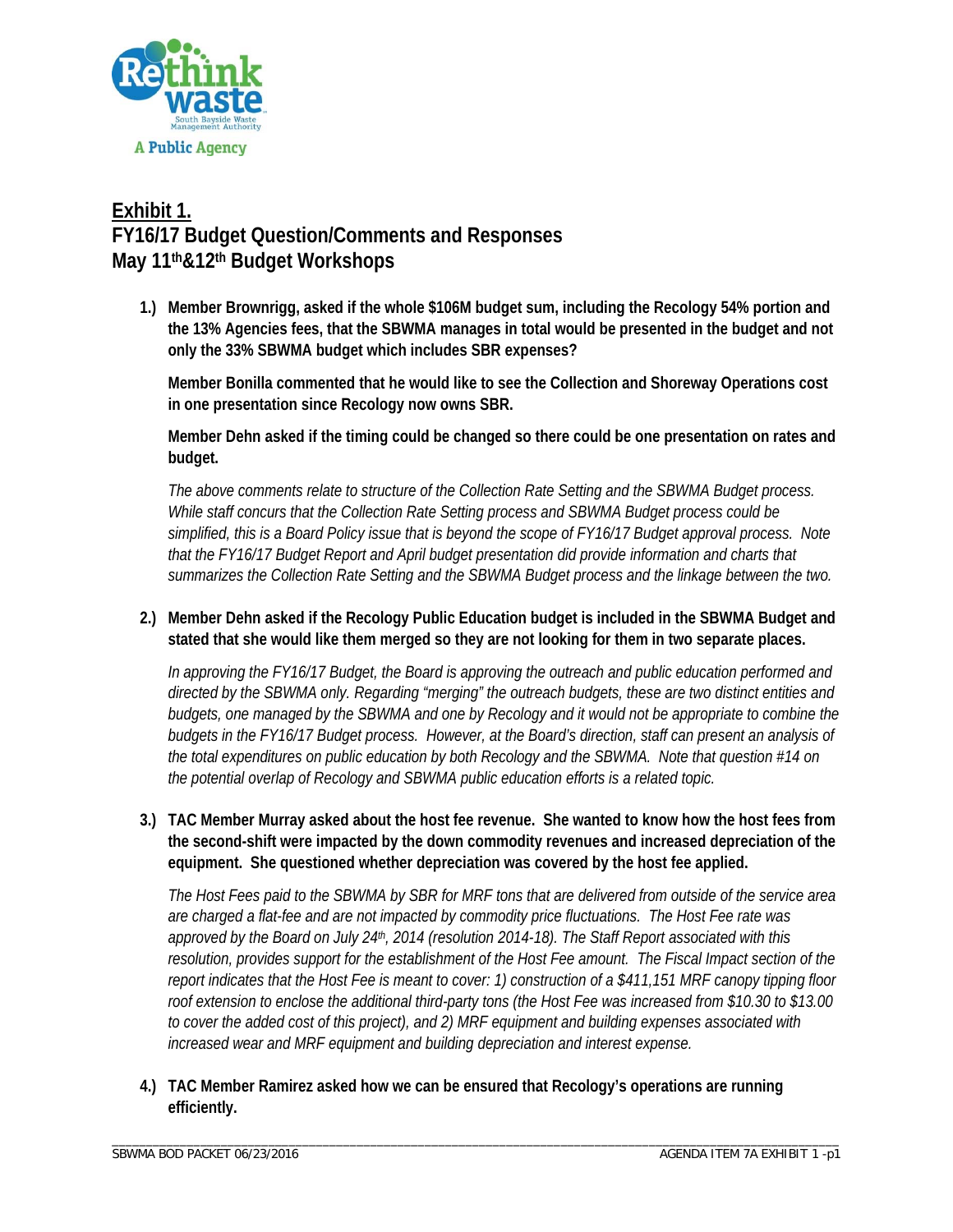

*Recology's contract is not a "cost-plus" but closer to a "fixed-price" format contract so the company is incentivized to operate efficiently to maintain profitability. To ensure that Recology is operating in a manner that provides excellent service, the SBWMA staff oversees Recology's performance and ensures that the company is providing the scope of service and quality that is outlined in the Collection Services Agreement. Regarding accuracy and compliance of financial and performance reporting, SBWMA staff and consultants conduct an annual operational audit and financial audit of Recology (as well as SBR) to validate the accuracy of the information provided (other operational and financial reporting includes an annual Revenue Reconciliation and an annual Application for Contractor's Compensation Adjustment which are reviewed by SBWMA staff and consultants). On a high-level, the SBWMA conducts an annual Solid Waste Rates Survey (Staff Update 9.A., April 2016 Board Packet) which provides collection rates comparisons for waste collection services provided to cities throughout the Bay Area so that Member Agencies can benchmark the rates charged by Recology.* 

**5.) Member Dehn asked why self-haul customers can't pay credit card transaction fees. She requested that the credit card fees to be called out in the Budget report.** 

*California law prohibits the merchant from charging the customer specifically for credit cards fees so it is not possible to directly charge the customer for the credit card transaction fees. Regarding part two of the question, the credit cards transaction expense is discussed in the Budget Report, page 8, Other Operating Expense: "there is a new expense for credit card transaction fees paid by SBR and reimbursed by the Agency for public/non-franchise customer transactions of approximately \$175,000" and the credit card transaction fees are itemized separately FY16/17 Budget, Attachment A, on line 142, Expenses. Note that self-haul tip fees for FY16/17 have been set so to include the total cost of material handling as well as the new credit card transaction costs.* 

**6.) Member Dehn asked what the delta was between the contract with Marshall and the overlap of the two finance managers in this year's budget, and asked for clarification that the headcount doesn't change, but the dollar amount does.** 

*The fiscal impact of the position overlap affecting the FY15/16 Budget is \$43,700 (the overlap during the transition from Marshall Moran to Farouk Fakira, July-September 7th, 2015). The Agency has a consulting contract with Marshall Moran for on-call assistance that started on April 4th, 2016. To date, Marshall Moran*  has provided assistance to the agency with preparation of the FY16/17 Budget for a total expenditure of *\$3,300. The FY16/17 Budget includes \$35,000 for Financial Support with the expectation that Marshal Moran will support the current Finance Manager in the Recology Reconciliation and Rate Setting process.* 

**7.) Member Bonilla commented that we represent to the public that we are making money selling recyclables and if we are not making money, then the message needs to change.** 

\_\_\_\_\_\_\_\_\_\_\_\_\_\_\_\_\_\_\_\_\_\_\_\_\_\_\_\_\_\_\_\_\_\_\_\_\_\_\_\_\_\_\_\_\_\_\_\_\_\_\_\_\_\_\_\_\_\_\_\_\_\_\_\_\_\_\_\_\_\_\_\_\_\_\_\_\_\_\_\_\_\_\_\_\_\_\_\_\_\_\_\_\_\_\_\_\_\_\_\_\_\_\_\_\_\_\_

*The revenues from commodity sales are an important contribution to Agency's total revenues and more than pay for the processing fee charged by SBR to sort the materials at the MRF. Collection services are provided to customers as a cost and the commodity revenues do also help offset some of that cost. For reference, the "Revenue" section of the FY16/17 Budget presents the Agency's revenues by source (commodity revenue represents 16% of the total revenue for the Agency, public tip fee revenue is 18%,*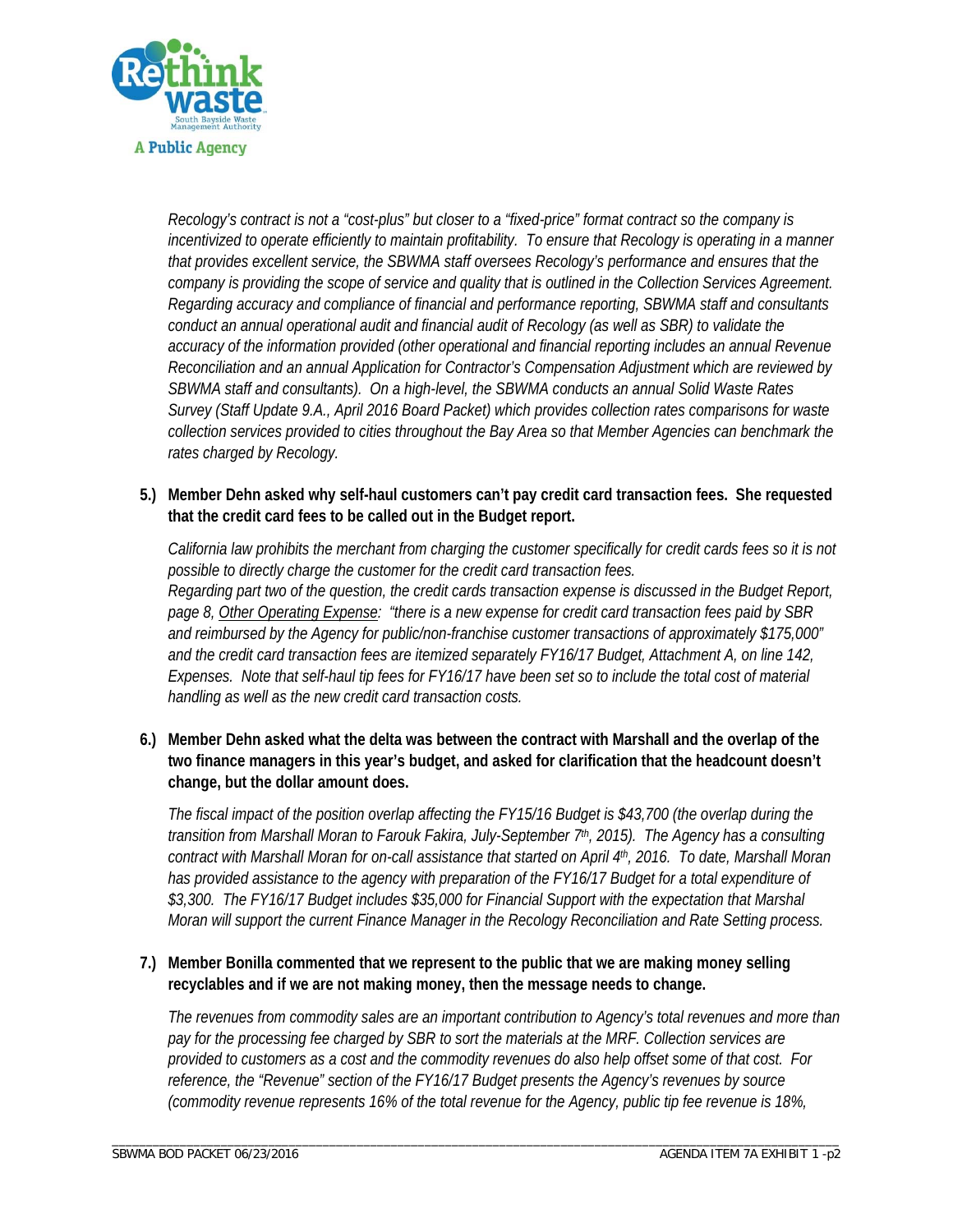

*franchise tip fee revenue 64% and other revenue is 6%). The Mid-Year Budget projection forecasts current year Commodity Revenues at \$6.99M and a similar amount for FY16/17 (FY16/17 Budget Report, Table 5).* 

### **8.) TAC Member Murray noted that we are getting more tons, but making less money.**

*This is a similar question to that raised by Board Member Benton during the Mid-Year Budget discussion at the February Board meeting. As stated in the FY16/17 Budget Report and in the April Budget presentation,*  past tip fee increases have not kept pace with expenses. The Summary section of the FY16/17 Budget *report states that there is a "structural gap between revenues and expenses created over the past three years when tip fees were not increased sufficiently to cover expenses and declining commodity revenues".* 

### **9.) Member Brownrigg asked if the equipment replacement reserve contribution of \$1.7M was an annual contribution and how much the total reserve was at this point.**

*The \$1.7 M is not a cumulative total but rather an annual forecast of the amount of money needed to cover capital repairs and replacement for the MRF equipment in that year. The forecasted dollar amounts were developed in 2013, with recommendations from BHS the sorting equipment manufacturer, in response to a Board request that a 5-year capital projection be provided in the budget. As indicated in the comment below, the equipment has performed well with no need for large capital repairs.* 

### **10.) Member Bonilla asked how much is paid annually to repair the equipment, and how much it would cost to replace the equipment?**

*In FY15/16 no capital from the Equipment Replacement Fund was spent on repairs or replacement of the MRF equipment. Note that a "glass clean-up system" to maintain the quality of the MRF glass commodity to an acceptable level was considered (estimated at ~\$2M) but was postponed.* 

### **11.) Member Dehn commented that she didn't think there was enough of a safety net in the Equipment Reserve Fund, and she asked to see a total amount in all of the reserves and the policy on what those reserves are used for.**

*The \$4.2M in the Emergency Reserve Fund could be used to address urgent equipment needs, to meet some immediate needs. As discussed in the comment above, there is an Annual Equipment Replacement*  fund (FY16/17 Budget, Attachment A) that is used to pay for major capital repairs and replacement of parts/components of the MRF sorting equipment. A decision to create a MRF Sort System Replacement *Fund to accumulate cash for a future replacement of the entire sorting system could be considered by the Board. Please see Exhibit 1 Attachment A, May 2013 staff report and "Resolution Approving Modifications to Unrestricted Cash Reserve Policy" which describes the Board's Reserve Policy on the Undesignated Reserve.* 

### **12.) Separate from the MRF equipment, Member Bonilla asked how the new Mixed Waste Processing System equipment will be paid for.**

\_\_\_\_\_\_\_\_\_\_\_\_\_\_\_\_\_\_\_\_\_\_\_\_\_\_\_\_\_\_\_\_\_\_\_\_\_\_\_\_\_\_\_\_\_\_\_\_\_\_\_\_\_\_\_\_\_\_\_\_\_\_\_\_\_\_\_\_\_\_\_\_\_\_\_\_\_\_\_\_\_\_\_\_\_\_\_\_\_\_\_\_\_\_\_\_\_\_\_\_\_\_\_\_\_\_\_

*A "Plan of Finance" has not been developed or considered by the Board to pay for the estimated \$12M Mixed Waste Processing System. This system is presented in the Long Range Plan as a key component in*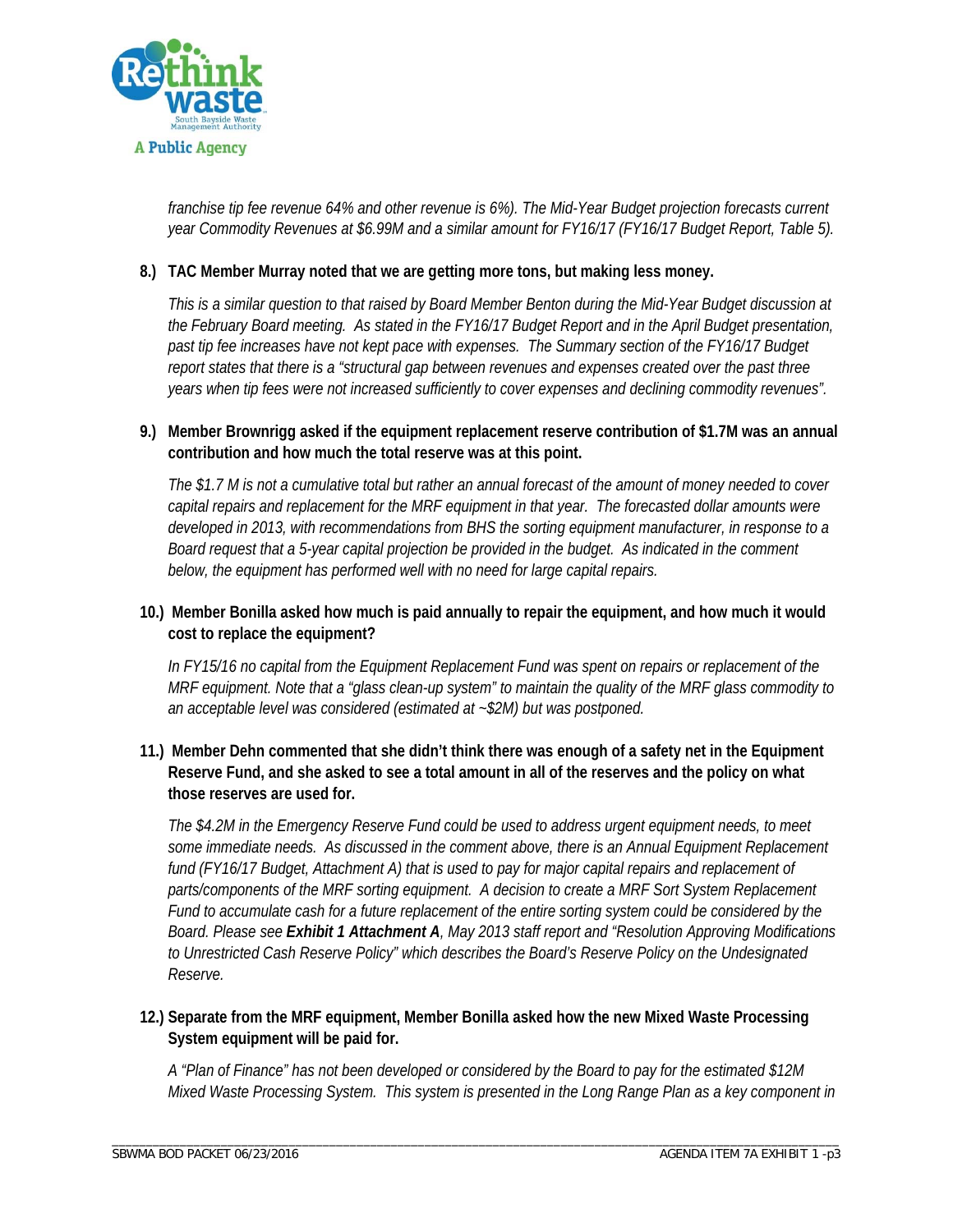

*achieving the State's goal of 75% diversion. Purchasing of the Mixed Waste Processing Equipment is planned for FY18/19.* 

**13.) Member Widmer asked if the annual financial audit would cover the same items for both Recology and SBR. He noted that with Recology's purchase of Community Recycling's 60% portion of SBR there are now shared costs and he questioned how SBR's numbers are looked at to make sure there is no double counting. He asked for a better understanding of how things are allocated now that SBR is under Recology.** 

*The annual contractor financial audit process is currently being conducted by R3 Consulting and includes both Recology's and SBR's financial systems. Staff has raised the concern about shared ownership with R3 Consulting so that the issue of potential "double-counting" gets particular focus during the audit process. Note that SBR is an independent entity with its own Board of Directors that includes both Potential Industries and Recology.* 

**14.) Member Widmer commented there are \$1 million in outreach costs on the Recology side and similarly there is cost for outreach on the SBWMA administrative side.** 

*This is correct. Recology has a contractual obligation to provide Commercial Recycling Assistance to businesses in the service area. The company employs eight WasteZero representatives and a manager (Tamera Del Bene) to perform this outreach function. The SBWMA's outreach responsibilities include providing content, creative direction, and coordination for all outreach to residential, MFD, and business customers. While there is a clear connection between the two efforts, there is no redundancy between the two programs.* 

**15.) Member Widmer commented that he didn't think that the number budgeted for HHW after December was enough and that the costs would be higher than a 3% increase in 2017.** 

*The May Board Packet includes an Agenda item discussing the HHW contract expiration and anticipated costs to the member Agencies in 2017. Regarding the impact of HHW on the SBWMA's Budget, this is a pass-through item (the SBWMA simply acts as the middle-man, collecting HHW usage fees from the Member Agencies and paying the HHW contractor) so HHW does not have an impact on the Net Cash presented in the FY16/17 Budget.* 

### **16.) Chair Grassilli asked what the \$175,000 delta in other costs were for?**

*Self-Haul credit card transaction expenses represent \$175,000 of the variance presented in the "Other Operating Expenses" shown in Table 7 of the FY16/17 Budget report. Comments on this item are also addressed in Question #5.* 

**17.) Chair Widmer asked if the Host Fee rate charged is enough to cover the cost of depreciation of the equipment, because when we agreed to the Recology tons coming in to the MRF the host fee was going to cover the cost of the MRF canopy in 3-4 years, but not the depreciation.** 

\_\_\_\_\_\_\_\_\_\_\_\_\_\_\_\_\_\_\_\_\_\_\_\_\_\_\_\_\_\_\_\_\_\_\_\_\_\_\_\_\_\_\_\_\_\_\_\_\_\_\_\_\_\_\_\_\_\_\_\_\_\_\_\_\_\_\_\_\_\_\_\_\_\_\_\_\_\_\_\_\_\_\_\_\_\_\_\_\_\_\_\_\_\_\_\_\_\_\_\_\_\_\_\_\_\_\_

*See answer for question #3 (from the May 11th Budget Workshop session).*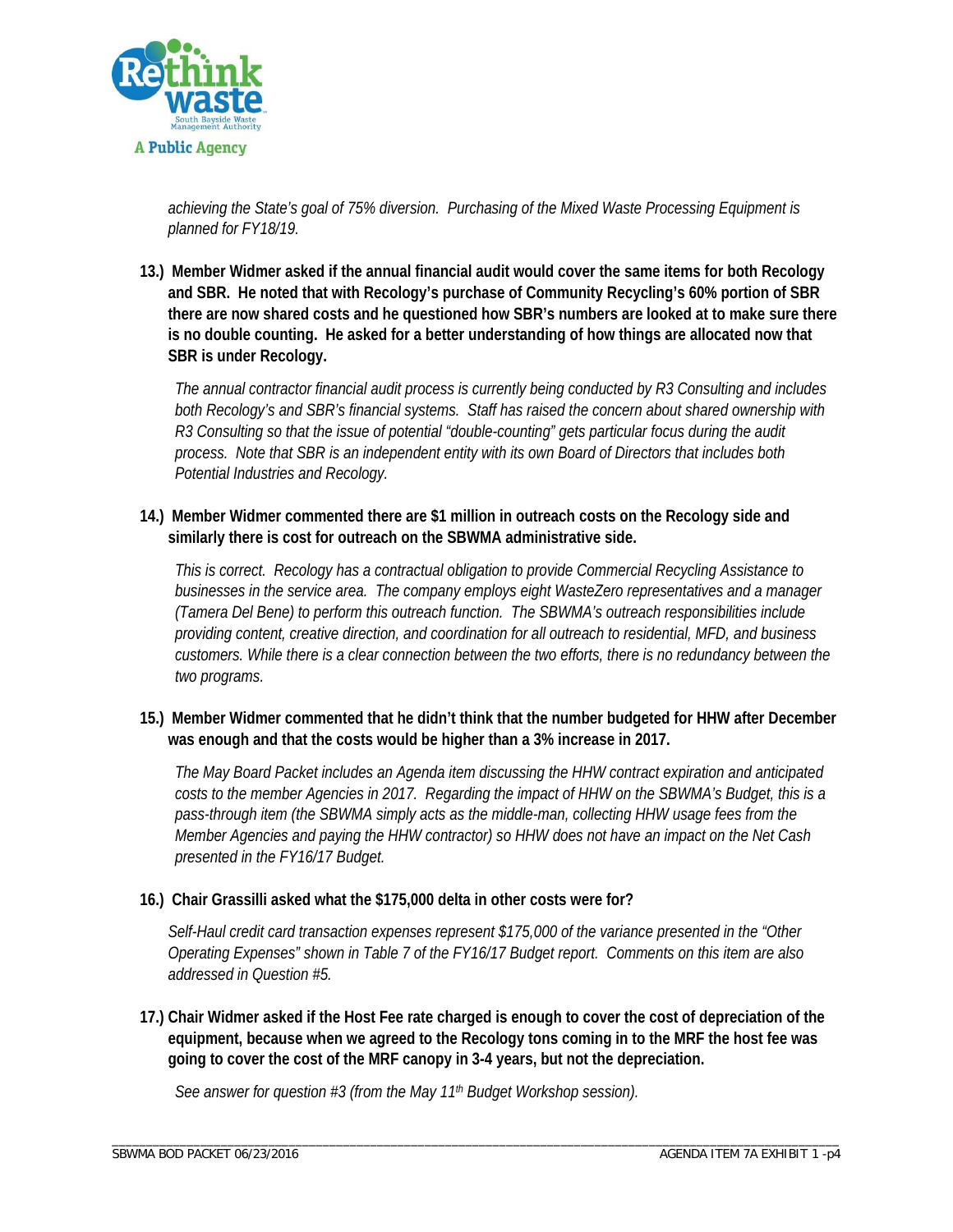

**18.) Member Widmer commented that the Long Range Plan doesn't cover the replacement of the equipment and he thinks it should.** 

*See answer to question #11. The Long Range Plan does not include funds to replace the MRF equipment. The need for long-term capital planning is an important policy consideration for the Board and Finance Committee.* 

**19.) Chair Grassilli asked to make sure the SBWMA is accruing enough money in the equipment reserve fund.** 

*See answer to question #11.* 

**20.) TAC Member Abrams asked if the equipment replacement period was correct in the schedule.** 

\_\_\_\_\_\_\_\_\_\_\_\_\_\_\_\_\_\_\_\_\_\_\_\_\_\_\_\_\_\_\_\_\_\_\_\_\_\_\_\_\_\_\_\_\_\_\_\_\_\_\_\_\_\_\_\_\_\_\_\_\_\_\_\_\_\_\_\_\_\_\_\_\_\_\_\_\_\_\_\_\_\_\_\_\_\_\_\_\_\_\_\_\_\_\_\_\_\_\_\_\_\_\_\_\_\_\_

*The MRF equipment has a depreciation schedule of 12 years and an annual capital MRF Equipment Repair and Replacement fund was developed to address incremental equipment capital expenditure needs but does not consider a complete MRF Sort System replacement. Year 2016 represents the midpoint in the depreciation life or the MRF sort system equipment. At the end of 2016, staff plans to conduct a "Sort System Wear Assessment and Condition Report" on the MRF equipment to determine the wear to-date and to assist in evaluating the longevity of the MRF equipment. The results of this assessment will provide important information for a policy discussion relating to the need to set up a new long-term capital reserve that could be used to accumulate cash for a future replacement the MRF sort system.*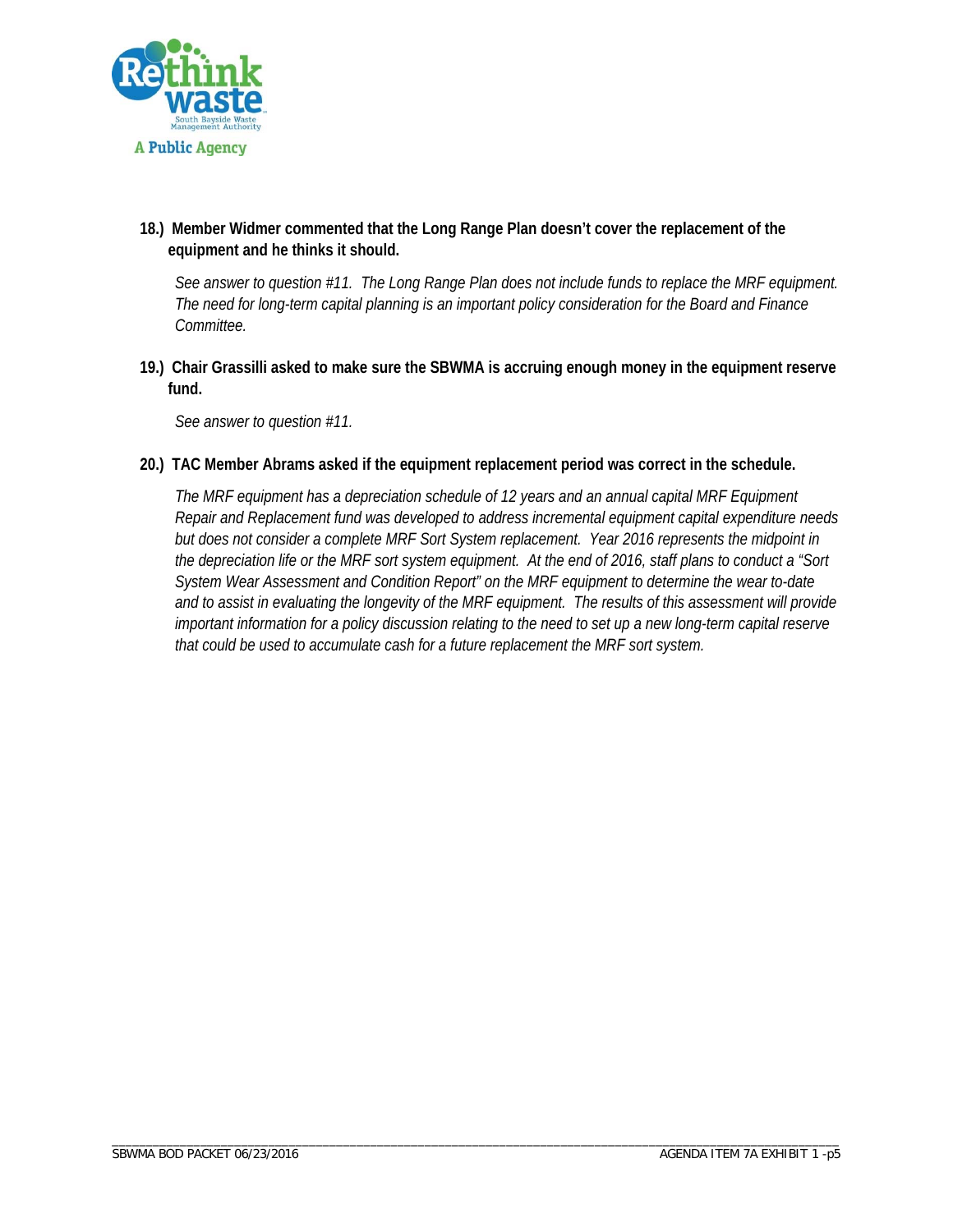

**To: SBWMA Board Members From: Hilary Gans, Interim Executive Director Farouk Fakira, Finance Manager Date: April 28, 2016 Board Meeting Subject: Discussion of the Preliminary FY16/17 SBWMA Budget** 

# **Recommendation**

This Preliminary FY16/17 SBWMA Budget is for discussion and it will be brought back to the Board in May for approval after Board review and comment.

# **Summary**

The unpredictability of commodity revenues over the past two years has created a situation that requires a tip fee increase to provide revenues sufficient to maintain financial health of the JPA. The Preliminary FY16/17 SBWMA Budget reflects staff's efforts to manage expenses and build revenues to recover from a drop in commodity revenues and a structural gap between revenues and expenses created over the past three years when tip fee revenues were not increased sufficiently to cover expense increases and declining commodity revenues. This budget recommends raising Shoreway tip fee revenues to put the agency in a stronger financial position and to build the Undesignated reserve so that future capital projects can be funded by the agency.

# **Overview**

# *Budget Process*

The process being followed in the presentation of this FY16/17 budget has been structured to provide Board members several opportunities to participate in the budget review and approval process. In addition to budget presentations at the April and May Board meetings, staff has engaged the Finance Committee in a preliminary review of the assumptions used in developing the budget (meeting on March 24<sup>th</sup>) and Board members are being provided two voluntary Budget Workshop dates (May 11&12th) to provide an opportunity for detailed discussions with staff about the Budget prior to the May Board meeting where Budget approval will be sought. Due to the complexity of the SBWMA's Budget, Board members are encouraged to contact staff directly with questions prior to the April and May Board meetings.

# *Budget's Relationship to the Rate Stetting process*

\_\_\_\_\_\_\_\_\_\_\_\_\_\_\_\_\_\_\_\_\_\_\_\_\_\_\_\_\_\_\_\_\_\_\_\_\_\_\_\_\_\_\_\_\_\_\_\_\_\_\_\_\_\_\_\_

With the approval of the FY16/17 SBWMA Budget, the Board is approving funding the necessary funds to operate the Agency (Shoreway Operations and SBMWA Program & Administrative) as well as the Shoreway tip fees that generate approximately 82% of the agency's revenues. Setting the Shoreway tipping fees is the first step in the overall process of determining the Member Agency collection rate adjustment for calendar year 2017. The collection rates that are paid by each residential and commercial customer and are used to pay two main categories of expenses; 1) the cost to tip the blue/green/black cart materials at Shoreway and 2) payments to Recology for collection services. The Member Agency rate setting process will occur in the Fall of 2016 and at that time the SBWMA Operations revenue requirement will added to the Collection Services

SBWMA BOD PACKET 04/28/2016 AGENDA ITEM: 8B - p1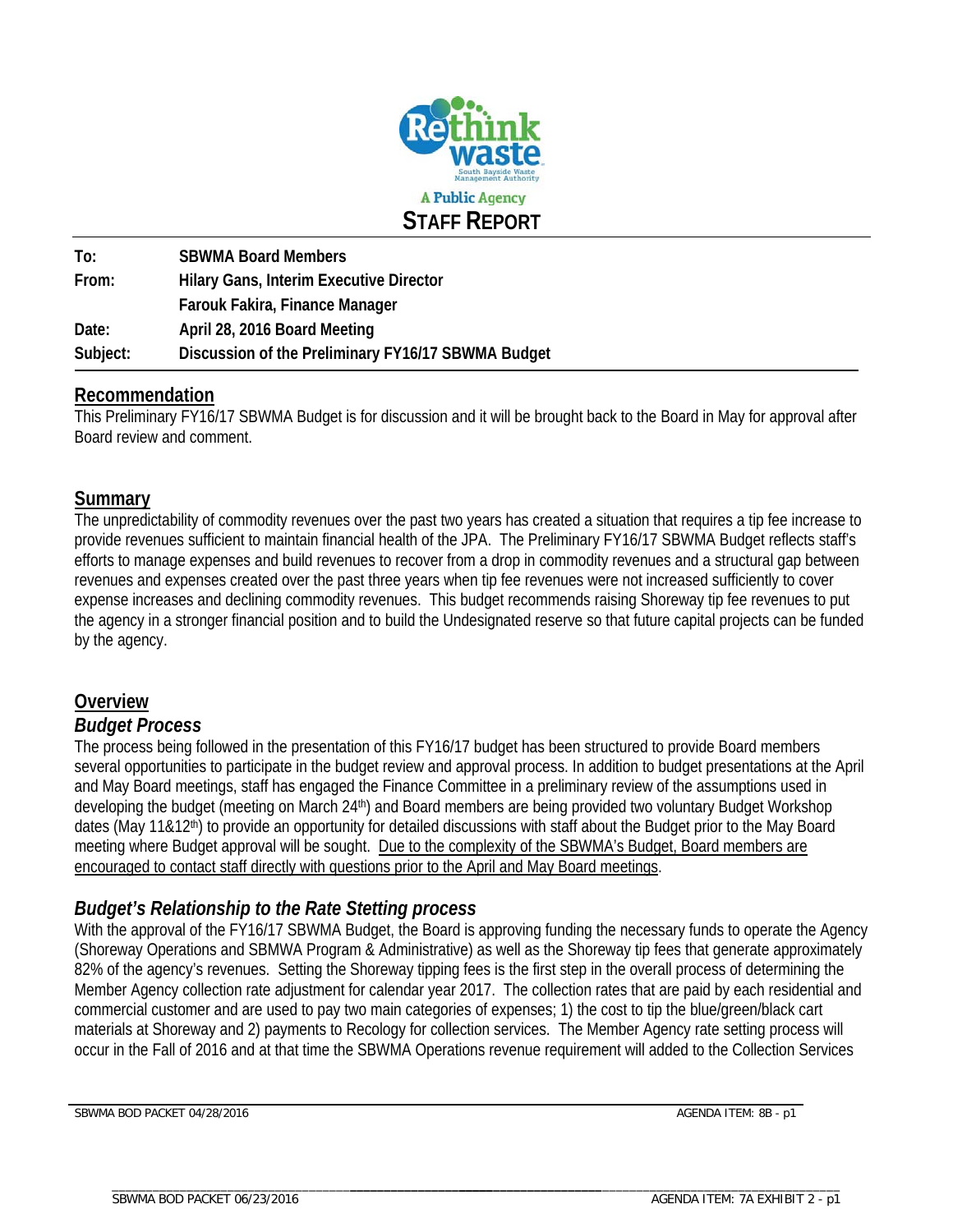revenue requirement to arrive at the collection rates for approval by the Member Agency's governing bodies prior to January 2017.

# *Organization of the Budget Report*

This Preliminary FY16/17 SBWMA Budget report is organized into sections that correspond to sections in the SBWMA budget spreadsheet provided in **Attachment A**. This report provides analysis of the major budget variance in the report sections titled *Net Income, Reserve Balances & Bond Covenant*; *Budget Revenues*; and *Budget Expense*. Additional details and support information are included in the attachments that are referred to within the body of this report. The Budget expenses include the following major cost components:

- The cost to own and maintain the Shoreway facility
- The cost to pay SBR to operate the facility
- The cost of off-site disposal and processing of materials
- SBWMA program & administrative expenses
- Debt service, and other expenses.

**Chart 1** presents the total expense of the "Waste System" and shows how the SBWMA Budget relates to the Recology collection services expenses and Member Agencies' Fees. An understanding of the relative proportion of each item in the Budget and its relationship to the overall rate structure, provides a good framework for understanding how best to manage the Waste System expenses and rate impacts.

### A case in point, is the fact

that the agency is embarking on a Collection Services contract negotiations process that affects **58%** of the total waste system rate structure and is tied to future Collections Services commitments that will likely exceed \$60M per year or close to a billion dollars over the full term of the new Collection Services contact. Also notable is the fact that:

- 1) Most of the Waste System expenses are under contract and as such, the annual adjustments are determined by contractually established indexes such as CPI that help provide rate predictability and stability.
- 2) The SBWMA Program & Administration expense represents **2.6%** of the total Waste System and has a minor impact on the Member Agencies' residential and commercial rates.
- 3) The Member Agency franchise fees are part of the collection rates and represent approximately **13%** of total Waste System expense.



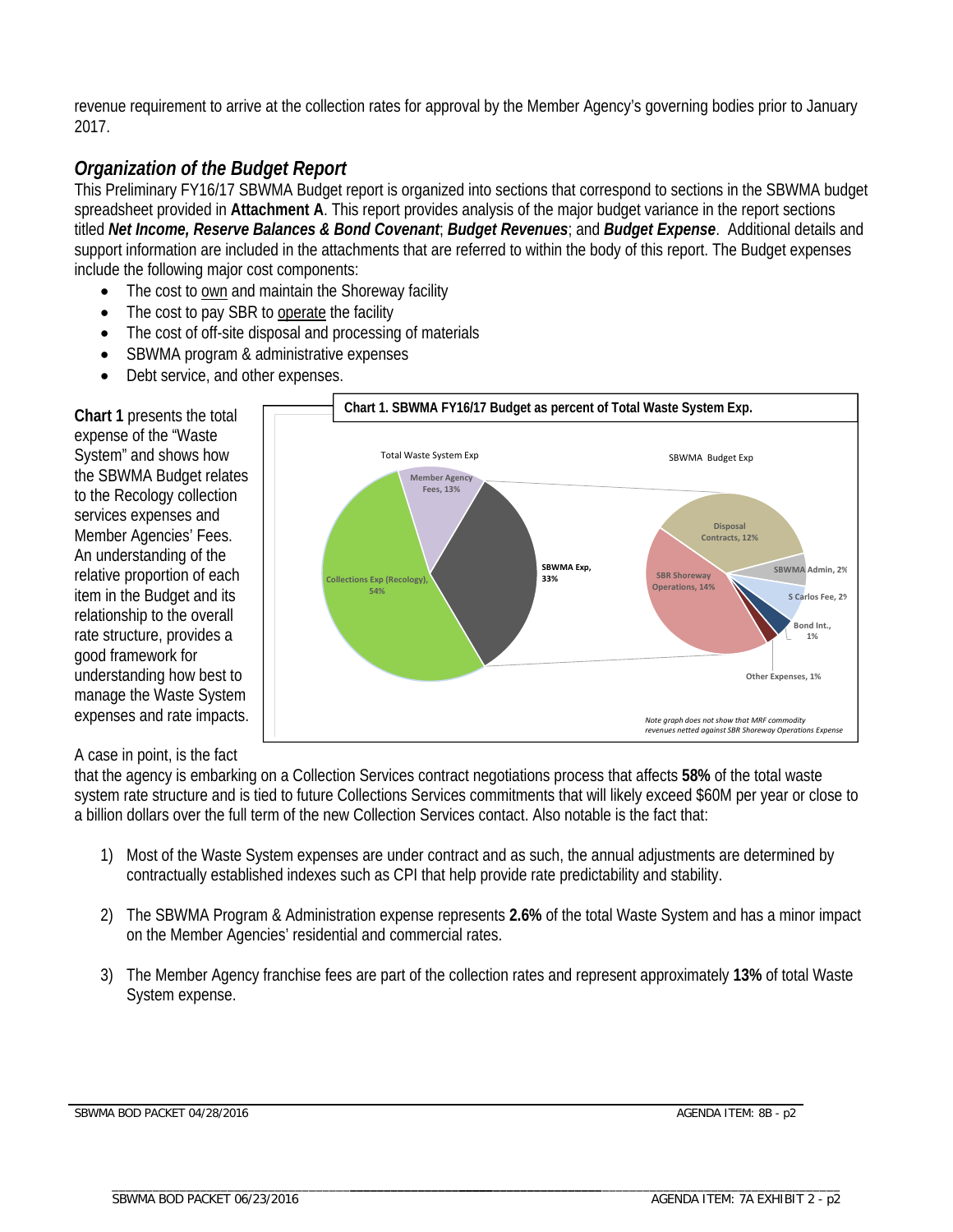# **SBWMA Budget Analysis**

| Table 1                                                                                              |               |              |               |                  |            |  |  |  |  |  |  |  |  |
|------------------------------------------------------------------------------------------------------|---------------|--------------|---------------|------------------|------------|--|--|--|--|--|--|--|--|
| <b>FY16/17 SUMMARY</b>                                                                               |               |              |               |                  |            |  |  |  |  |  |  |  |  |
| FY15/16<br>FY16/17<br>FY15/16                                                                        |               |              |               |                  |            |  |  |  |  |  |  |  |  |
|                                                                                                      | Adopted       | Mid-Year     | Preliminary   |                  |            |  |  |  |  |  |  |  |  |
| Categories                                                                                           | <b>Budget</b> | Projections  | <b>Budget</b> | Variance         | Variance % |  |  |  |  |  |  |  |  |
| <b>Total Revenue</b>                                                                                 | \$42,523,900  | \$42,383,083 | \$44,667,519  | \$2,143,619      | 5%         |  |  |  |  |  |  |  |  |
| <b>Total Operating Expense</b>                                                                       | \$38,169,914  | \$38,895,171 | \$40,316,009  | \$ (2, 146, 095) | $-6%$      |  |  |  |  |  |  |  |  |
| Interest Expense                                                                                     | 2,833,100     | 2,833,100    | 2,747,908     | 85,192           | 3%         |  |  |  |  |  |  |  |  |
| <b>Total Expense</b>                                                                                 | \$41,003,014  | \$41,728,271 | \$43,063,917  | \$ (2,060,903)   | $-5%$      |  |  |  |  |  |  |  |  |
| Net Income                                                                                           | \$1,520,886   | 654,811<br>S | \$1,603,601   | 82,715<br>\$     | 5%         |  |  |  |  |  |  |  |  |
| <b>Bond Principal Payment</b>                                                                        | (1,303,000)   | (1,303,000)  | (1,355,833)   | (52, 833)        | 4%         |  |  |  |  |  |  |  |  |
| Capital Expenditures, (adjusted) <sup>2</sup>                                                        | (1, 204, 000) | (1,204,000)  | (515,000)     | 689,000          | $-57%$     |  |  |  |  |  |  |  |  |
| \$<br>(986, 114)<br>(267, 232)<br>718,882<br>S<br>Net Cash Flow (Contribution to Reserves)<br>$-73%$ |               |              |               |                  |            |  |  |  |  |  |  |  |  |
| Mid-year FY15/16 projection for capital spending is \$1,317.750.                                     |               |              |               |                  |            |  |  |  |  |  |  |  |  |
| $ ^{2}$ FY16/17 capital net of MRF equipment replacement fund of \$515,000.                          |               |              |               |                  |            |  |  |  |  |  |  |  |  |

**Table 1** above presents a high-level summary of the Preliminary FY16/17 SBWMA Budget and the variances for major categories from prior year's adopted and mid-year budgets.

## *Net Income, Reserve Balances, and Bond Covenant*

As Shown in Table 1, the SBWMA is experiencing its third year of negative Net Cash Flow (Contribution to Reserves). Over the current FY15/16 revenues have not met budget expectations due largely to declining commodity revenues which has necessitated that the agency make a revenue transfer from the Rate Stabilization reserve of \$920,000 to comply with the 2015 calendar-year bond covenant tests.

The Finance Committee met on 3/24/16 to review; 1) the revenue transfer from the Rate Stabilization reserve, 2) to review the major assumptions of the FY16/17 SBWMA Budget, 3) and to consider an appropriate Shoreway tip fee increase to meet the future needs of the agency. Included in the tip fee consideration was the goal of generating sufficient net income to: 1) cover the agency's expenses, 2) meet the bond covenant obligations, 3) maintain reserves at levels that meets Board policy, and 4) maintain reserves to meet the future capital needs of the agency. In evaluating the appropriate tip fee increase for FY16/17, Staff presented multiple tip fee scenarios to the Finance Committee and projected the budget effects of each scenario. Staff is recommending a \$10.00 per ton Shoreway franchise tip fee increase to generate sufficient net Cash Flow to meet the future financial obligations of the agency and to build the agency's Undesignated reserve (the Undesignated reserve serves similarly to an agency "savings account" which can be built-up over a multi-year period to pay for large capital projects). **Table 2** below shows the FY16/17 SBWMA Budgeted reserves.

| Table 2. SBWMA Reserves                         |  |                       |    |                       |    |                        |         |                       |              |                        |
|-------------------------------------------------|--|-----------------------|----|-----------------------|----|------------------------|---------|-----------------------|--------------|------------------------|
|                                                 |  |                       |    | <b>ADOPTED BUDGET</b> |    | <b>MID-YEAR BUDGET</b> |         | <b>ADOPTED BUDGET</b> |              |                        |
|                                                 |  | <b>ACTUAL FY14/15</b> |    | FY15/16               |    | FY15/16                | FY16/17 |                       |              | <b><i>VARIANCE</i></b> |
| <b>Uncommitted Reserves</b>                     |  |                       |    |                       |    |                        |         |                       |              |                        |
|                                                 |  |                       |    |                       |    |                        |         |                       |              |                        |
| RATE STABILIZATON (10% of expense) <sup>1</sup> |  | $3,887,542$ \$        |    | 4,033,671             | \$ | $3,186,197$ \$         |         | 4,237,586             |              | 1,051,389              |
| RATE STABILIZATON - APPLIED <sup>1</sup>        |  |                       |    |                       |    | 920,000                |         |                       |              | (920,000)              |
| EMERGENCY RESERVE (10% of total expense)        |  | 3,887,542             |    | 4,033,671             |    | 4,106,197              |         | 4,237,586             |              | 131,389                |
| UNDESIGNATED <sup>2</sup>                       |  | 6,082,032             |    | 4,266,685             |    | 3,722,694              |         | 2,968,453             |              | (754, 241)             |
| <b>TOTAL UNCOMMITTED RESERVES</b>               |  | $13,857,116$ \$       |    | 12,334,028            |    | $11,935,089$ \$        |         | 11,443,626            |              | (491, 462)             |
| <b>Committed Resreves:</b>                      |  |                       |    |                       |    |                        |         |                       |              |                        |
| EQUIPMENT REPLACEMENT (ANNUAL) 3                |  | 1,429,675             |    | 1,499,514             |    | 1,499,514              |         | 1,723,744             |              | 224,231                |
|                                                 |  |                       |    |                       |    |                        |         |                       |              |                        |
| <b>TOTAL COMMITTED RESERVES</b>                 |  | 1,429,675             | -S | 1,499,514             | \$ | 1,499,514              | -S      | 1,723,744             | \$           | 224,231                |
|                                                 |  |                       |    |                       |    |                        |         |                       |              |                        |
| TOTAL GENERAL RESERVES <sup>4</sup>             |  | $15,286,791$ \$       |    | 13,833,541            | \$ | 13,434,602             | 5       | 13,167,371            | \$           | (267, 232)             |
|                                                 |  |                       |    |                       |    |                        |         |                       |              |                        |
| <b>SHOREWAY REMEDIATION PROJECT</b>             |  | $1,289,283$ \$        |    | 1,209,283             | \$ | 1,209,283              | -\$     | 1,233,640             | $\mathbf{s}$ | 24.357                 |

SBWMA BOD PACKET 04/28/2016 AGENDA ITEM: 8B - p3

\_\_\_\_\_\_\_\_\_\_\_\_\_\_\_\_\_\_\_\_\_\_\_\_\_\_\_\_\_\_\_\_\_\_\_\_\_\_\_\_\_\_\_\_\_\_\_\_\_\_\_\_\_\_\_\_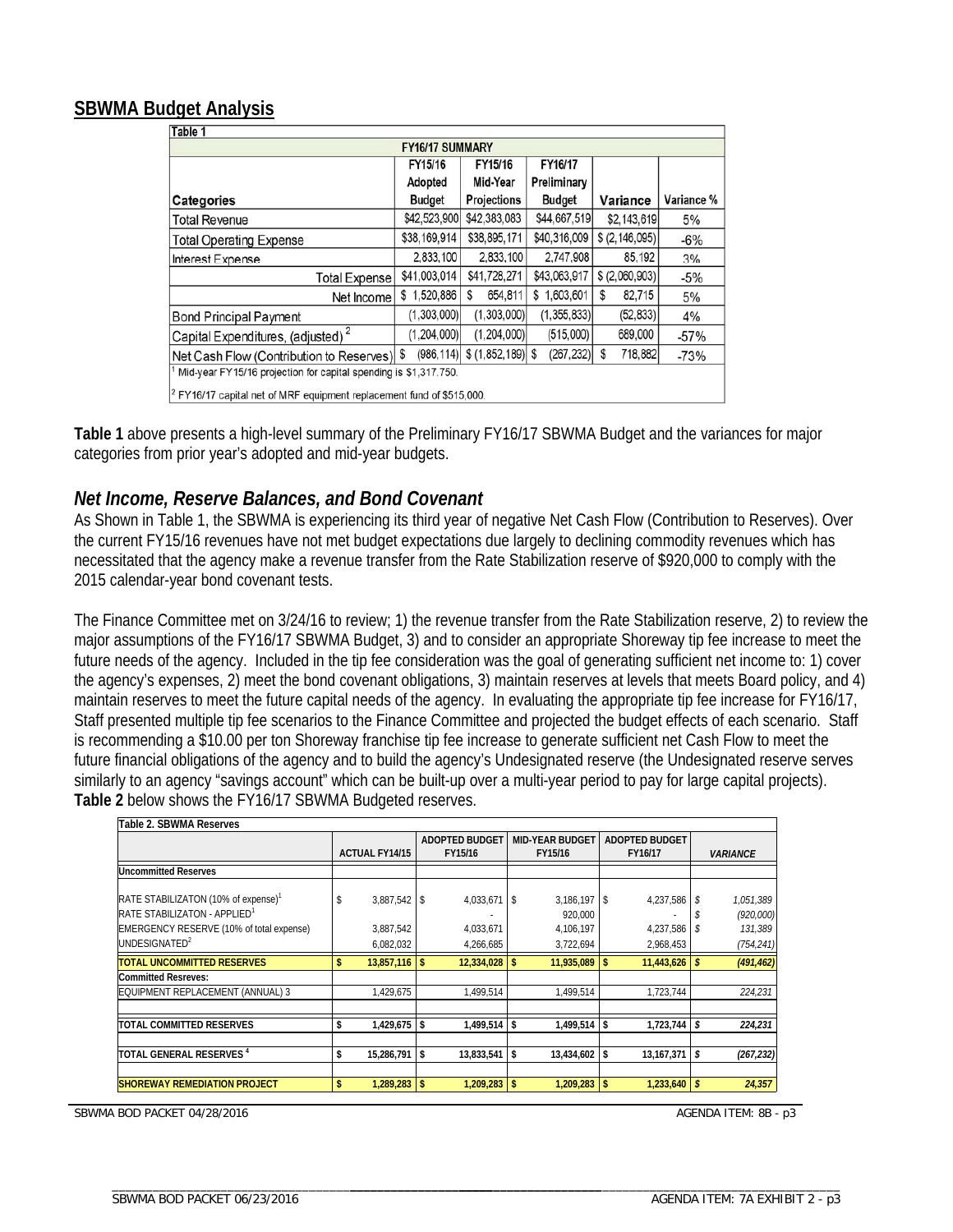**Table 3** provides a more detailed examination of the Undesignated reserve and shows that the Undesignated reserve balance has declined from \$5.95M in FY13/14 to a projected \$2.97M in FY16/17 (this projected balance assumes a Shoreway tip fee increase as proposed in the FY16/17 SBWMA Budget).

| Table 3. Undesignated Reserve Trend and Tip Fee Adjustments (Past 3 budget years) |                   |                        |          |                                    |       |                                                                 |              |                                    |
|-----------------------------------------------------------------------------------|-------------------|------------------------|----------|------------------------------------|-------|-----------------------------------------------------------------|--------------|------------------------------------|
|                                                                                   |                   | <b>FY13/14 Actuall</b> |          | <b>FY14/15 Actuall</b>             |       | FY15/16 Adopted FY16/17 Proposed                                |              |                                    |
| Undesignated Reserve Balance                                                      | \$                | 5,952,546              | \$       | 5,023,699                          | S     | 3,175,018                                                       | \$           | 2,968,453                          |
| Net Change in Reserves                                                            | ъ                 | $\overline{a}$         | \$       | $(928, 847)$ \$                    |       | $(1,848,681)$ \$                                                |              | (206, 565)                         |
| <b>Approved tip fee increase</b>                                                  | increase          | 3.2% tip fee           |          | No tip fee increase                |       | 2% tip fee increase                                             | fee increase | 10% (\$10.00) tip                  |
| Collection Rate Impact of tip fee change Unreported                               |                   |                        | $0.00\%$ |                                    | 0.60% |                                                                 | 2.80%        |                                    |
| Reason for change in net income                                                   | <b>Unreported</b> |                        |          | <b>Expenses exceed</b><br>revenues |       | <b>Expenses exceed</b><br>revenues, Comm.<br>price drop midyear |              | Low commodity<br>prices forecasted |

**Table 4** shows the estimated impact of the proposed \$10.00 per ton tip fee increase on Member Agency average Collection Services rates. The average 2016 rate for a residential 32 gallon trash container is \$33.18 per month and is forecast to increase \$.93 (2.8%) to a projected \$34.11 per month under the proposed \$10.00 per ton Shoreway tip fee increase.

The Board has approved the long range plan (LRP) that included a capital project of expanding the transfer station to install a waste sorting system. However, since this project has not been fully reviewed or approved by the Board, it has been moved from the FY16/17 to the FY17/18 Capital Budget in **Attachment A**. (The Shoreway transfer station building expansion construction is estimated at a cost of \$2.65M and is a necessary first-step in the development of a waste processing system to divert recyclable and organic materials to meet the State's recycling goals).

By closely managing expenses and increasing the Shoreway tip fee revenues to cover commodity revenue declines, the FY16/17 SBWMA Budget achieves a Net Cash Flow that:

\_\_\_\_\_\_\_\_\_\_\_\_\_\_\_\_\_\_\_\_\_\_\_\_\_\_\_\_\_\_\_\_\_\_\_\_\_\_\_\_\_\_\_\_\_\_\_\_\_\_\_\_\_\_\_\_

| Table 4. Estimated Franchise Collection Rate Impact                     |              |    |                                |  |  |  |  |  |  |  |
|-------------------------------------------------------------------------|--------------|----|--------------------------------|--|--|--|--|--|--|--|
| Based on \$10.00 Shoreway Tip Fee Increase (effective 1/1/17)           |              |    |                                |  |  |  |  |  |  |  |
|                                                                         |              |    | Resi, Rate<br>Impact (32 gal.) |  |  |  |  |  |  |  |
| 2016 Collection Rate Impact                                             | % Increase * |    | Cost/Mo.                       |  |  |  |  |  |  |  |
| Atherton                                                                | 3.1%         | \$ | 1.72                           |  |  |  |  |  |  |  |
| Belmont                                                                 | 2.3%         | \$ | 0.81                           |  |  |  |  |  |  |  |
| Burlingame                                                              | 2.8%         | \$ | 0.67                           |  |  |  |  |  |  |  |
| East Palo Alto <sup>1</sup>                                             | 3.5%         | \$ | 1.44                           |  |  |  |  |  |  |  |
| \$<br>0.61<br><b>Foster City</b><br>2.8%                                |              |    |                                |  |  |  |  |  |  |  |
| Hillsborough                                                            | 1.19         |    |                                |  |  |  |  |  |  |  |
| Menlo Park                                                              | 2.8%         | \$ | 0.66                           |  |  |  |  |  |  |  |
| N. Fair Oaks                                                            | 3.2%         | \$ | 0.87                           |  |  |  |  |  |  |  |
| Redwood City                                                            | 3.0%         | \$ | 0.81                           |  |  |  |  |  |  |  |
| San Carlos                                                              | 2.5%         | \$ | 0.79                           |  |  |  |  |  |  |  |
| City San Mateo                                                          | 2.7%         | \$ | 0.58                           |  |  |  |  |  |  |  |
| West Bay Sanitary                                                       | 2.7%         | \$ | 1.00                           |  |  |  |  |  |  |  |
| County San Mateo (CFA)                                                  | 2.6%         | \$ | 0.92                           |  |  |  |  |  |  |  |
| TOTAL SBWMA AVERAGE<br>\$0.93<br>2.8%                                   |              |    |                                |  |  |  |  |  |  |  |
| <sup>1</sup> All residential accounts receive a 96-gallon garbage cart. |              |    |                                |  |  |  |  |  |  |  |
| * The rate increase % is for total collection revenue. Member           |              |    |                                |  |  |  |  |  |  |  |
| Agencies decide how to allocte the actual rate increase across          |              |    |                                |  |  |  |  |  |  |  |
| residential and commercial account service levels.                      |              |    |                                |  |  |  |  |  |  |  |

*1) Provides sufficient revenues to cover expenses*. The SBWMA's largest budget expenses are tied to the operations of the Shoreway facility and disposal costs that are under contacts which contain specific cost adjustment provisions (e.g., CPI). The SBWMA must adjust tip fees to meet the financial obligation of these contracts. While the Shoreway tip fees were raised in FY15/16 to offset these cost increases, there was an unexpected drop in commodity revenues that occurred midyear and that decreased the agency's revenues. The proposed tip fees and projected net income in this Preliminary FY16/17 Budget are sufficient to cover expenses in the face of lower commodity prices.

*2) Meets the bond covenant tests* - Commodity revenues for FY15/16 fell below budget expectations and in order to meet the terms of the bond covenant, the Board is considering approval of a transfer of funds from the Rate Stabilization reserve at the April Board Meeting (see agenda item *7C Resolution Approving the Revenue Transfer* 

SBWMA BOD PACKET 04/28/2016 AGENDA ITEM: 8B - p4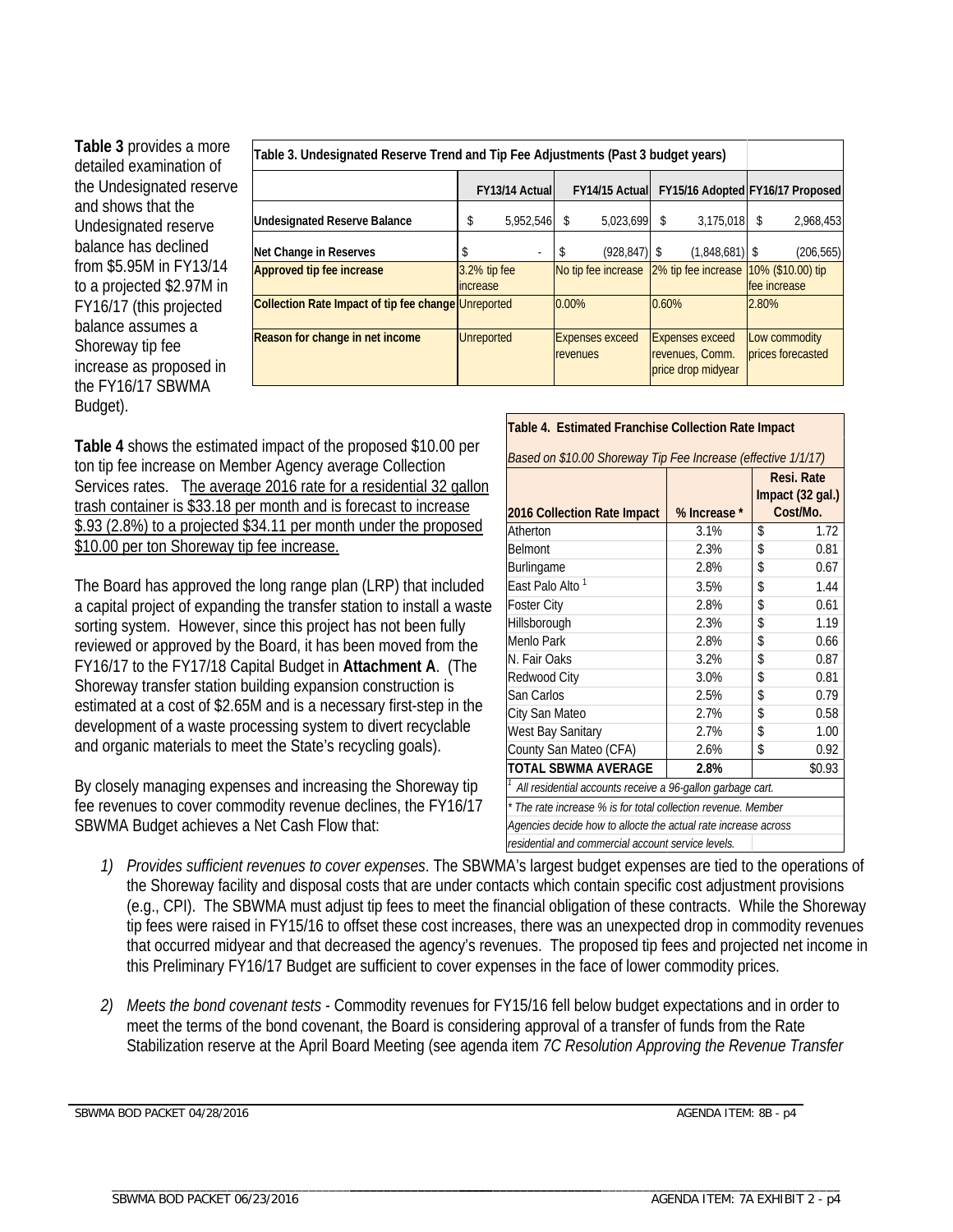*from Reserves for Calendar Year 2015*). The amount of the transfer is \$920,000 from the Rate Stabilization reserve (this is a non-cash transaction done for reporting purposes only to meet the bond covenants).

*3) Maintains reserve levels that meet Board policy and the future needs of the agency -* The FY16/17 Budget provides enough net income to meet the bond covenant test at the end of the calendar year so that another Revenue Transfer from the Rate Stabilization reserve will not need be needed. The Undesignated reserve balance is anticipated to decrease to \$2.96M (from a FY15/16 Adopted Budget amount of \$4.27M and a Mid-Year Budget amount of \$3.72M).

### *SBWMA Revenues*

**Chart 2** illustrates the major SBWMA revenues by source and that most of the Agency's revenue is derived from Shoreway tip fees and to a lesser extent commodity revenues, host fees and other revenues. These tip fees are paid by Recology and the public/non-franchise customers for each ton of material delivered to the Shoreway facility (different tip fee amounts are charged for different material types). (Note that the SBWMA has the goal of aligning each tip fee with the costs for handling/ disposing each of the different material types delivered by franchise and public customers). An important part of correctly forecasting tip fee and commodity revenues is estimating the quantity of tons by material type that will be delivered in the fiscal year. This process is completed by trending-forward actual tonnage received in the prior year and making adjustments to the trend based on known changes in inbound tons.



| Table 5. FY15/16 Revenues                                                 |               |              |               |             |            |
|---------------------------------------------------------------------------|---------------|--------------|---------------|-------------|------------|
|                                                                           | FY15/16       | FY15/16      | FY16/17       |             |            |
|                                                                           | Adopted       | Mid-Year     | Preliminary   |             |            |
| Revenues                                                                  | <b>Budget</b> | Projections  | <b>Budget</b> | Variance    | Variance % |
| Tip Fee Revenues                                                          | \$33,602,300  | \$34,171,148 | \$36,508,044  | \$2,905,744 | 9%         |
| Non Franchised                                                            | 6,982,300     | 7,434,730    | 8,114,936     | 1,132,636   | 16%        |
| Franchised                                                                | 26,620,000    | 26,736,417   | 28,393,108    | 1,773,108   | 7%         |
| Net Commodity Sales Revenues*                                             | 7,668,100     | 6,999,627    | 6,943,411     | (724, 689)  | $-9%$      |
| <b>MRF - Host Fees</b>                                                    | 443,500       | 400,000      | 403,070       | (40, 430)   | $-9%$      |
| Interest Income                                                           | 48,200        | 54,508       | 78,940        | 30,740      | 64%        |
| <b>HHW and Other Revenue</b>                                              | 761,800       | 757,800      | 734,054       | (27, 746)   | $-4%$      |
| <b>Total Revenues:</b>                                                    | \$42,523,900  | \$42,383,083 | \$44,667,519  | \$2,143,619 | 5%         |
| *Gross commodity sales - 28% revenue share with SBR and buyback payments. |               |              |               |             |            |

**Table 5** above provides a summary and variance of all the agency's revenue streams from actual and midyear FY15/16. Total Revenues for the agency are expected to be \$2.14M higher than prior year. Major variances for each revenue line are discussed below:

**Tip Fee Revenues –** Tip fees are charged at Shoreway on each ton of material entering the facility (the total tons times the tip fee equals the agency's tip fee revenues). For FY16/17, there are no large changes in anticipated inbound franchise tonnage. The total FY16/17 tip fee revenues of \$36.51M shown in the table are based on a \$10.00 ton increase

\_\_\_\_\_\_\_\_\_\_\_\_\_\_\_\_\_\_\_\_\_\_\_\_\_\_\_\_\_\_\_\_\_\_\_\_\_ \_\_\_\_\_\_\_\_\_\_\_\_\_\_\_\_\_\_\_\_\_\_\_\_\_\_\_\_\_\_\_\_\_\_\_\_\_\_\_\_\_\_\_\_\_\_\_\_\_\_\_\_\_\_\_\_

SBWMA BOD PACKET 04/28/2016 AGENDA ITEM: 8B - p5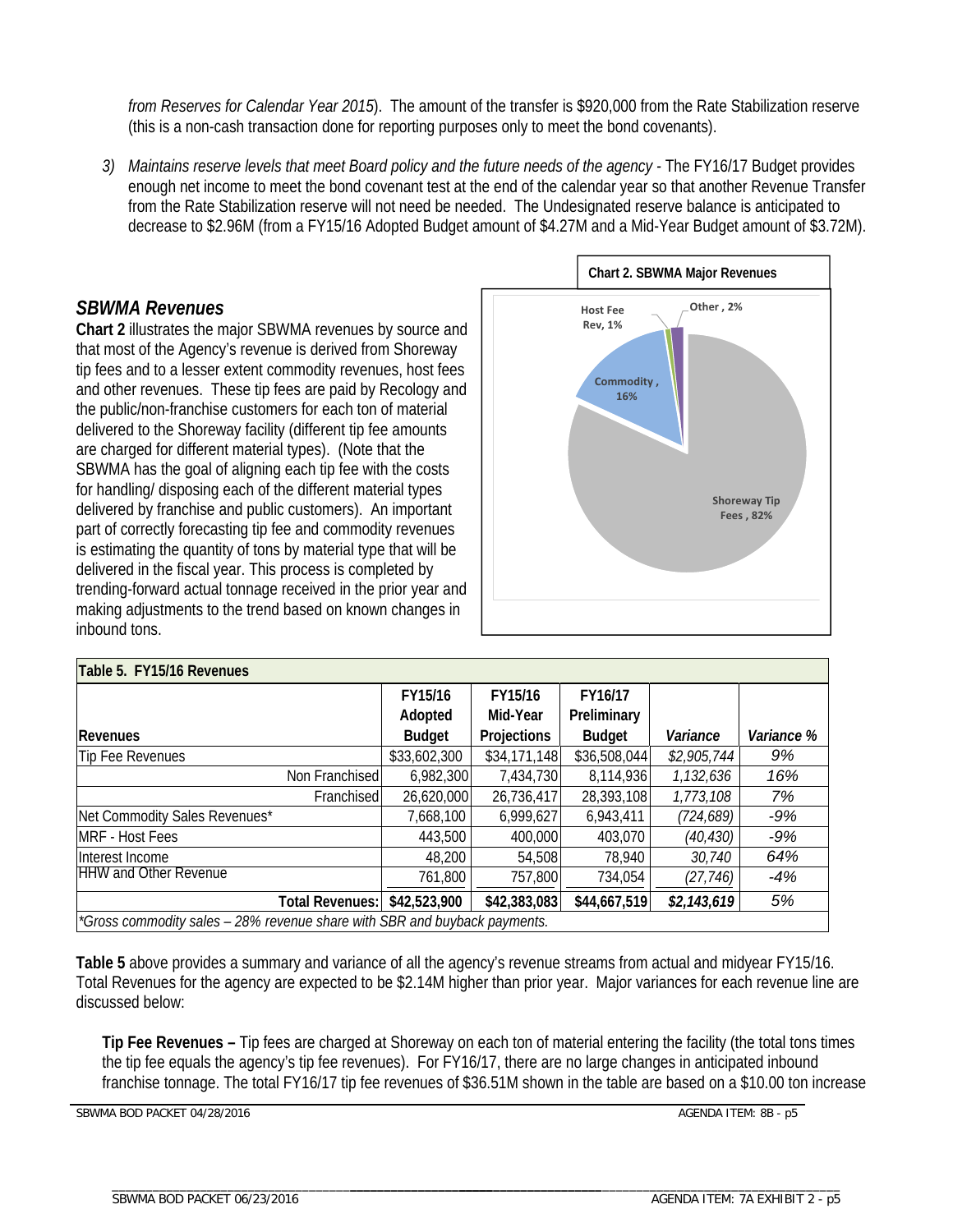over the current tip fees - - effective on January 1, 2017 on all franchise material streams and a lower tip fee increases for public yardage (\$3.41 per cubic yard for all material types except inert materials which is \$9.20 ton). More specifically:

- The current franchise tip fee for solid waste delivered to the Shoreway facility by Recology is \$94. The proposed new tip fee to be implemented on January 1, 2017 will be \$104 per ton. The franchise tip fee increase for FY16/17 will be included in the collection rate setting process conducted with the member agencies participation in the Fall.
- The public/non-franchised customers are charged based on yardage/volume rather than tons. Since public/nonfranchise tonnage is particularly price-sensitive (in the past, when Shoreway's rates have increased, customers have sought other dump locations in pursuit of lower tip fees). In order to minimize potential rate-shock, the proposed public tip fee increase will be implemented in two-stepped increases - one in July 2016 and one in January 2017.

**Net Commodity Sales Revenues -** In the middle of FY15/16, commodity prices dropped roughly 20% over what was forecasted in the Adopted FY15/16 Budget. Depressed commodity prices have persisted into the second-half the current fiscal year. The FY16/17 budget forecasts commodity prices to be stable-to-increasing from current price levels. The depressed commodity revenues for the FY16/17 Budget are forecast to be \$724,689 lower than commodity revenues in the FY15/16 Budget (see **Attachment D – Commodity Price Information** for detail on commodity price trends and projections).

**MRF Host fees -** The efficiency of the MRF processing system has allowed SBR to process all of the franchise recyclables in one-shift of operations. In 2015 the SBWMA approved that SBR could run a second-shift to process outof-area recyclable materials in exchange for paying the SBWMA a Host Fee. The host fee payment is adjusted annually according to a CPI index. The FY16/17 Host Fee will be \$13.72 per ton. The third party materials that generate host fee revenues are processed by SBR and are under contracts with Recology that expire in 2020. For FY16/17 the host tonnage is forecast slightly lower than prior year resulting in a negative variance of \$40k based on current tonnage trends.

**Interest Income -** Interest income revenue is generated from the interest on the Agency's invested reserves. The reserves are invested in funds that emphasize stability of principle (San Mateo County Fund, LAIF). The revenues are a function of interest rates and the amount of money held in reserve.

**HHW and Other -** House hold hazardous waste (HHW) revenues are a pass-through for the SBWMA between the service provider (WM Curbside Inc.) and the Member Agencies that reimburse the SBWMA for HHW services. For FY16/17, the total HHW expense/revenue is budgeted to be \$734,054 for the year. A variance of \$27,746 in Other revenues from decreased sale revenues from other non-MRF recyclables (e.g., electronics, scrap steel from the transfer station).

\_\_\_\_\_\_\_\_\_\_\_\_\_\_\_\_\_\_\_\_\_\_\_\_\_\_\_\_\_\_\_\_\_\_\_\_\_\_\_\_\_\_\_\_\_\_\_\_\_\_\_\_\_\_\_\_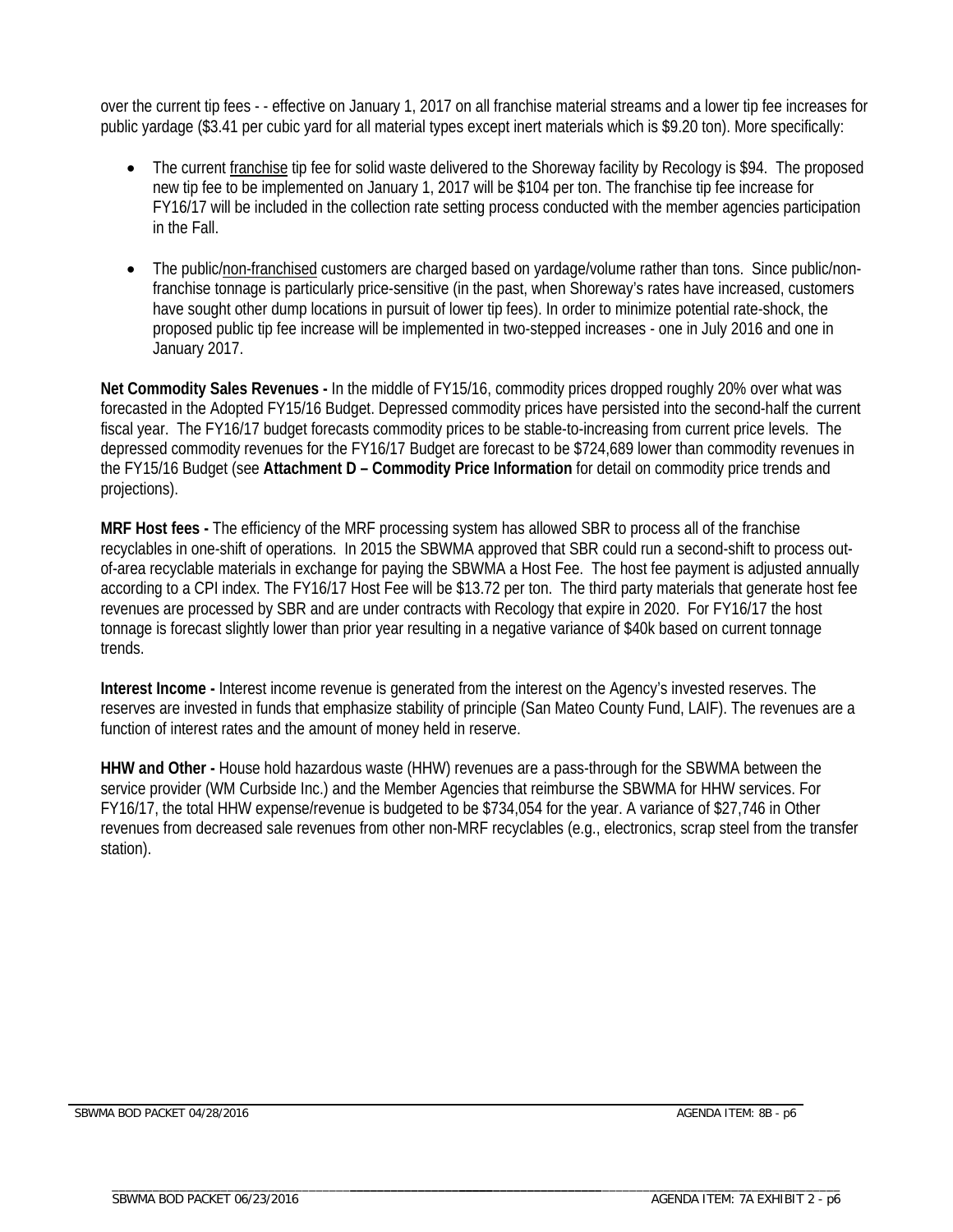# *SBWMA Expense Budget*

As shown in **Chart 3**, the Shoreway Operations and Disposal Contracts items represent the majority of the FY16/17 SBWMA Budget expense (approximately 80%). Important points about these major expenses include that they are:

- 1) Variable according to the quantity of material delivered to the Shoreway facility.
- 2) Under contract with cost increases indexed so the year-over-year variance is predictable and stable,
- 3) Linked to offsetting revenues collected from tip fees on inbound tons to the facility.

**Table 6** below summarizes the expenses for the

FY16/17 Budget by major category. The Total Expense



is projected to be \$43,063,917 and is \$2.06M (5%) higher than the FY15/16 Adopted Budget. Each expense category show in the table below is discussed in more detail under section titles matching the expense category line in the Expense Summary below.

| Table 6 FY16/17 Expense Summary |                |                     |               |             |                               |  |  |  |  |  |  |  |
|---------------------------------|----------------|---------------------|---------------|-------------|-------------------------------|--|--|--|--|--|--|--|
|                                 | FY15/16        | FY15/16<br>Mid-Year | FY16/17       |             | FY16/17<br><b>Budget % of</b> |  |  |  |  |  |  |  |
| <b>Expense Categoies</b>        | Adopted Budget | <b>Budget</b>       | <b>Budget</b> | Variance    | Total                         |  |  |  |  |  |  |  |
| <b>Shoreway Operations</b>      | \$32,760,200   | \$33,444,370        | \$34,529,270  | \$1,769,070 | 80.2%                         |  |  |  |  |  |  |  |
| <b>SBWMA Program</b>            | 3,148,814      | 3,157,271           | 3,360,172     | 211,358     | 7.8%                          |  |  |  |  |  |  |  |
| Interest Expense                | 2,833,100      | 2,833,100           | 2,747,908     | (85, 192)   | 6.4%                          |  |  |  |  |  |  |  |
| Franchise Fees to San Carlos    | 1,594,600      | 1,627,230           | 1,738,513     | 143,913     | 4.0%                          |  |  |  |  |  |  |  |
| <b>HHW Collection</b>           | 666,300        | 666,300             | 688,054       | \$21,754    | 1.6%                          |  |  |  |  |  |  |  |
| <b>Total Expense</b>            | \$41,003,014   | \$41,728,271        | \$43,063,917  | \$2,060,903 | 100.0%                        |  |  |  |  |  |  |  |

\_\_\_\_\_\_\_\_\_\_\_\_\_\_\_\_\_\_\_\_\_\_\_\_\_\_\_\_\_\_\_\_\_\_\_\_\_\_\_\_\_\_\_\_\_\_\_\_\_\_\_\_\_\_\_\_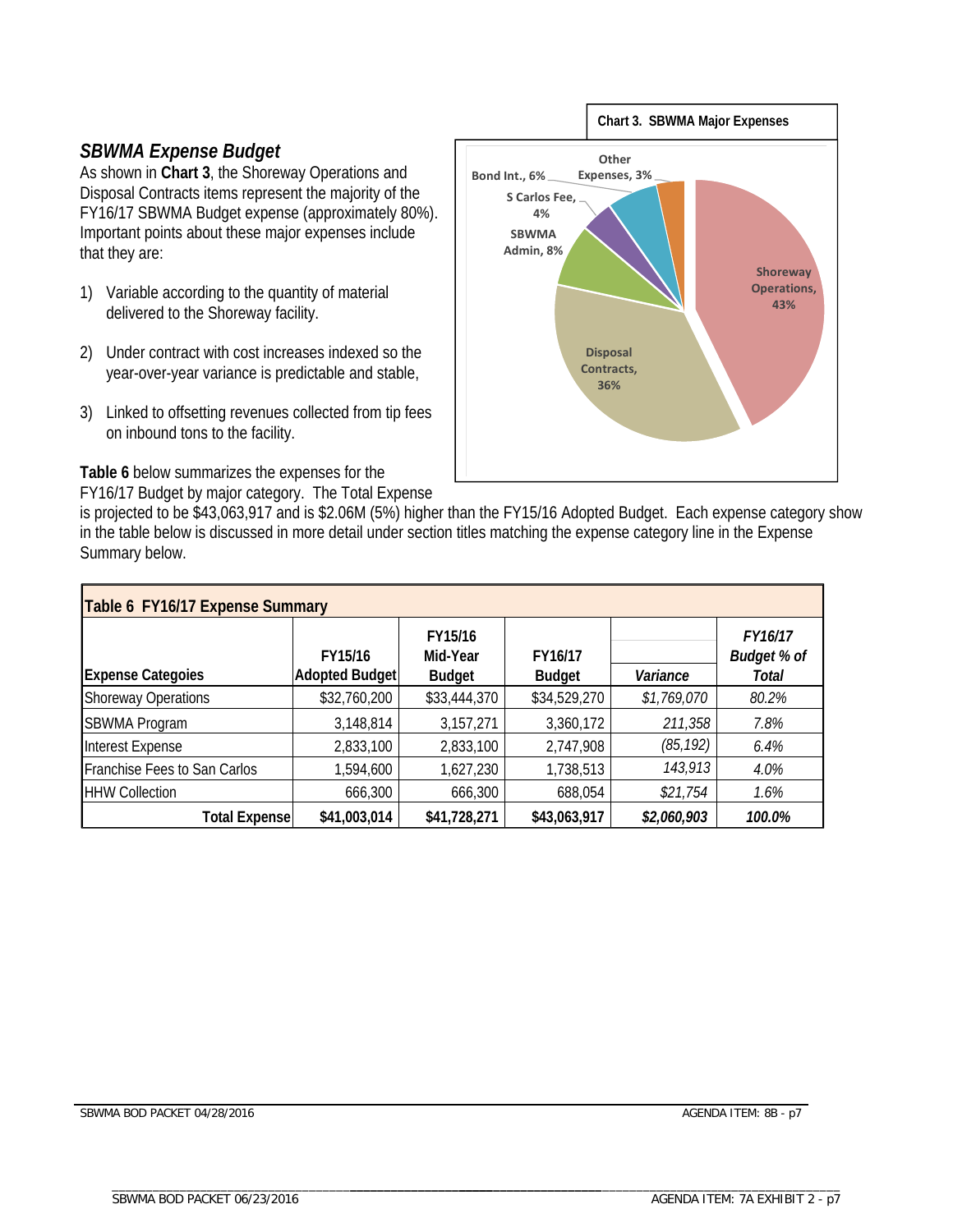| Table 7. FY16/17 Shoreway Operations Expense Detail                                                                           |                                     |                                    |                                         |                 |            |  |  |  |  |  |  |
|-------------------------------------------------------------------------------------------------------------------------------|-------------------------------------|------------------------------------|-----------------------------------------|-----------------|------------|--|--|--|--|--|--|
| <b>Expenditures</b>                                                                                                           | FY15/16<br>Adopted<br><b>Budget</b> | FY15/16<br>Mid-Year<br>Projections | FY16/17<br>Preliminary<br><b>Budget</b> | Variance        | Variance % |  |  |  |  |  |  |
| SBR Compensation*                                                                                                             | \$17,739,700                        | \$17,888,761                       | \$18,423,627                            | \$683,927       | 4%         |  |  |  |  |  |  |
| Disposal and Processing*                                                                                                      | 14,472,300                          | 14,986,225                         | 15,329,602                              | 857,302         | 6%         |  |  |  |  |  |  |
| Insurance Shoreway                                                                                                            | 211,400                             | 210,637                            | 238,998                                 | 27,598          | 13%        |  |  |  |  |  |  |
| <b>Education Center</b>                                                                                                       | 60,000                              | 60,000                             | 60,000                                  |                 | 0%         |  |  |  |  |  |  |
| Other Operating Expenses                                                                                                      | 241,000                             | 241,000                            | 416,400                                 | 175,400         | 73%        |  |  |  |  |  |  |
| Taxes (Sewer)                                                                                                                 | 35,800                              | 57,747                             | 60,643                                  | 24,843          | 69%        |  |  |  |  |  |  |
| <b>Total Shoreway Operations:</b>                                                                                             | 32,760,200<br>\$                    | 33,444,370<br>\$                   | 34,529,270<br>\$                        | 1,769,070<br>\$ | 5%         |  |  |  |  |  |  |
| Debt Service Bond Interest                                                                                                    | 2,833,100                           | 2,833,100                          | 2,747,908                               | (85, 192)       | -3%        |  |  |  |  |  |  |
| Franchise Fee (San Carlos)**                                                                                                  | 1,594,600                           | 1,627,230                          | 1,738,513                               | 143,913         | 9%         |  |  |  |  |  |  |
| 37,187,900<br><b>Total Shoreway Operating Expenses</b><br>37,904,700<br>39,015,692<br>1,827,792<br>5%<br>\$<br>\$<br>\$<br>\$ |                                     |                                    |                                         |                 |            |  |  |  |  |  |  |
| * Expense projection based on estimated facility tonnage                                                                      |                                     |                                    |                                         |                 |            |  |  |  |  |  |  |
| ** Expense projection based on estimated gate revenue (tipping fees x estimated tons)                                         |                                     |                                    |                                         |                 |            |  |  |  |  |  |  |

### **Shoreway Operations Expense Detail**

**Table 7** above shows the Shoreway Operations Expense Detail for FY16/17. The total expense increase for the Shoreway operations are projected to be \$39,015,692 which is \$1,8M (5%) over FY15/16 Adopted Budget. Variances for each expense line are discussed below:

SBR Compensation Expense: There is a projected 4% increase in the fees paid to SBR to operate the Shoreway facility and transport outbound materials to the disposal and processing facilities. Following the contractual indexing procedures in the Operation Agreement, SBR's 2017 payment expense will increase an estimated \$683,927 which includes slightly more tons (**Attachment E,** see Table 4).

Disposal and Processing Expense: There is 6% increase in disposal and processing expense which is a based on a combination of a 4.88% estimated increase in January 1, 2017 rates and an increase in tons of 2,145. The increase in disposal rates are the result of contractual indexing procedures for disposal, composting, C&D and other processors. Rates are also higher due to the prior-year's budget forecast of cheaper green waste composting that was never realized and a projected C&D (Zanker) rate increase of 30% (from \$50-to \$68 ton). *In addition to making the cost increases predictable, the contractual indexing of cost increases has worked well to contain cost increases and keep rates low for the Member Agencies. This said, there is however, the potential for large cost increases at the expiration of the existing contracts in 2019. The SBWMA staff attempts to manage the Agency's contracts to achieve the best negotiated arrangement for the Member Agencies. During the FY16/17 budget year, the only contract to expire is with Zanker Road Resource Recovery for C&D processing. Based on preliminary analysis of C&D market conditions and conversations with Zanker, staff included an estimated C&D disposal cost increase of 30% (from \$50-\$65 per ton) to occur in February 2017 (Since C&D is a public/non-franchise material stream, the actual increase in C&D costs will be targeted to that stream and will have no impact on franchise tip fees).* (See Table 5, **Attachment E**).

Other Operating Expense: There is a new expense for credit card transaction fees paid by SBR and reimbursed by the Agency for public/non-franchisee customer transactions of approximately \$175k. This is the result of a historical accounting error by SBR that is being adjusted in FY16/17. *SBR had incorrectly been paying credit card transaction/service fees of nearly 4% of the transaction amount, and those have been reassigned to the SBWMA.*

\_\_\_\_\_\_\_\_\_\_\_\_\_\_\_\_\_\_\_\_\_\_\_\_\_\_\_\_\_\_\_\_\_\_\_\_\_ \_\_\_\_\_\_\_\_\_\_\_\_\_\_\_\_\_\_\_\_\_\_\_\_\_\_\_\_\_\_\_\_\_\_\_\_\_\_\_\_\_\_\_\_\_\_\_\_\_\_\_\_\_\_\_\_

SBWMA BOD PACKET 04/28/2016 AGENDA ITEM: 8B - p8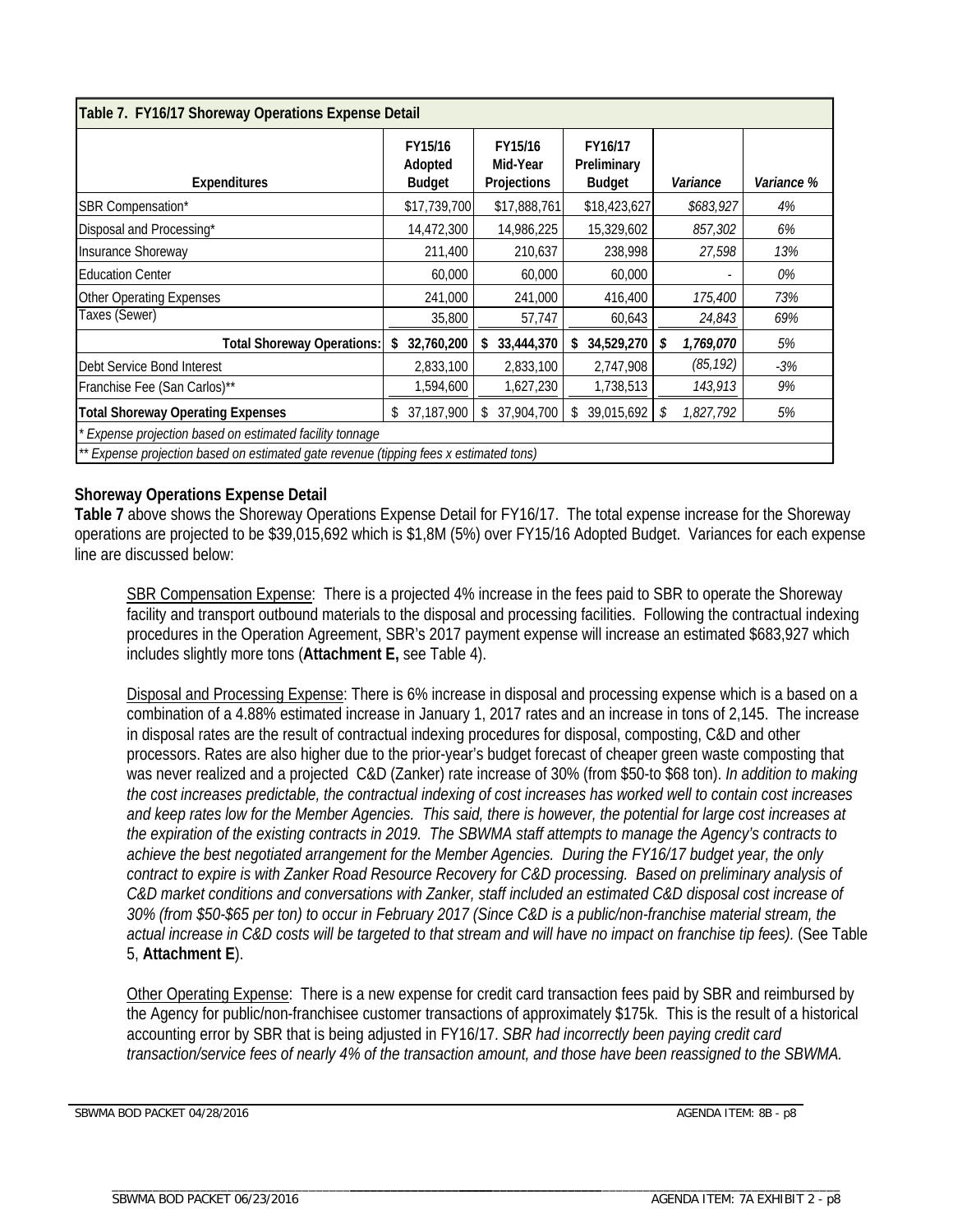Taxes (sewer): There has been an increased site sweeping and cleaning being performed by Recology and SBR to comply with the storm water regulations and the water usage at the facility has increased during the current year. This increase in water usage has been forecast in next year's FY16/17 budget. *Sewer usage fees paid on the property tax bill are based on the potable water usage (water meter) at the site. Water conserving measures are being considered for next year to reduce the sewer tax.*

Franchise Fee (San Carlos): Under the terms of the land use permit granted by the City of San Carlos to the JPA, the SBWMA is obligated to pay the City 5% of the total Shoreway tip fee revenue. With a projected 10% tip fee increase in the budget, the franchise fee paid to San Carlos are shown increasing correspondingly.

### **SBWMA Program & Administrative Expense**

The totals expense SBWMA Program & Administrative is shown in **Table 7** and totals \$3,360,172 (exclusive of \$688k in HHW collection program pass-through expense). The FY16/17 SBWMA Program & Administrative Expense Budget Detail is shown in **Attachment A - FY16/17 Capital & Operating Budget Detail** with expense variances described in line-by-line detail in the budget.

The SBWMA Program & Administrative budget includes the staff, administrative, and program related expenses to operate the JPA. (The agency uses consultants to supplement staff time and expertise to fulfil the contract compliance, agency reporting, program and administrative functions to meet the goals established by the Board, the agency's contracts and regulatory bodies). The anticipated wage and benefit increase is 3% over prior year. The staff merit increase pool assumes a 3% increase on total wages (adjustments are made on a calendar year basis). The SBWMA provides non-PERS benefits that are low-cost when compared to other public agencies. (It should also be noted that due to substantial staff turnover, the Executive Director, the Outreach Manager and the Facility Operations Manager positions have all been open for extended periods of time during the current year and some staffing gaps will likely extend into FY16/17. While not desirable, this has and will have the effect of reducing staff expenses).

Further staff expense detail and a discussion on staff wages and benefit costs can be found in **Attachment C** – Organization chart and Personnel Summary. SBWMA staff will be working to complete critical projects during the FY16/17 that are detailed in **Attachment B** – SBWMA Programmatic Detail**.** A summary of the key projects for FY16/17 include:

- Conducting the Collection Services contract negotiations process with Recology and providing support to the Member Agencies relating to the collection contract extension.
- Completing a financial analysis of Recology's actual cost of operations to aid in the negotiations process.
- Completion of a technical and financial feasibility analysis of a waste processing system to recover organic materials and other recyclables from residential and commercial solid waste that will boost JPA diversion.
- Renegotiation of contracts with: Zanker Road Resource Recover for C&D processing; Curbside Inc. for door-todoor HHW services; and starting the negotiations process for compost and landfill services.
- Implementation of programs and projects that have been approved by the Board and that are part of the Long Range Plan and the Zero Landfill Workgroup efforts. These projects include implementation of the following:
	- Every-other-week residential garbage collection pilot.

\_\_\_\_\_\_\_\_\_\_\_\_\_\_\_\_\_\_\_\_\_\_\_\_\_\_\_\_\_\_\_\_\_\_\_\_\_\_\_\_\_\_\_\_\_\_\_\_\_\_\_\_\_\_\_\_

- Enhanced commercial recycling outreach targeting businesses and multi-family.
- Environmental education program supporting in-school recycling and composting efforts.
- Piloting gasification technologies for green waste and MRF residue.

### **Capital Expenditures**

The FY16/17 Capital Expenditures budget is \$515,000 and is included in **Attachment A - FY16/17 Capital & Operating Budget Detai**. Per Board feedback, staff is forecasting capital spending on a five-year basis. The forecast includes the recommended capital projects presented in the 2015 Long Range Plan.

SBWMA BOD PACKET 04/28/2016 AGENDA ITEM: 8B - p9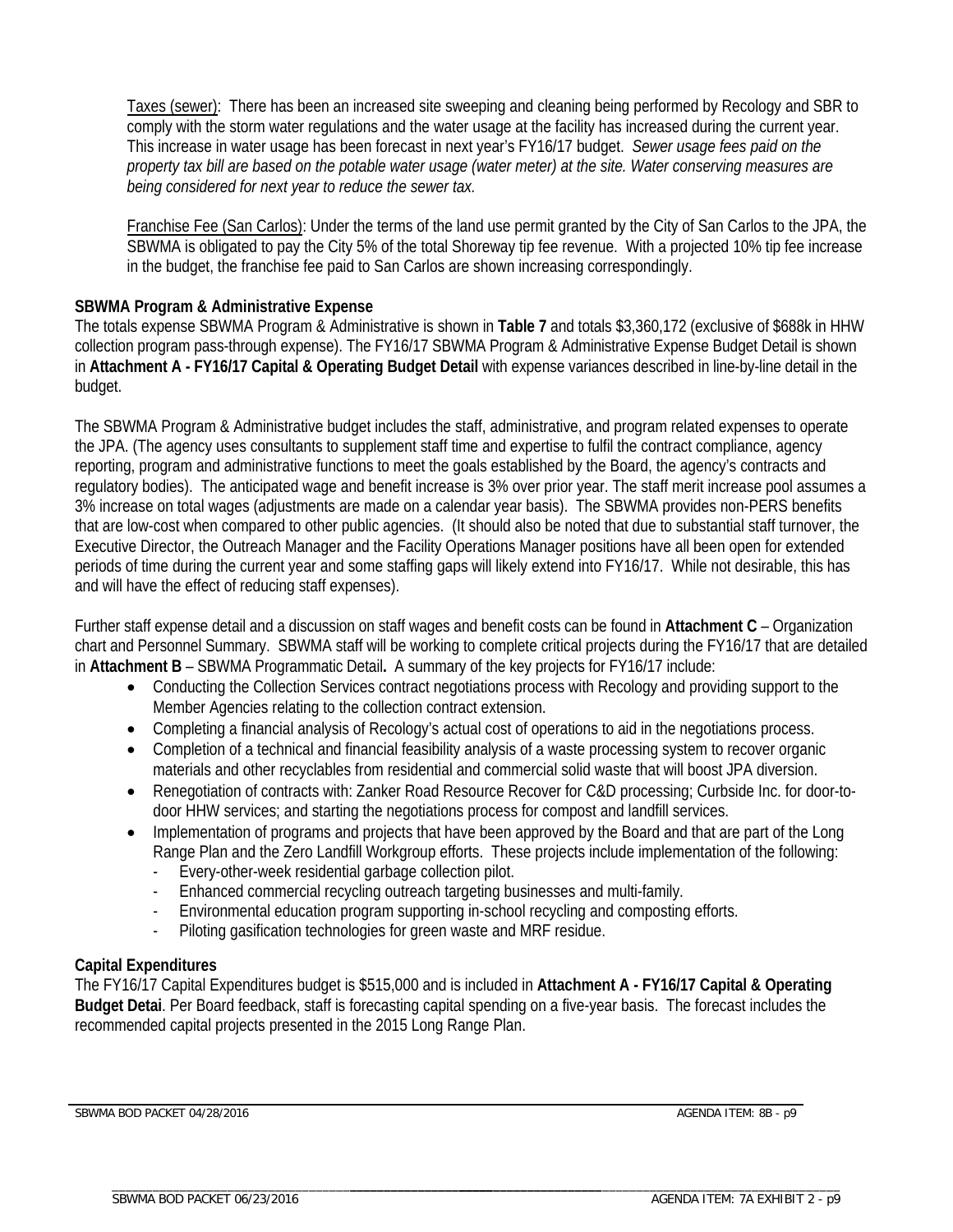# **Background**

The SBWMA Budget is reviewed by the Board in April and is considered for approval at the May Board meeting each year. On March 24, 2016, the Finance Committee reviewed the assumptions of the Preliminary FY16/17 SBWMA Budget. The Preliminary FY16/17 budget will be brought back to the Board at the May meeting for approval. Any changes made to the Preliminary FY16/17 Budget after the April Board meeting will be shown in the document for reference.

# **Fiscal Impact**

The FY16/17 Budget forecasts a Net Income of \$1,603,601 which is \$82k higher than FY15/16 Adopted Budget (see Table 1 on page 3 of the staff report). The Net Income projection are primarily a function of the following factors:

- Lower commodity revenues of \$1,614k from lower commodity prices that is partially offset by increases in volume of \$549k.
- Higher Total Shoreway Operations expense of \$1,769,070 primarily due to annual cost adjustments included in the SBR and Disposal & Processing contracts, and \$434,289 due to tonnage increase.

The Shoreway tip fee increase is estimated to increase residential franchise collection services rates by 2.8% on-average effective January 1, 2017.

# **Attachments:**

- A. SBWMA FY16/17 Capital & Operating Budget Detail
- B. SBWMA Programmatic Detail (Staff Resources and Description of Key Projects and Work Activities)
- C. Organization Chart & Personnel Summary
- D. Commodity Price Information
- E. Supporting Financial and Operational Data (Tonnage, Commodities, Other)

SBWMA BOD PACKET 04/28/2016 AGENDA ITEM: 8B - p10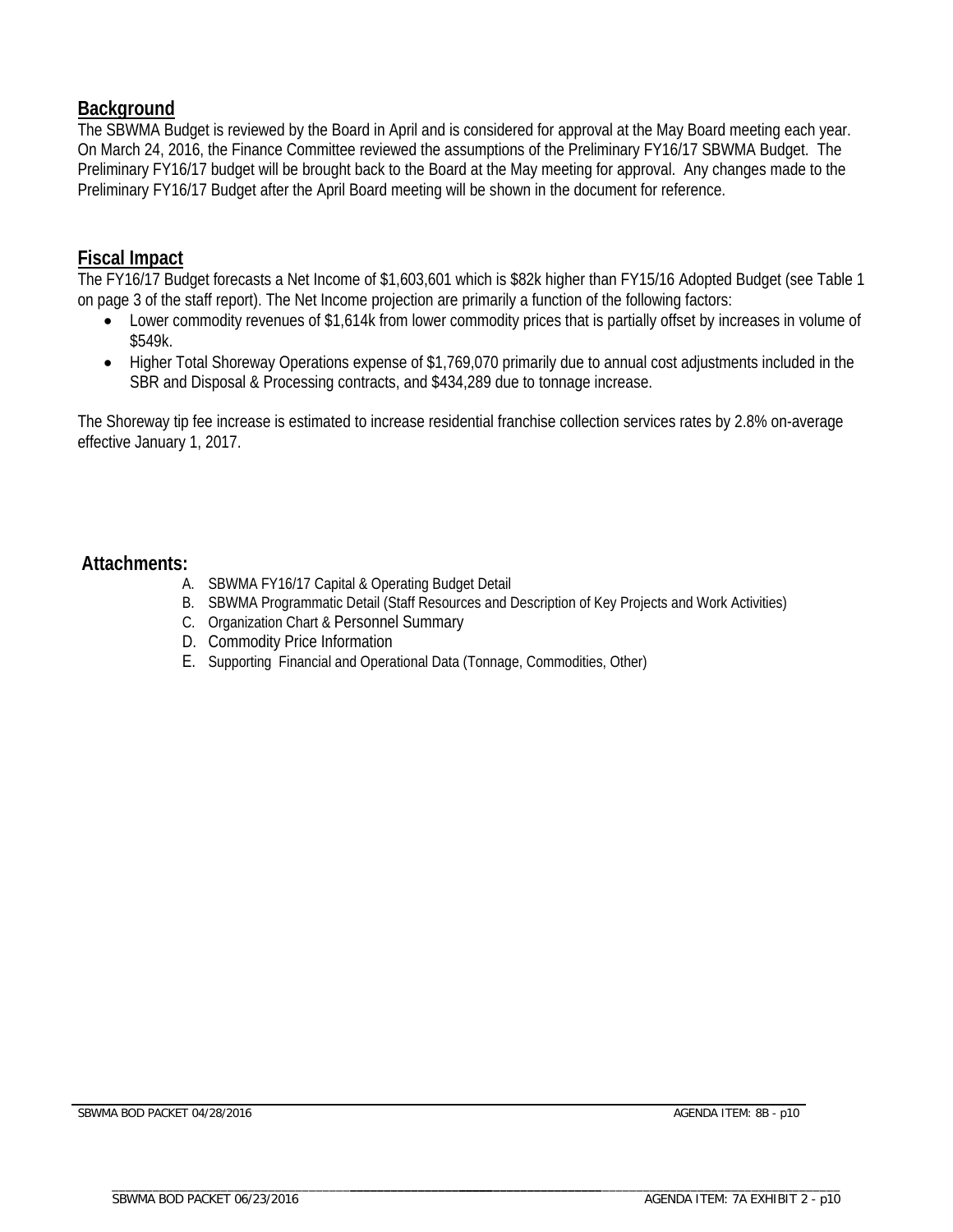| Attachment A - FY16/17 Capital Expendature Budget                         |                 |               |    |            |               |                 |
|---------------------------------------------------------------------------|-----------------|---------------|----|------------|---------------|-----------------|
|                                                                           | Adopted         | Forecast      |    | Forecast   | Forecast      | Forecast        |
| <b>Capital Project Name</b>                                               | FY15/16         | FY16/17       |    | FY17/18    | FY18/19       | FY19/20         |
| Transfer Station (TS)Tipping floor resurfacing                            | \$<br>100,000   | \$<br>100,000 | \$ | 100,000    | \$<br>100,000 | \$<br>100,000   |
| Site paving repairs and restriping                                        |                 |               |    | 600,000    |               | 1,400,000       |
| Truck shop building maintenance                                           | 20,000          | 110,000       |    | 20,000     | 20,000        | 20,000          |
| TS building maintenance                                                   | 20,000          | 20,000        |    | 20,000     | 20,000        | 20,000          |
| MRF building maintenance                                                  | 225,000         | 125,000       |    | 125,000    | 125,000       | 125,000         |
| Admin building maintenance                                                | 20,000          | 115,000       |    | 40,000     | 40,000        | 40,000          |
| Site maintenance                                                          | 65,000          | 30,000        |    | 30,000     | 30,000        | 30,000          |
| Fire suppression                                                          | 15,000          |               |    | 15,000     |               |                 |
| Repairs to landfill tipper                                                | 15,000          | 15,000        |    | 15,000     | 15,000        | 15,000          |
| <b>Education center exhibits</b>                                          |                 |               |    | 15,000     |               |                 |
| MRF tip area canopy                                                       | 450,000         |               |    |            |               |                 |
| Electric charging station                                                 |                 |               |    | 15,000     |               |                 |
| Replace diesel fuel storage and dist. System"                             |                 |               |    |            |               | 275,000         |
| CNG fueling station"                                                      |                 |               |    |            |               | 1,312,500       |
| <b>Baler reline</b>                                                       |                 |               |    | 120,000    |               |                 |
| Mixed waste processing equipment"                                         |                 |               |    | 10,984,400 |               |                 |
| Transfer Station building improvements"                                   |                 |               |    | 2,665,437  |               |                 |
| LED Lignung retront                                                       | 274,000         |               |    |            |               |                 |
| <b>Total Captial Expendature Budget</b>                                   | \$<br>1,204,000 | \$<br>515,000 | S  | 14,764,837 | \$<br>350,000 | \$<br>3,337,500 |
| '1 \$1,240,000 available in Shoreway Remediation fund to help cover capx. |                 |               |    |            |               |                 |
| '2 Equipment Replacement cash reserve funds will cover these expenses.    |                 |               |    |            |               |                 |
| '3 2015 Long Range Plan recommended projects.                             |                 |               |    |            |               |                 |

CAPITAL

\_\_\_\_\_\_\_\_\_\_\_\_\_\_\_\_\_\_\_\_\_\_\_\_\_\_\_\_\_\_\_\_\_\_\_\_\_\_\_\_\_\_\_\_\_\_\_\_\_\_\_\_\_\_\_\_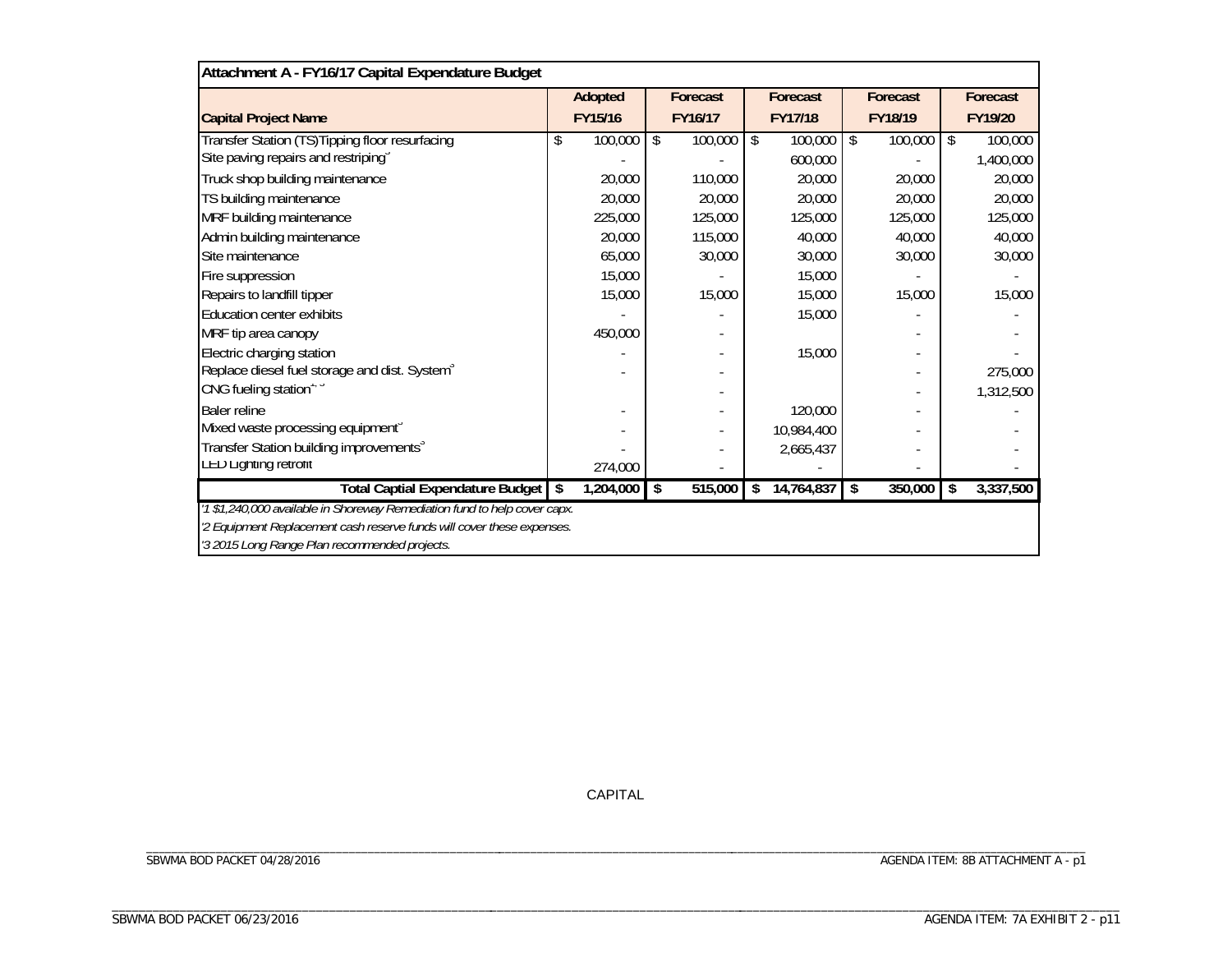# **Attachment A - SBWMA Reserve Balance**

|                                                                                                                                              |    | <b>ACTUAL</b><br>FY14/15                 |     | <b>ADOPTED BUDGET</b><br>FY15/16         |     | <b>MID-YEAR BUDGET</b><br>FY15/16                   | <b>ADOPTED BUDGET</b><br>FY16/17 |                                     |    | <i><b>VARIANCE</b></i>                          |
|----------------------------------------------------------------------------------------------------------------------------------------------|----|------------------------------------------|-----|------------------------------------------|-----|-----------------------------------------------------|----------------------------------|-------------------------------------|----|-------------------------------------------------|
| <b>Uncommitted Reserves</b>                                                                                                                  |    |                                          |     |                                          |     |                                                     |                                  |                                     |    |                                                 |
| RATE STABILIZATON (10% of expense)'<br>RATE STABILIZATON - APPLIED'<br>EMERGENCY RESERVE (10% of total expense)<br>UNDESIGNATED <sup>2</sup> | S  | $3,887,542$ \$<br>3,887,542<br>6,082,032 |     | $4,033,671$ \$<br>4,033,671<br>4,266,685 |     | $3,186,197$ \$<br>920,000<br>4,106,197<br>3,722,694 |                                  | 4,237,586<br>4,237,586<br>2,968,453 |    | 1,051,389<br>(920,000)<br>131,389<br>(754, 241) |
| <b>TOTAL UNCOMMITTED RESERVES</b>                                                                                                            | \$ | $13,857,116$ \$                          |     | 12,334,028                               | -\$ | 11,935,089                                          | \$.                              | 11,443,626                          | S  | (491, 462)                                      |
| <b>Committed Resreves:</b><br>EQUIPMENT REPLACEMENT (ANNUAL) <sup>3</sup>                                                                    |    | 1,429,675                                |     | 1,499,514                                |     | 1,499,514                                           |                                  | 1,723,744                           |    | 224,231                                         |
| <b>TOTAL COMMITTED RESERVES</b>                                                                                                              | \$ | 1,429,675                                | -\$ | 1,499,514                                | -\$ | 1,499,514                                           | \$                               | 1,723,744                           | \$ | 224,231                                         |
| TOTAL GENERAL RESERVES <sup>4</sup>                                                                                                          | \$ | 15,286,791                               | \$  | 13,833,541                               | -\$ | 13,434,602                                          | \$                               | 13, 167, 371                        | \$ | (267, 232)                                      |
| <b>SHOREWAY REMEDIATION PROJECT</b>                                                                                                          | \$ | 1,289,283                                | -\$ | 1,209,283                                | -\$ | 1,209,283                                           | s.                               | 1,233,640                           | S  | 24,357                                          |

RESERVE BALANCE

\_\_\_\_\_\_\_\_\_\_\_\_\_\_\_\_\_\_\_\_\_\_\_\_\_\_\_\_\_\_\_\_\_\_\_\_\_ \_\_\_\_\_\_\_\_\_\_\_\_\_\_\_\_\_\_\_\_\_\_\_\_\_\_\_\_\_\_\_\_\_\_\_\_\_\_\_\_\_\_\_\_\_\_\_\_\_\_\_\_\_\_\_\_

\_\_\_\_\_\_\_\_\_\_\_\_\_\_\_\_\_\_\_\_\_\_\_\_\_\_\_\_\_\_\_\_\_\_\_\_\_\_\_\_\_\_\_\_\_\_\_\_\_\_\_\_\_\_\_\_ SBWMA BOD PACKET 04/28/2016

\_\_\_\_\_\_\_\_\_\_\_\_\_\_\_\_\_\_\_\_\_\_\_\_\_\_\_\_\_\_\_\_\_\_\_\_\_\_\_\_\_\_\_\_\_\_\_\_\_\_\_\_\_\_\_\_

 $AGENDA$  ITEM: 8B ATTACHMENT A -  $p2$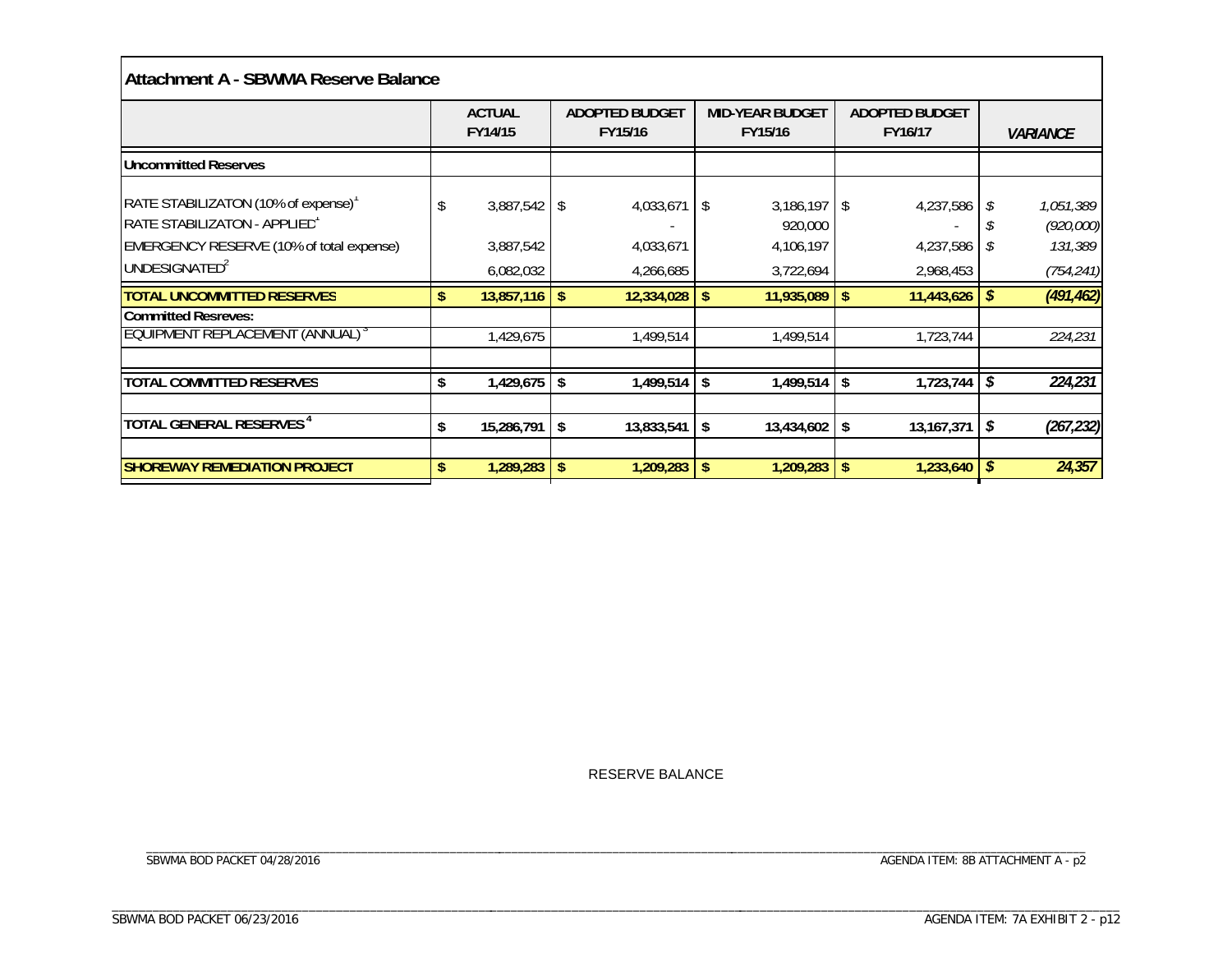#### **Attachment A - FY16/17 Budget Revenues by Major Source**

|                                                              |     | <b>ACTUAL</b>             |            | <b>BUDGET</b>    |          | MID-YR                     |      | <b>PROPOSED</b>         |               |                             | Variance Variance |                                                                    |
|--------------------------------------------------------------|-----|---------------------------|------------|------------------|----------|----------------------------|------|-------------------------|---------------|-----------------------------|-------------------|--------------------------------------------------------------------|
| <b>REVENUE SUMMARY</b>                                       |     | FY14/15                   |            | FY15/16          |          | FY15/16                    |      | FY 16/17                |               | 15/16v16/17                 |                   | % Notes                                                            |
|                                                              |     |                           |            |                  |          |                            |      |                         |               |                             |                   |                                                                    |
| <b>ADMINISTRATIVE REVENUES</b>                               |     |                           |            |                  |          |                            |      |                         |               |                             |                   |                                                                    |
| <b>INVESTMENT INCOME</b>                                     | \$  | 70,405                    | $\sqrt{3}$ | 48,200           | \$       | 54,508                     | \$   | 78,940                  | \$            | 30,740                      |                   | 63.8% Investment market earning is up by .04%.                     |
| <b>INVESTMENT (GASB 31) MARKET VALUE ADJ</b>                 |     |                           |            |                  |          |                            |      |                         |               |                             | #DIV/0!           |                                                                    |
|                                                              |     |                           |            |                  |          |                            |      |                         |               |                             |                   |                                                                    |
| <b>TOTAL ADMINISTRATIVE</b>                                  | \$  | 70,405                    | \$         | 48,200           | \$       | 54,508                     | - \$ | 78,940                  | l s           | 30.740                      | 38.2%             |                                                                    |
|                                                              |     |                           |            |                  |          |                            |      |                         |               |                             |                   |                                                                    |
| <b>OPERATIONS REVENUES</b>                                   |     |                           |            |                  |          |                            |      |                         |               |                             |                   |                                                                    |
| SHOREWAY TIP FEES - Non Franchised                           |     | 6,528,891 \$              |            | 6,982,300        |          |                            |      |                         |               |                             |                   | 16.2% Tip fee increase 01/01/2017                                  |
| SHOREWAY TIP FEES - Franchised                               |     | 26,140,918                |            | 26,620,000       | \$       | 7,434,730 \$<br>26,736,417 |      | 8,114,936<br>28,393,108 |               | \$1,132,636<br>1,773,108    |                   | 6.7% Tip fee increase 01/01/2017                                   |
| <b>COMMODITY SALES REVENUE</b>                               |     | 10,722,198                |            | 9,630,400        |          | 8,958,419                  |      | 8,565,216               |               | (1,065,184)                 |                   | -11.1% Drop MRF commodity markets                                  |
| COMMODITY REVENUE SHARING W/ SBR                             |     |                           |            | (1,064,400)      |          | (1,070,551)                |      | (825, 285)              |               | 239,115                     |                   | -22.5% In line with the drop in commodities                        |
|                                                              |     | (1,846,342)<br>(879, 726) |            | (897,900)        |          | (888, 242)                 |      | (796, 519)              |               | 101,381                     |                   | -11.3% In line with the drop in commodities                        |
| BUY BACK CENTER - Payment to Customers<br><b>OX MOUNTAIN</b> |     |                           |            |                  |          |                            |      |                         |               |                             | #DIV/0!           |                                                                    |
| <b>ESCRAP COMMODITY REVENUES</b>                             |     | 66,085                    |            | 50,000           |          | 50,000                     |      |                         |               |                             |                   |                                                                    |
| MRF HOST FEE - SBR Third-Party Contracted Tons               |     | 456.509                   |            |                  |          |                            |      | 5,600<br>403.070        |               | (44, 400)                   |                   | -88.8% Drop E-waste commodity markets                              |
| HHW COLLECTION SERVICE EXP PASSTHOUGH                        |     |                           |            | 443,500          |          | 400,000                    |      |                         |               | (40, 430)                   |                   | -9.1% contracted change<br>3.1% Atherton, RWC started eff. 3/1/15. |
| COMMERCIAL RECYCLING ORDINANCE FEE                           |     | 546,029                   |            | 662,800          |          | 662,800                    |      | 683,454                 |               | 20,654                      |                   | -40.0% Ordinance fee rev. paid by comm.recycler                    |
|                                                              |     | 4,500                     |            | 25,000           |          | 15,000                     |      | 15,000                  |               | (10,000)                    |                   |                                                                    |
| MISCELLANEOUS REVENUE                                        |     | 29,240                    |            | 24,000           |          | 30,000                     |      | 30,000                  |               | 6,000                       |                   | 25.0% CA Paint Care program payments                               |
|                                                              |     |                           |            |                  |          |                            |      |                         |               |                             |                   |                                                                    |
| <b>TOTAL OPERATIONS</b>                                      |     | 41,768,302                | -\$        | 42,475,700       | \$       | 42,328,574 \$              |      | 44,588,579              |               | $\frac{s}{2}$ , 2, 112, 879 | 5.0%              |                                                                    |
| SUBTOTAL OPERATING BUDGET REVENUES                           |     | 41,838,707                | -\$        | 42,523,900       | \$       | $42,383,083$ \$            |      | 44,667,519              |               | $\frac{1}{2}$ , 2, 143, 619 | 5.0%              |                                                                    |
|                                                              |     |                           |            |                  |          |                            |      |                         |               |                             |                   |                                                                    |
| <b>NON-OPERATING RECEIPTS</b>                                |     |                           |            |                  |          |                            |      |                         |               | $\sim$                      |                   |                                                                    |
| 520509                                                       |     |                           |            |                  |          |                            |      |                         |               | $\overline{\phantom{a}}$    |                   |                                                                    |
|                                                              |     |                           |            |                  |          |                            |      |                         |               | ×                           |                   |                                                                    |
|                                                              |     |                           |            |                  |          |                            |      |                         |               | $\sim$                      |                   |                                                                    |
| <b>NON-OPERATING RECEIPTS</b>                                |     | ×.                        |            |                  |          | ä,                         |      |                         |               |                             |                   |                                                                    |
|                                                              |     |                           |            |                  |          |                            |      |                         |               |                             |                   |                                                                    |
| <b>TOTAL REVENUE</b>                                         | \$. | 41,838,707                | \$         | 42,523,900       | \$       | $42,383,083$ \$            |      | 44,667,519              |               | \$2,143,619                 | 5.0%              |                                                                    |
|                                                              |     |                           |            |                  |          |                            |      |                         |               |                             |                   |                                                                    |
| <b>NET OPERATING INCOME</b>                                  |     | 2,438,047 \$              |            | 1,520,886        | <b>S</b> | $654,811$ \$               |      | 1,603,601               | $\mathcal{S}$ | 82,715                      | 5.4%              |                                                                    |
|                                                              |     |                           |            |                  |          |                            |      |                         |               |                             |                   |                                                                    |
| <b>DEPRECIATION EXPENSE</b>                                  | \$  | $3,337,059$ \$            |            | 3,306,785        | \$       | 3,306,785                  | \$   | 3,165,277               | $\sqrt{s}$    | (141, 508)                  | $-4.3%$           |                                                                    |
|                                                              |     |                           |            |                  |          |                            |      |                         |               |                             |                   |                                                                    |
| <b>NET CASH FLOW AFTER DEPRECIATION</b>                      | \$  | $(899, 012)$ \$           |            | $(1,785,899)$ \$ |          | $(2,651,974)$ \$           |      | $(1,561,675)$ \$        |               | 224,224                     | $-12.6%$          |                                                                    |

REVENUE

\_\_\_\_\_\_\_\_\_\_\_\_\_\_\_\_\_\_\_\_\_\_\_\_\_\_\_\_\_\_\_\_\_\_\_\_\_ \_\_\_\_\_\_\_\_\_\_\_\_\_\_\_\_\_\_\_\_\_\_\_\_\_\_\_\_\_\_\_\_\_\_\_\_\_\_\_\_\_\_\_\_\_\_\_\_\_\_\_\_\_\_\_\_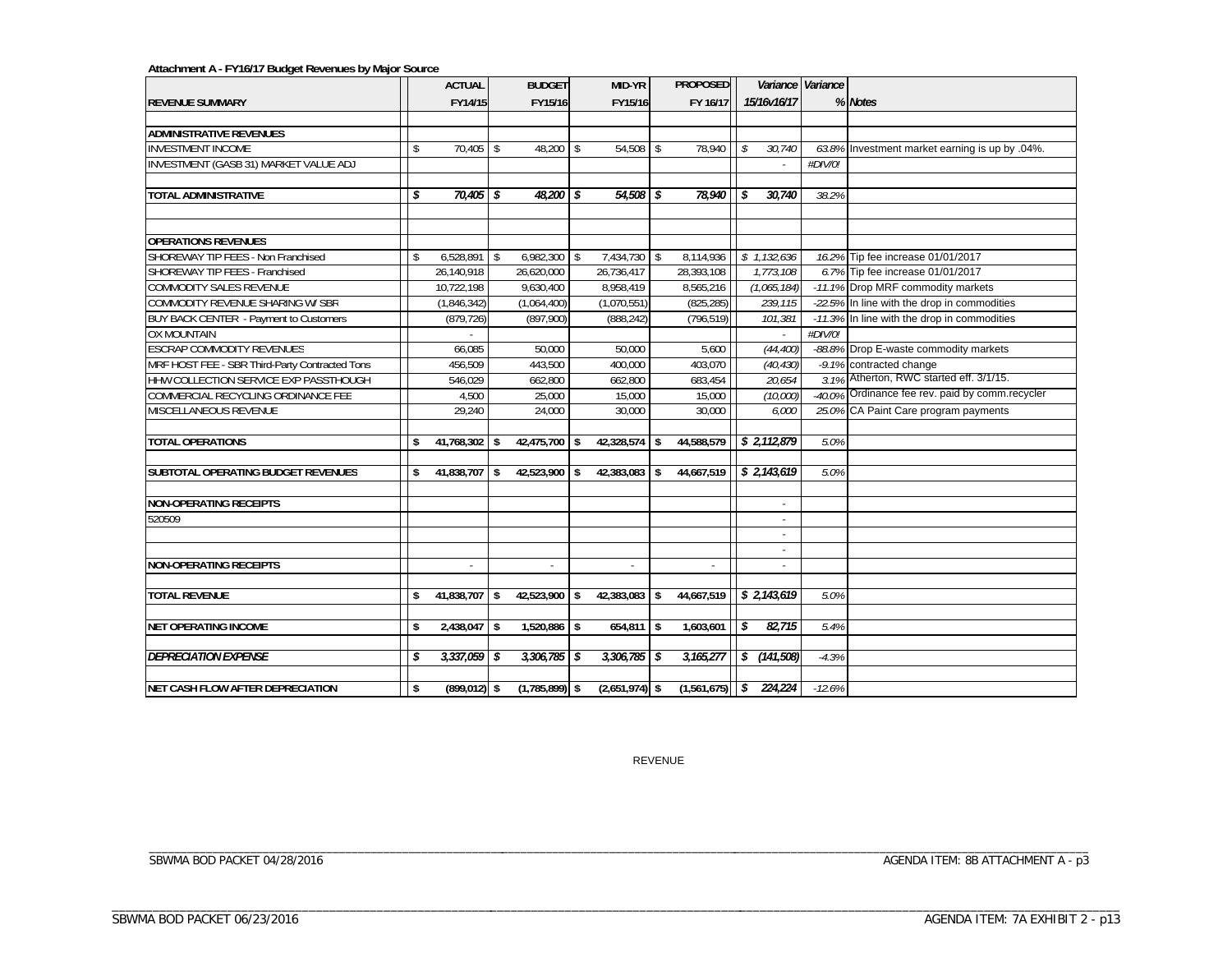|                 | Attachment A. FY16/17 Budget Expense Detail                   |                          |                                             |                                      |                                |                                             |                                         |                                           |                 |                                                                                                              |
|-----------------|---------------------------------------------------------------|--------------------------|---------------------------------------------|--------------------------------------|--------------------------------|---------------------------------------------|-----------------------------------------|-------------------------------------------|-----------------|--------------------------------------------------------------------------------------------------------------|
|                 | <b>EXPENDITURE SUMMARY</b>                                    | <b>ACTUAL</b><br>FY14/15 | <b>ADDOPTED</b><br><b>BUDGET</b><br>FY15/16 | MID-YEAR<br><b>BUDGET</b><br>FY15/16 | <b>YTD SPENT</b><br>01/31/2016 | <b>PROPOSED</b><br><b>BUDGET</b><br>FY16/17 | Variance to<br>Adopted<br><b>Budget</b> | Variance %<br>to Adopted<br><b>Budget</b> | Staff           | <b>Notes</b>                                                                                                 |
|                 | <b>ADMINISTRATIVE EXPENSES</b><br><b>NDMINISTRATIVE STAFF</b> | 582,448                  | 565.798                                     | 572,764                              | 328.789                        | 547.648                                     | (18, 150)                               | $-3.2%$                                   | FF              | Savings of previous Finance Manager's Salary for two months.                                                 |
|                 | AB 939 PROGRAM STAFF                                          | 646,298                  | 731,661                                     | 715,342                              | 478,287                        | 738,889                                     | 7,228                                   | 1.0% FF                                   |                 | \$19K PTO, less \$12K savings from previous Recycling Outreach and Sustainability Mgr                        |
|                 | <b>EMPLOYEE RECRUITMENT/HR SUPPORT</b>                        | 37,801                   | 5,000                                       | 7,500                                | 421                            | 5,000                                       |                                         | 0.0%                                      | CU/F            |                                                                                                              |
|                 | PEO COST (RGS/LGS ADMIN FEES)                                 | 9,000                    | 19,900                                      | 19,900                               | 6,232                          | 11,400                                      | (8, 500)                                | -42.7% FF                                 |                 | Fees paid to contract HR and payroll service provider.                                                       |
|                 | <b>BOARD COUNSEL</b>                                          | 34.616                   | 55.000                                      | 45.000                               | 11.431                         | 65.000                                      | 10.000                                  | 18.2%                                     | CU              | Legal expenses                                                                                               |
|                 | <b>BOARD MEETINGS</b>                                         | 2,710                    | 3.000                                       | 3.000                                | 2.235                          | 4.500                                       | 1,500                                   | 50.0%                                     | CU              | Includes Board meeting and Event food                                                                        |
|                 | ACCOUNTING SERVICES                                           | 131,900                  | 136,530                                     | 136,530                              | 68,265                         | 139,929                                     | 3,399                                   | 2.5%                                      | IFF.            | Payment to City San Carlos for account services contracted-out                                               |
|                 | <b>INFORMATION SYSTEMS</b>                                    | 25,096                   | 28,000                                      | 27,000                               | 19,665                         | 27,000                                      | (1,000)                                 | $-3.6%$                                   | CU              | Expenses to maintain the information system                                                                  |
| 12              | WEBSITE                                                       | 12,578                   | 11,500                                      | 12,100                               | 8,555                          | 12,100                                      | 600                                     | 5.2%                                      | CU              | Expenses to maintain the information system                                                                  |
| $\overline{13}$ | ANNUAL AUDIT                                                  | 9.000                    | 9.300                                       | 9.300                                | 5.500                          | 10,216                                      | 916                                     | 9.8%                                      | FF              | Fees paid to auditors to complete FY & Calendar year financial statements.                                   |
| 14              | <b>D&amp;O INSURANCE</b>                                      | 34,570                   | 39,000                                      | 42,888                               | 42,898                         | 48,200                                      | 9,200                                   | 23.6%                                     | <b>IFF</b>      | Annual insurance premium for director's and officer's insurance                                              |
| 15              | <b>BANK FEES</b>                                              | 7,312                    | 8.000                                       | 8,000                                | 4.088                          | 8,492                                       | 492                                     | 6.2% FF                                   |                 | Bank fees inclusive of fees paid to BNY as the Bond Trustee.                                                 |
|                 | RENT                                                          | 52,419                   | 54,300                                      | 53,500                               | 31,189                         | 55,073                                      | 773                                     | 1.4%                                      | CU              | Rent for the office from the City of San Carlos                                                              |
|                 | PRINTING AND POSTAGE                                          | 219                      | 150                                         | 150                                  | 123                            | 150                                         | $\cdot$                                 | 0.0%                                      | CU              |                                                                                                              |
| 20              | <b>JTILITIES</b>                                              | 16,299                   | 17,500                                      | 17,500                               | 7,093                          | 17,500                                      | $\cdot$                                 | 0.0%                                      | CU              | Includes phone and janitor invoices                                                                          |
|                 | OFFICE/TENANT IMPROVEMENTS                                    | 1,034                    | 1,000                                       | 1,000                                | 400                            | 1,000                                       | $\Delta$                                | 0.0%                                      | CU              | Office cleaning and improvements etc                                                                         |
| $\overline{22}$ | <b>OFFICE SUPPLIES</b>                                        | 16,904                   | 15,500                                      | 15,000                               | 6,07                           | 15,500                                      | ÷,                                      | 0.0%                                      | CU              | Misc                                                                                                         |
|                 | OFFICE EQUIPMENT COSTS                                        | 19,544<br>970            | 24,300                                      | 24,300                               | 9,872                          | 15,000                                      | (9, 300)                                | $-38.39$                                  | CU              | Includes Copier \$600 per mo. base lease and \$200 per month for copies                                      |
|                 | UBLICATIONS & PUBLIC NOTICES                                  | 1,311                    | 3.000                                       | 3,000<br>2,000                       | 49<br>624                      | 3.000                                       |                                         | 0.0%                                      | CU              | Estimate for two public notices if doing more than one public bid this item will need to go up               |
| 25<br>26        | PROFESSIONAL DUES & MEMBERSHIPS<br>VEHICLE MILEAGE & TOLLS    | 39                       | 2,300<br>75                                 | 75                                   | 37                             | 2,000<br>75                                 | (300)                                   | $-13.0%$<br>0.0%                          | CU<br><b>CU</b> | Memberships to trade and community organizations (CRRA, SWMA, NCRA, CCAC)<br>Auto allowance                  |
|                 | CELL PHONES                                                   | 4,131                    | 4.500                                       | 4,000                                | 1,674                          | 4,500                                       | ÷.                                      | 0.0%                                      | CU              |                                                                                                              |
|                 | CONFERENCE & MEETINGS                                         | 6,300                    | 10,500                                      | 9,500                                | 6,468                          | 10,500                                      |                                         | 0.0%                                      | CU              |                                                                                                              |
| 29              | <b>RAINING</b>                                                | 1,724                    | 5.500                                       | 5,000                                | 1,299                          | 5,000                                       | (500                                    | $-9.1%$                                   | CU              |                                                                                                              |
| 31              | SPONSORSHIPS & DONATIONS                                      | 8,500                    | 9,500                                       | 9,500                                | 7,000                          | 9,500                                       | $\cdot$                                 | 0.0%                                      | CU              |                                                                                                              |
|                 | OMPUTER PURCHASE                                              | 8,610                    | 6.000                                       | 6.000                                | 3.098                          | 6.000                                       |                                         | 0.0%                                      | CU              |                                                                                                              |
|                 | <b>TOTAL ADMINISTRATIVE</b>                                   | 1,671,334                | 1,766,814                                   | 1,749,849                            | 1,051,365                      | 1,763,172                                   | (3,642)                                 | $-0.29$                                   |                 |                                                                                                              |
|                 | CONTRACT COMPLIANCE AND SUPPORT                               |                          |                                             |                                      |                                |                                             |                                         |                                           |                 |                                                                                                              |
|                 | <b>RATE REVIEW</b>                                            | 13,501                   | 25,000                                      | 15,000                               | 7,610                          | 60,000                                      | 35,000                                  | 140.0%                                    |                 | 30k financial auditing office temp support, \$30k support to align rates and cost.                           |
|                 | TOTAL RATE REVIEW                                             | 13,501                   | 25,000                                      | 15,000                               | 7,610                          | 60,000                                      | 35,000                                  | 140.0%                                    |                 |                                                                                                              |
|                 |                                                               |                          |                                             |                                      |                                |                                             |                                         |                                           |                 |                                                                                                              |
|                 | CONSULTANT SUPPORT                                            |                          |                                             |                                      |                                |                                             |                                         |                                           |                 |                                                                                                              |
| 43              | <b>ACILITY IMPROVEMENT OVERSIGHT</b>                          | 23,641                   | 50,000                                      | 50,000                               | 8.405                          | 50,000                                      | i,                                      | 0.0% HG                                   |                 | Engineering and construction management support                                                              |
| 44              | CONTRACT MANAGEMENT SUPPORT                                   | 52,627                   | 55,000                                      | 55,000                               |                                | 55,000                                      | ÷                                       | 0.0% FF                                   |                 | Annual Financial Audit of RSMC and SBR at \$40K. \$15K for reviewing annual route assessment                 |
| 45              | COLLECTION SERVICES FRANCHISE ADMIN.                          | 54,653                   | 80,000                                      | 80,000                               | 6,963                          | 180,000                                     | 100,000                                 | 125.0%                                    | CF              | FA compliance \$40k; call center \$15k; operational assessment \$25k; consultant for FA negotiations \$100k) |
|                 | INANCE MANAGER SUPPORT                                        |                          | 35,000                                      | 15,000                               |                                | 70,000                                      | 35,000                                  | 100.0% FF                                 |                 | On-Call consultant support as needed MM \$35k; FA negotiations financial analysis and support \$35k          |
|                 | QUARTERLY LOAD CONTAMINATION MONITORING                       | 43.895                   | 46.000                                      | 46.000                               | 46.000                         | 50.000                                      | 4.000                                   | 8.7%                                      |                 | HG/CF Bi-Annual contamination monitoring required per FA                                                     |
|                 | <b>TOTAL CONSULTANT</b>                                       | 174.816                  | 266.000                                     | 246.000                              | 61,368                         | 405.000                                     | 139.000                                 | 52.39                                     |                 |                                                                                                              |
|                 | <b>TOTAL CONTRACT COMPLIANCE &amp; SUPPORT</b>                | 188.317                  | 291.000                                     | 261.000                              | 68.97                          | 465.000                                     | 174.000                                 | 59.89                                     |                 |                                                                                                              |
|                 |                                                               |                          |                                             |                                      |                                |                                             |                                         |                                           |                 |                                                                                                              |
|                 | RECYCLING - AB939 COMPLIANCE                                  |                          |                                             |                                      |                                |                                             | $\overline{\phantom{a}}$                |                                           |                 |                                                                                                              |
|                 | RECYCLING ADMINISTRATION                                      |                          |                                             |                                      |                                |                                             | $\sim$                                  |                                           |                 |                                                                                                              |
|                 | CIWMB ANNUAL REPORTS                                          | 25,000                   | 25,000                                      | 25,000                               | 19,734                         | 25,000                                      | $\sim$                                  | $0.0\%$ CF                                |                 | Annual AB 939 submittal of EARs for 10-MAs                                                                   |
| 58              | SBWMA ANNUAL REPORT                                           | 8,010                    | 5.000                                       | 5,000                                | 270                            | 5.000                                       |                                         | 0.0% CL                                   |                 | Expense for report printing and postage                                                                      |
|                 | <b>DIVERSION PROGRAM SUPPORT</b>                              | 4,643                    | 45,000                                      | 45,000                               | à.                             | 50,000                                      | 5,000                                   | 11.19                                     |                 |                                                                                                              |
|                 | RECYCLING REPORTING ORDINANCE EXPENSES                        | 200                      | 15,000                                      | 15,000                               | 8,896                          | 15,000                                      |                                         | 0.0%                                      | CF              |                                                                                                              |
| 63              | <b>EVENT GIVEAWAYS</b>                                        | ×,                       | 1,500                                       | 1,500                                |                                | 2,500                                       | 1,000                                   | 66.7%                                     | СL              |                                                                                                              |
|                 | <b>TOTAL RECYCLING ADMINISTRATION</b>                         | 37,853                   | 91,500                                      | 91,500                               | 28,899                         | 97,500                                      | 6,000                                   | 6.6%                                      |                 |                                                                                                              |
|                 | ONG RANGE PLAN/DIVERSION PROGRAMS                             |                          |                                             |                                      |                                |                                             |                                         |                                           |                 |                                                                                                              |
|                 | ONG RANGE PLAN UPDATE                                         | 146,600                  | 460,000                                     | 515,422                              | 129,270                        | 495,000                                     | 35,000<br>$\hat{\mathbf{x}}$            | 7.6%                                      | <b>ALL</b>      | See detail of LRP/ZLF efforts in FY16/17 Budget, Attachment B. SBWMA Administration & Program Detai          |
|                 | <b>FOTAL LONG RANGE PLAN/DIVERSION PROGRAMS</b>               | 146,600                  | 460,000                                     | 515,422                              |                                | 495,000                                     | 35,000                                  | 7.6%                                      |                 |                                                                                                              |
|                 | OMMERCIAL PROGRAMS                                            |                          |                                             |                                      |                                |                                             |                                         |                                           |                 |                                                                                                              |
|                 | ARGE EVENT/VENUE CONSULTING                                   |                          | 7,500                                       | 7,500                                |                                | 7,500                                       | $\cdot$                                 | 0.0%                                      | CF              |                                                                                                              |
| 91              | CLIMATE CHANGE POLICY OPTIONS                                 | 15,636                   | 27,000                                      | 27,000                               | 13,090                         | 27,000                                      | $\cdot$                                 | 0.0%                                      | СL              |                                                                                                              |
| 92              | OMMERCIAL RECYCLING TECHNICAL ASSIST                          | 35,885                   | 75.000                                      | 75,000                               | 3,473                          | 70,000                                      | (5,000)                                 | $-6.79$                                   | CF/CI           | Comm. acc. assess \$20; AB1826&341 Compliance \$30k; Commercial Toolkit per FA \$20k                         |
| 93              | PURCHASE COMM/MFD CONTAINERS FOR RECOLOGY                     | 21,440                   | 60,000                                      | 60.000                               | 18,717                         | 60,000                                      |                                         | 0.0%                                      |                 | MFD recycle bags \$20, internal R containers \$20 MA containers \$20 per Franchise Agreements                |
|                 | <b><i>NULTI-FAMILY OUTREACH</i></b>                           | 14.729                   | 50.000                                      | 50.000                               |                                | 50.000                                      |                                         | 0.0%                                      | CE/CI           | AB341&1826 Compliance \$10; MFD Toolkit \$20; Battery phones subscription \$10; Annual MFD awards \$10       |
| 97              | TOTAL COMMERCIAL PROGRAMS                                     | 87,690                   | 219,500                                     | 219,500                              |                                | 214,500                                     | (5,000)                                 | $-2.39$                                   |                 |                                                                                                              |

EXPENSES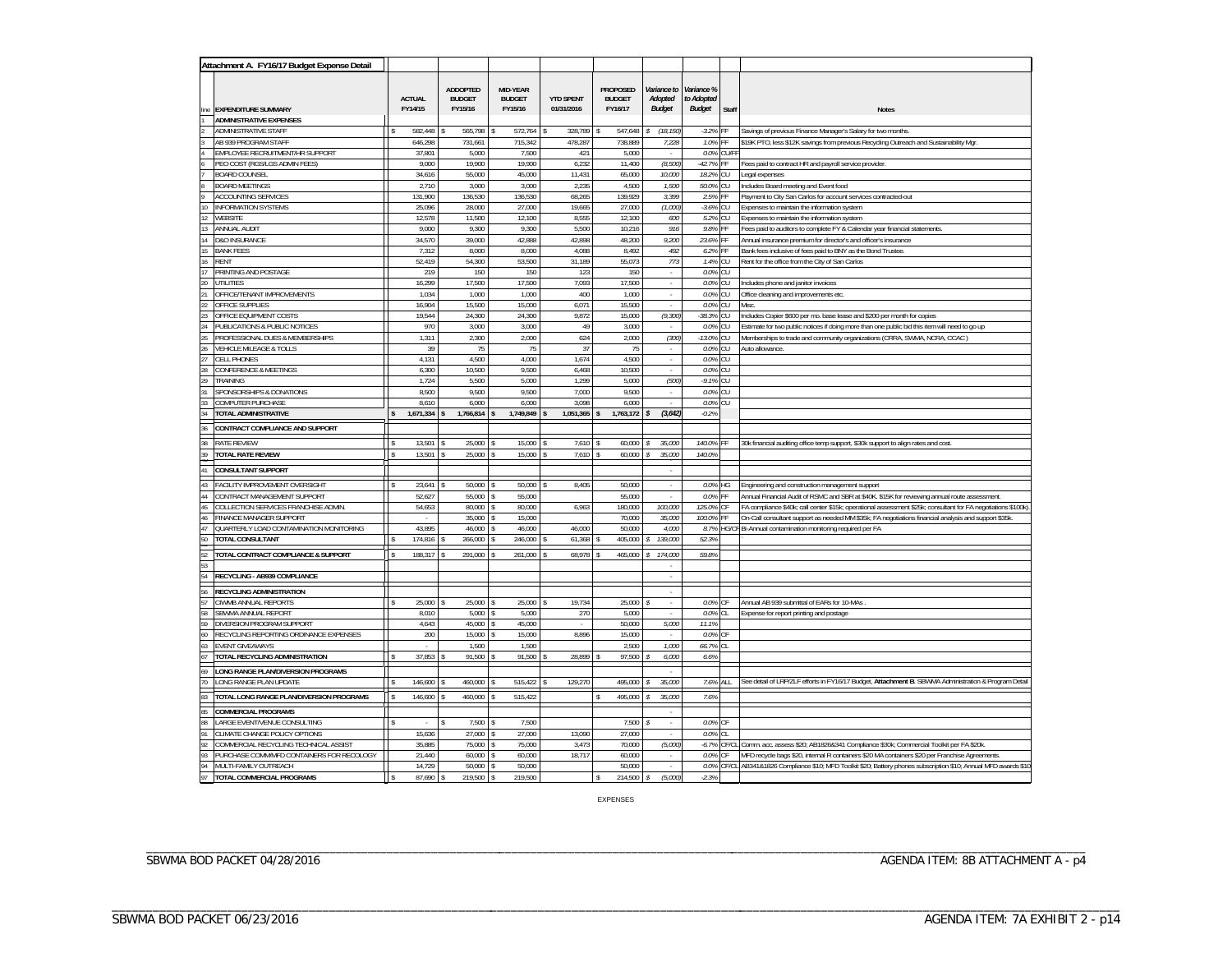|            | <b>EXPENDITURE SUMMARY</b>                                                                                                        | <b>ACTUAL</b><br>FY14/15 |            | <b>ADDOPTED</b><br><b>BUDGET</b><br>FY15/16 | <b>MID-YEAR</b><br><b>BUDGET</b><br>FY15/16 | <b>YTD SPENT</b><br>01/31/2016 | <b>PROPOSED</b><br><b>BUDGET</b><br>FY16/17 | <i>Variance to</i><br>Adopted<br><b>Budget</b> | Variance %<br>to Adopted<br><b>Budget</b> | Staff | <b>Notes</b>                                                                                                 |
|------------|-----------------------------------------------------------------------------------------------------------------------------------|--------------------------|------------|---------------------------------------------|---------------------------------------------|--------------------------------|---------------------------------------------|------------------------------------------------|-------------------------------------------|-------|--------------------------------------------------------------------------------------------------------------|
| 99         | <b>RESIDENTIAL PROGRAMS</b>                                                                                                       |                          |            |                                             |                                             |                                |                                             | $\bar{z}$                                      |                                           |       |                                                                                                              |
| 100        | QUARTERLY NEWLESTTER DESIGN/SETUP                                                                                                 |                          | 11.176     | 20.000                                      | 20.000                                      | 2.593                          | $20.000$ $\sqrt{s}$                         | $\cdot$                                        | 0.0%                                      |       |                                                                                                              |
| 101        | <b>QUARTERLY NEWLESTTER PRINTING/MAILING</b>                                                                                      |                          | 80.016     | 90.000                                      | 90.000                                      | 59.092                         | 90,000                                      | $\sim$                                         | 0.0% CL                                   |       |                                                                                                              |
| 102        | RESIDENTIAL OUTREACH PROGRAMS                                                                                                     |                          | 74,030     | 120.000                                     | 120,000                                     | 51.173                         | 120,000                                     | $\sim$                                         | 0.0%                                      | CI.   | Outreach per FA \$70k; Annual Service Notice FA \$12k; website &S media \$15k; M phone app \$23k             |
| 103        | <b>COMMUNITY EVENTS</b>                                                                                                           |                          | 675        | 5.000                                       | 5.000                                       |                                | 5.000                                       | $\bar{z}$                                      | 0.0%                                      | CL    | Community events support \$2k; Compost and shred events support \$3k                                         |
| 104        | HHW DOOR TO DOOR COLLECTION OUTREACH                                                                                              |                          | 121.438    | 80,000                                      | 80.000                                      | 11.99                          | 80.000                                      | $\sim$                                         | 0.0% CL                                   |       |                                                                                                              |
| 107        | CURBSIDE HOUSEHOLD BATTERY OUTREACH                                                                                               |                          | 3.200      | 5.000                                       | $\sim$                                      | 4.098                          | 5.000                                       | $\sim$                                         | 0.0%                                      | lcı   |                                                                                                              |
| 109        | ELECTRONIC COLLECTIONS EVENTS                                                                                                     |                          | 945        |                                             |                                             |                                |                                             |                                                |                                           | CI.   |                                                                                                              |
| 111        | <b>TOTAL RESIDENTIAL PROGRAMS</b>                                                                                                 |                          | 291.481    | 320,000                                     | 320.000                                     |                                | 325,000                                     | 5,000                                          | 1.6%                                      |       |                                                                                                              |
| 113        | TOTAL RECYCLING - AB939 COMPLIANCE                                                                                                |                          | 563.624    | 1.091.000                                   | 1.146.422                                   |                                | 1.132.000                                   | 41.000                                         | 3.8%                                      |       |                                                                                                              |
| 114        | SUBTOTAL SBWMA PROGRAM BUDGET                                                                                                     |                          | 2.423.275  | 3,148,814                                   | 3.157.271                                   |                                | 3.360.172                                   | 211.358<br>l s                                 | 6.7%                                      |       |                                                                                                              |
| 115        | COLLECTION OPERATIONS                                                                                                             |                          |            |                                             |                                             |                                |                                             |                                                |                                           |       |                                                                                                              |
| 116        | HHW/U-WASTE ON-CALL COLLECTION SERVICES                                                                                           |                          | 545.327    | 662,800                                     | 662,800                                     | 375,277                        | 683,454                                     | 20.654<br>l s                                  | 3.1% FF                                   |       | Pass through - has no net budget effect, offset by payments by Mas to SBWMA for HHW Services                 |
| 117        | <b>SHRED EVENT SERVICE</b>                                                                                                        |                          | 2.278      | 3.500                                       | 3.500                                       | 4,459                          | 4.600                                       | 1.100                                          | 31.4% FF                                  |       | Shred and E Waste event costs net of sales of goods revenues                                                 |
| 118        | TOTAL COLLECTION OPERATIONS                                                                                                       | $\mathbf{\hat{s}}$       | 547,605    | 666,300                                     | 666,300                                     | 379,736                        | 688,054                                     | 21,754<br>l s                                  | 3.3%                                      |       |                                                                                                              |
| 119        | <b>TOTAL SBWMA PROGRAM BUDGET</b>                                                                                                 |                          | 2.970.880  | 3,815,114                                   | 3,823,571                                   | 379.736                        | 4.048.226                                   | 233,112<br>l s                                 | 6.1%                                      |       |                                                                                                              |
| 120        | <b>SHOREWAY OPERATIONS</b>                                                                                                        |                          |            |                                             |                                             |                                |                                             |                                                |                                           |       |                                                                                                              |
| 122        | OPERATING CONTRACT - SBR OPERATIONS                                                                                               | Ŝ.                       | 17.445.438 | 17.739.700                                  | 17,888,761                                  | 10.685.800                     | 18.423.627                                  | \$683.927                                      | 3.9% FF                                   |       | Payment per ton by JPA to SBR for Facility Operations services per Ops. Agreement                            |
| 123        | <b>DISPOSAL</b>                                                                                                                   |                          | 14.059.470 | 14.472.300                                  | 14.986.225                                  | 8.930.121                      | 15.329.602                                  | 857.302                                        | 5.9% FF                                   |       | Payment per ton by JPA to disposal & processing contractors e.g., Ox Mtn LF, GW composters, etc.             |
| 126        | <b>INSURANCE SHOREWAY</b>                                                                                                         |                          | 211.439    | 211.400                                     | 210,637                                     | 167,160                        | 238.998                                     | 27.598                                         | 13.1% FF                                  |       | Annual insurance premiums paid by SBWMA for Shoreway property and liability insurance.                       |
| 127        | SHOREWAY FACILITY COST                                                                                                            |                          | 154.939    | 175,000                                     | 175,000                                     | 70,63                          | 150,000                                     | (25,000)                                       | $-14.3\%$ HG                              |       | Budget for unanticipated routine Shoreway maintenance items that are non-CapEx                               |
| 129        | SHOREWAY MAINTENANCE - NEW                                                                                                        |                          | 13301      | $\sim$                                      | $\sim$                                      | $\sim$                         | $\sim$                                      | $\sim$                                         | 0.0%                                      |       |                                                                                                              |
| 130        | EDUCATION CENTER OPERATIONS                                                                                                       |                          | 42,315     | 60,000                                      | 60,000                                      | 29,846                         | 60,000                                      | $\cdot$                                        | 0.0% CL                                   |       | Expense for Shoreway tours program and busing, (w/o staff expense)                                           |
| 131        | MAINTENANCE - OX MTN TIPPER                                                                                                       |                          | 30,021     | 36,000                                      | 36,000                                      | 6,319                          | 36,000                                      | $\mathcal{L}$                                  | 0.0% HG                                   |       | Maintenance expense for truck tipper located at Ox Mtn and owned by JPA                                      |
| 132        | SHOREWAY MRF EQUIP. MAINTENANCE > \$10k                                                                                           |                          | 18.501     | 30.000                                      | 30.000                                      | $\sim$                         | 30.000                                      | $\mathcal{L}_{\mathcal{A}}$                    | 0.0% HG                                   |       | Unanticipated MRF equipment maintenance (non-CapEx) expense                                                  |
| 133        | <b>EQUIPMENT CHARGES</b>                                                                                                          |                          |            | ٠                                           | $\overline{\phantom{a}}$                    | $\sim$                         | 26.690                                      | 26.690                                         |                                           | FF    | Expense paid to SBR for SBWMA approved trailer purchase                                                      |
| 134        | CREDIT CARDS CHARGES                                                                                                              |                          |            |                                             |                                             |                                | 173.710                                     | 173.710                                        |                                           | FF.   | Credit card transaction fees (-4% of amount) for self-haul customers (SBR paid until 2016 until error was de |
| 135<br>137 | SEWER FEES (PROPERTY TAX)                                                                                                         |                          | 33.630     | 35.800                                      | 57.747                                      | 57.747                         | 60.643                                      | 24.843                                         | 69.4%                                     | IFF.  | Sewer fees paid as part of property tax for Shoreway operation. Potable water meter reading.                 |
| 138        | TOTAL SHOREWAY OPERATIONS                                                                                                         | $\mathbf{s}$             | 32.009.054 | 32,760,200                                  | 33,444,370                                  | 19,947,623<br>s                | \$                                          | 34,529,270 \$ 1,769,070                        | 5.4%                                      |       |                                                                                                              |
| 139        |                                                                                                                                   |                          |            |                                             |                                             |                                |                                             |                                                |                                           |       |                                                                                                              |
| 140        | <b>TOTAL OPERATING EXPENSES</b>                                                                                                   |                          | 34.979.935 | 36,575,314                                  | 37,267,941                                  | 21,447,703                     | 38.577.496<br>s                             | \$2.002.182                                    | 5.5%                                      |       |                                                                                                              |
| 141        |                                                                                                                                   |                          |            |                                             |                                             |                                |                                             |                                                |                                           |       |                                                                                                              |
| 142        | NON-OPERATING EXPENSES                                                                                                            |                          |            |                                             |                                             |                                |                                             | $\overline{\phantom{a}}$                       |                                           |       |                                                                                                              |
| 143        | <b>DEBT SERVICE BOND INTEREST</b>                                                                                                 |                          | 2.865.404  | 2.833.100                                   | 2.833.100                                   | 475.894                        | 2.747.908                                   | (85, 192)                                      | $-3.0\%$ FF                               |       | Solid Waste Enterprise Revenue Bond interest payments.                                                       |
| 144        | <b>FRANCHISE FEE</b>                                                                                                              |                          | 1.555.322  | 1.594.600                                   | 1.627.230                                   | 935.475                        | 1.738.513                                   | 143.913                                        | 9.0% FF                                   |       | 5% Franchise fees paid by JPA to the City of San Carlos.(amount changes as Shoreway tip fees change)         |
| 146        | <b>NON-OPERATING EXPENSES</b>                                                                                                     |                          | 4,420,726  | 4,427,700                                   | 4,460,330                                   | 1,411,369                      | $4,486,421$ \$                              | 58.721                                         | 1.3%                                      |       |                                                                                                              |
| 147        |                                                                                                                                   |                          |            |                                             |                                             |                                |                                             |                                                |                                           |       |                                                                                                              |
| 149        | <b>TOTAL SHOREWAY OPERATING EXPENSES</b>                                                                                          |                          | 36,429,780 | 37.187.900                                  | 37,904,700                                  | 21,358,992                     | 39,015,692<br>$\mathsf{s}$                  | \$1.827.792                                    | 4.9%                                      |       |                                                                                                              |
| 150        |                                                                                                                                   |                          |            |                                             |                                             |                                |                                             |                                                |                                           |       |                                                                                                              |
|            | 151 TOTAL OPERATING EXPENSES (SBWMA Program + Shore) \$39,400,661 \$41,003,014 \$41,728,271 \$21,738,728 \$43,063,917 \$2,060,903 |                          |            |                                             |                                             |                                |                                             |                                                | 5.0%                                      |       |                                                                                                              |

EXPENSES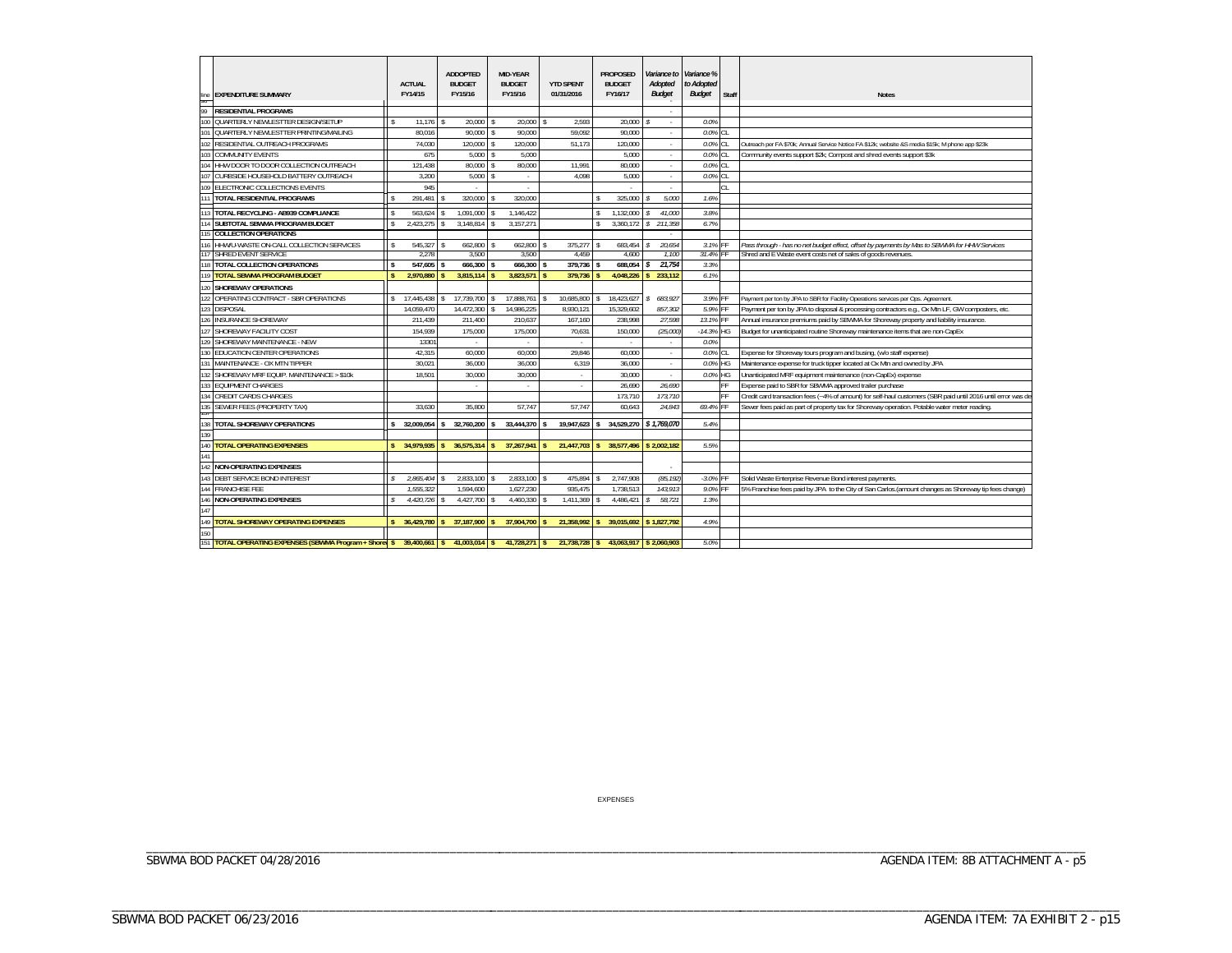# **Attachment B. FY16/17 Budget SBWMA Administration & Programs Detailed**

### **SBWMA Budget Section: SBWMA ADMINISTRATION**

**Staff Resources:** Hilary Gans, Interim Executive Director; Farouk Fakira, Finance Manager; and Cyndi Urman, Office Manager.

**Description:** Provides for overall administrative operations of the agency, including: personnel administration, budget development, financial projections, expense payment processing, fiscal management, Board of Directors administration, customer service, risk management, records retention, and information technology. Budget for these functions is captured under "Administrative Expenses." Key efforts include:

*Budget and Financial Analysis* 

- Review the prior year budget to identify budget variances and plan for a mid-year adjustment if needed.
- Prepare the FY17/18 budget for Board review and approval.
- Prepare two calendar year financial projections to support Shoreway tip fee assumptions and to "test" bond covenant requirements.
- Review existing tipping fees and develop recommended tipping fee adjustments.

#### *Accounting and Fiscal Management*

- Complete prior year financial audit and calendar year financial statements for bond reporting.
- Maximize use of competitive bidding for technical consulting services particularly for scopes of work exceeding \$25,000.
- Meet bond covenants and reporting requirements as specified in the Indenture to ensure compliance including the two debt coverage ratios.
- Monitor South Bay Recycling (SBR) monthly reporting (per Operations Agreement) of tonnage and review their monthly invoice for accuracy prior to payment.
- Manage monthly cash transfers to/from SBR (per Operations Agreement) for commodity revenue, public revenue, and payments for operations.
- $\bullet$ Review and verify SBR's detailed monthly calculation of commodity revenue.
- $\bullet$ Manage monthly billings to and payments from Recology for tipping at Shoreway as prescribed in the Member Agency franchise agreements.
- $\bullet$ Ensure all procedures are followed and receipts and payments to vendors are supported by proper documentation and made on timely basis.
- $\bullet$ Review the Quarterly Investment Report to the Board prepared by the City of San Carlos.
- Renew general insurance policies (property, general liability, EIL, D&O, etc.) and ensure proper coverage is maintained.

#### *Human Resources*

- Manage the payroll and benefits administration, including managing the annual renewal of employee benefit plans to ensure cost effective and competitive plans.
- Make timely payments to vendors for payroll, retirement plan, and HSA plan.
- Monitor payroll process and ensure timely and accurate payment to employees.

#### *Board of Directors and Member Agency Administration*

- Maintain the Board of Directors webpage to ensure accurate and up to date information is available.
- Update as needed the website's Board Member portal feature to house information of interest.
- $\bullet$ Maintain accurate and up-to-date records for the SBWMA, including Board meeting minutes, resolutions, ordinances and contracts.
- Update as necessary the Board of Directors JPA and Contracts Resources Binder.
- $\bullet$ Provide Board Packets to the Board of Directors accurately and on time.

\_\_\_\_\_\_\_\_\_\_\_\_\_\_\_\_\_\_\_\_\_\_\_\_\_\_\_\_\_\_\_\_\_\_\_\_\_\_\_\_\_\_\_\_\_\_\_\_\_\_\_\_\_\_\_\_

\_\_\_\_\_\_\_\_\_\_\_\_\_\_\_\_\_\_\_\_\_\_\_\_\_\_\_\_\_\_\_\_\_\_\_\_\_\_\_\_\_\_\_\_\_\_\_\_\_\_\_\_\_\_\_\_

- $\bullet$ Manage compliance with record retention and other Board adopted policies.
- $\bullet$ Meet with Board Members, particularly any new Board Members, to address questions and concerns and any unique Member Agency needs.
- $\bullet$ Respond to Board Members, and Member Agency staff communications in a timely, professional and accurate manner.
- $\bullet$ Provide high quality customer service to members of the public that contact the SBWMA, including providing helpful, accurate and timely information.

#### Attachment B – SBWMA Programmatic Detail

SBWMA BOD PACKET 04/28/2016

AGENDA ITEM: 8B ATTACHMENT B - p1

\_\_\_\_\_\_\_\_\_\_\_\_\_\_\_\_\_\_\_\_\_\_\_\_\_\_\_\_\_\_\_\_\_\_\_\_\_ \_\_\_\_\_\_\_\_\_\_\_\_\_\_\_\_\_\_\_\_\_\_\_\_\_\_\_\_\_\_\_\_\_\_\_\_\_\_\_\_\_\_\_\_\_\_\_\_\_\_\_\_\_\_\_\_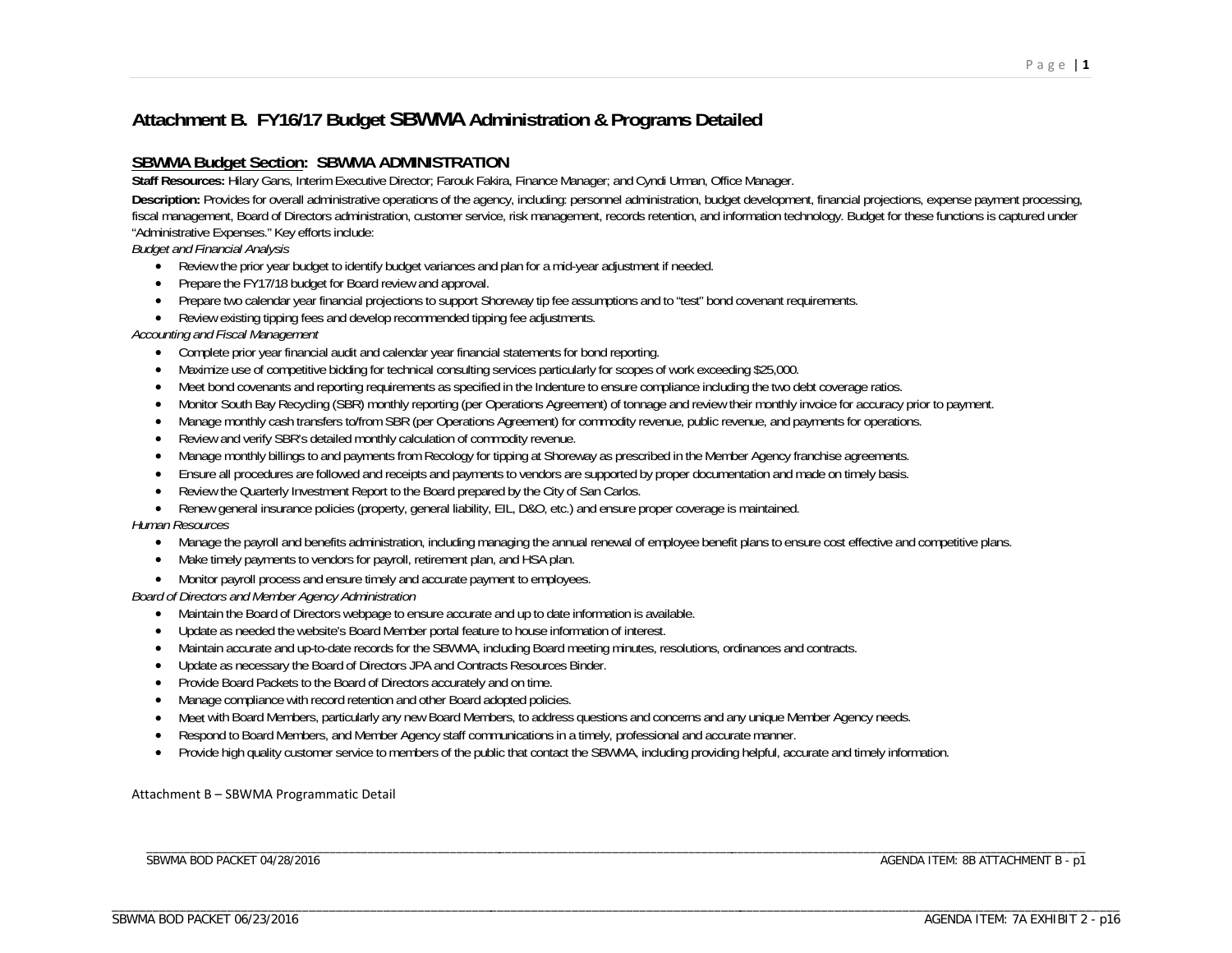**New FY16/17 Projects/Activities**

Evaluate the current model used for outsourced HR and payroll administration by a third party and make recommendations for changes if appropriate.

### **SBWMA Budget Section: CONTRACT COMPLIANCE AND SUPPORT**

**Staff Resources:** Cliff Feldman, Recycling Programs Manager; Farouk Fakira, Finance Manager; Recycling Outreach Manager; and Hilary Gans, Facility Operations Manager. **Description:** Key efforts include:

*Contract Administration*

- Contract administration support for collection services franchise agreements including follow-up work on audit findings, financial auditing and contract extension amendments support.
- Continued oversight of SBR's operations per the Shoreway Operations Agreement (see "Shoreway Operations" budget worksheet).
- c Management of the annual Member Agency rate review process, including review of the 2017 Recology and SBR compensation applications, and completion of the SBWMA final reports reviewing the Recology and SBR compensation applications and consolidated rate report for 2017.
- Initiate audit work and review of operational data included in the 2017 compensation applications.
- $\bullet$ Review 2016 Annual Report from Recology required per the Member Agency franchise agreements.
- Hire contractor to conduct 2016 rate (calendar) year audit of collection services and facility operations reports, tonnage data and customer service systems. This project is conducted annually due to the fiscal impact associated with the self-reported information contained in the company's annual reports and compliance with related performance standards. Implement 2016 rate year audit findings as appropriate.
- Hire contractor to conduct 2016 rate year audit of financial systems (includes Recology's revenue reconciliation) of both contractors to verify financial risks to SBWMA and its Member Agencies. This project is conducted annually as significant ongoing financial transactions are conducted between the companies.
- Implement 2016 audit findings as appropriate and follow up with Recology to ensure progress on implementing audit recommendations.
- Complete two semi-annual load contamination monitoring events as required in the Member Agency's franchise agreements with Recology to ensure that contamination of recycle and compost materials is kept low to maximize commodity revenue.
- Hire a contractor to conduct Recology customer service call center monitoring and evaluation of compliance per the Member Agency's Franchise agreements. This project is conducted annually due to the fiscal impact associated with contractor compliance.
- Provide prompt responses to questions/issues/complaints from the public and Member Agencies regarding their franchise agreements and the collection services. The RethinkWaste phone number is publicized and staff frequently responds to requests from the public.
- Provide prompt responses to questions/issues/complaints that are raised by the public and Member Agencies regarding their use of the Shoreway facility.
- $\bullet$ Develop a Member Agency snapshot report for 2016 and make presentations to Member Agency governing bodies upon request.

*Rate Review, Analysis and Projections*

- Complete SBWMA final reports providing a review of the Recology and SBR compensation applications and project the revenue requirement needed for the subsequent rate year which directly results in determining the rates that need to be charged by each Member Agency.
- Provide direction and support to Recology with making changes or improvements to their Annual Compensation Application.
- c Analyze the very detailed cost adjustments in the Compensation Applications from Recology and SBR and conduct a detailed review of special issues if needed.
- $\bullet$ Prepare financial analysis for projected revenue and total collection and pass-through costs to determine total rate adjustment for each Member Agency.
- $\bullet$ Prepare a collection cost variance analysis by detailed cost categories by Member Agency to aid in understanding collection cost changes.
- $\bullet$ Support Member Agencies with analysis of rate issues and attend rate hearings or rate related meetings as requested.
- $\bullet$ Update 5-year collection cost projection by Member Agency for collection cost components: Recology cost, disposal expense and Member Agency fees.
- Review Recology's Revenue Reconciliation Report. Recology's report is self-reported and is important to determining revenue requirement needed to establish rates for

#### Attachment B – SBWMA Programmatic Detail

\_\_\_\_\_\_\_\_\_\_\_\_\_\_\_\_\_\_\_\_\_\_\_\_\_\_\_\_\_\_\_\_\_\_\_\_\_\_\_\_\_\_\_\_\_\_\_\_\_\_\_\_\_\_\_\_

\_\_\_\_\_\_\_\_\_\_\_\_\_\_\_\_\_\_\_\_\_\_\_\_\_\_\_\_\_\_\_\_\_\_\_\_\_\_\_\_\_\_\_\_\_\_\_\_\_\_\_\_\_\_\_\_

SBWMA BOD PACKET 04/28/2016

\_\_\_\_\_\_\_\_\_\_\_\_\_\_\_\_\_\_\_\_\_\_\_\_\_\_\_\_\_\_\_\_\_\_\_\_\_ \_\_\_\_\_\_\_\_\_\_\_\_\_\_\_\_\_\_\_\_\_\_\_\_\_\_\_\_\_\_\_\_\_\_\_\_\_\_\_\_\_\_\_\_\_\_\_\_\_\_\_\_\_\_\_\_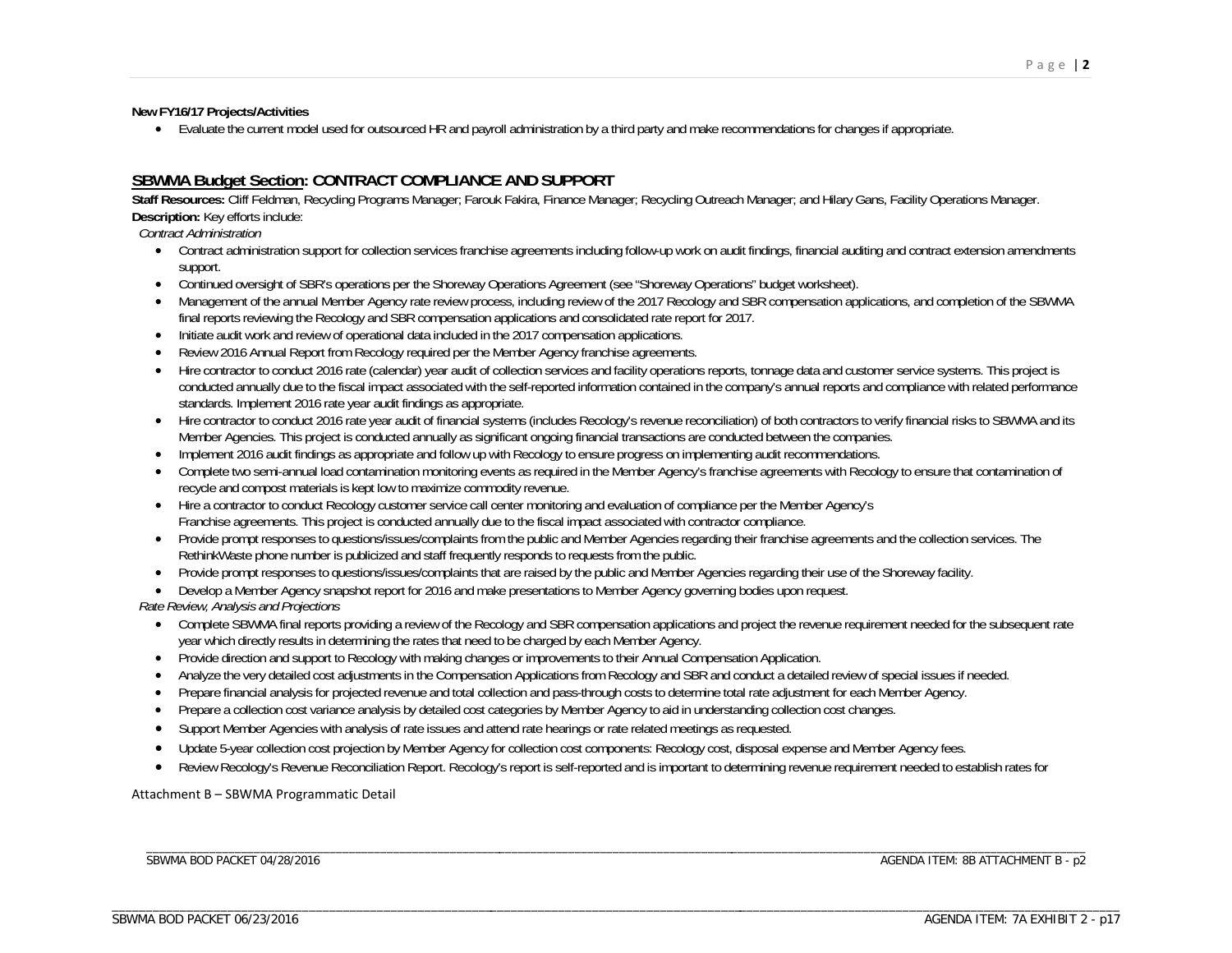Recology's annual compensation increase.

#### **New FY16/17 Projects/Activities**

- Provide rate related support to assist Member Agencies with implementing rate changes, aligning rates with costs, and diversion incentives.
- Implement the Plan and Process for Supporting Member Agencies with Negotiating a Potential Franchise Agreement Extension with Recology.

| <b>Budget Expense Detail</b>                                | Description of Program for FY16/17                                                                                                                                                                                                                                                                |
|-------------------------------------------------------------|---------------------------------------------------------------------------------------------------------------------------------------------------------------------------------------------------------------------------------------------------------------------------------------------------|
| <b>Contract Compliance and Support - Consultant Support</b> |                                                                                                                                                                                                                                                                                                   |
| Rate Review and Support                                     | • Rate analysis and support for MA including outside support for accounting temporary worker (\$25,000); analysis to align rates and cost (\$30,000).                                                                                                                                             |
| <b>Facility Improvement</b>                                 | • Preparation of a disaster management plan related to the Shoreway facility structures (\$15k).                                                                                                                                                                                                  |
| Oversight                                                   | • Develop storm water impact mitigations to maintain compliance with new water board requirements (\$15k).                                                                                                                                                                                        |
| <b>Contract Management</b>                                  | • Annual financial audit of Recology to review distribution of franchise and other fees to MA, annual revenue reconciliation (\$40,000).                                                                                                                                                          |
| Support                                                     | • Limited route auditing related to Annual Route Assessments (\$15,000).                                                                                                                                                                                                                          |
|                                                             |                                                                                                                                                                                                                                                                                                   |
| <b>Collection Services Franchise</b>                        | • Support MA with Franchise contract compliance including: auditing Recology's reporting systems and customer service functions (\$40,000)<br>• Customer service Call Center monitoring and data self-reported related to performance incentives/disincentives and liquidated damages (\$15,000). |
| Administration                                              | • Follow-up analysis of operational and cost assessment of collection services operations (\$25,000).                                                                                                                                                                                             |
|                                                             | • Consultant and outside counsel support for franchise agreements negotiations (\$100,000).                                                                                                                                                                                                       |
| Finance Manager Support                                     | • On-call consultant support by retired Finance Manager to new Finance Manager for major tasks completed for the first time like rate forecasting,                                                                                                                                                |
|                                                             | tipping fee analysis, mid-year budget review and new budget preparation (\$35,000).                                                                                                                                                                                                               |
|                                                             | • Franchise Agreement extension negotiations analysis and support (\$35,000).                                                                                                                                                                                                                     |
| Contamination Monitoring                                    | • Twice per year contamination monitoring of various material categories (e.g., Resi, Comm., MFD) (\$50,000).                                                                                                                                                                                     |

## **SBWMA Budget Section: RECYCLING PROGRAM COMPLIANCE & OUTREACH**

**Staff Resources:** Recycling Outreach and Sustainability Manager, Cliff Feldman, Recycling Programs Manager.

**Description:** Staff services provided to ensure compliance with state-mandated waste reduction, recycling and reporting requirements per AB939, AB341, and AB1826 include: Development and implementation of public education and outreach strategies to promote residential and commercial waste reduction and recycling collection programs and services; oversight of Collection services for Member Agencies; compliance with annual reporting required; and implement Long Range Plan projects. Key efforts include: *Public Education and Outreach* 

- Develop, implement and manage new AB1826 and ongoing AB341 outreach activities, including producing and distributing brochures, inserts and letters of non-compliance for Member Agency and Recology use.
- SBWMA cost effectively manages on behalf of all Member Agencies public education efforts for mandatory commercial recycling law AB341 and commercial organics collection AB1826.
- Develop, submit and manage with Recology a Public Education Plan including an evaluation of most cost-effective ongoing outreach activities and tools.
- Promote residential collection services through three *Rethinker* newsletters, five bill inserts and events in collaboration with Recology.
- Develop and implement outreach for CartSMART (residential) and BizSMART (commercial) collection services to meet specific community needs.

Attachment B – SBWMA Programmatic Detail

\_\_\_\_\_\_\_\_\_\_\_\_\_\_\_\_\_\_\_\_\_\_\_\_\_\_\_\_\_\_\_\_\_\_\_\_\_\_\_\_\_\_\_\_\_\_\_\_\_\_\_\_\_\_\_\_

\_\_\_\_\_\_\_\_\_\_\_\_\_\_\_\_\_\_\_\_\_\_\_\_\_\_\_\_\_\_\_\_\_\_\_\_\_\_\_\_\_\_\_\_\_\_\_\_\_\_\_\_\_\_\_\_

SBWMA BOD PACKET 04/28/2016

AGENDA ITEM: 8B ATTACHMENT B - p3

\_\_\_\_\_\_\_\_\_\_\_\_\_\_\_\_\_\_\_\_\_\_\_\_\_\_\_\_\_\_\_\_\_\_\_\_\_ \_\_\_\_\_\_\_\_\_\_\_\_\_\_\_\_\_\_\_\_\_\_\_\_\_\_\_\_\_\_\_\_\_\_\_\_\_\_\_\_\_\_\_\_\_\_\_\_\_\_\_\_\_\_\_\_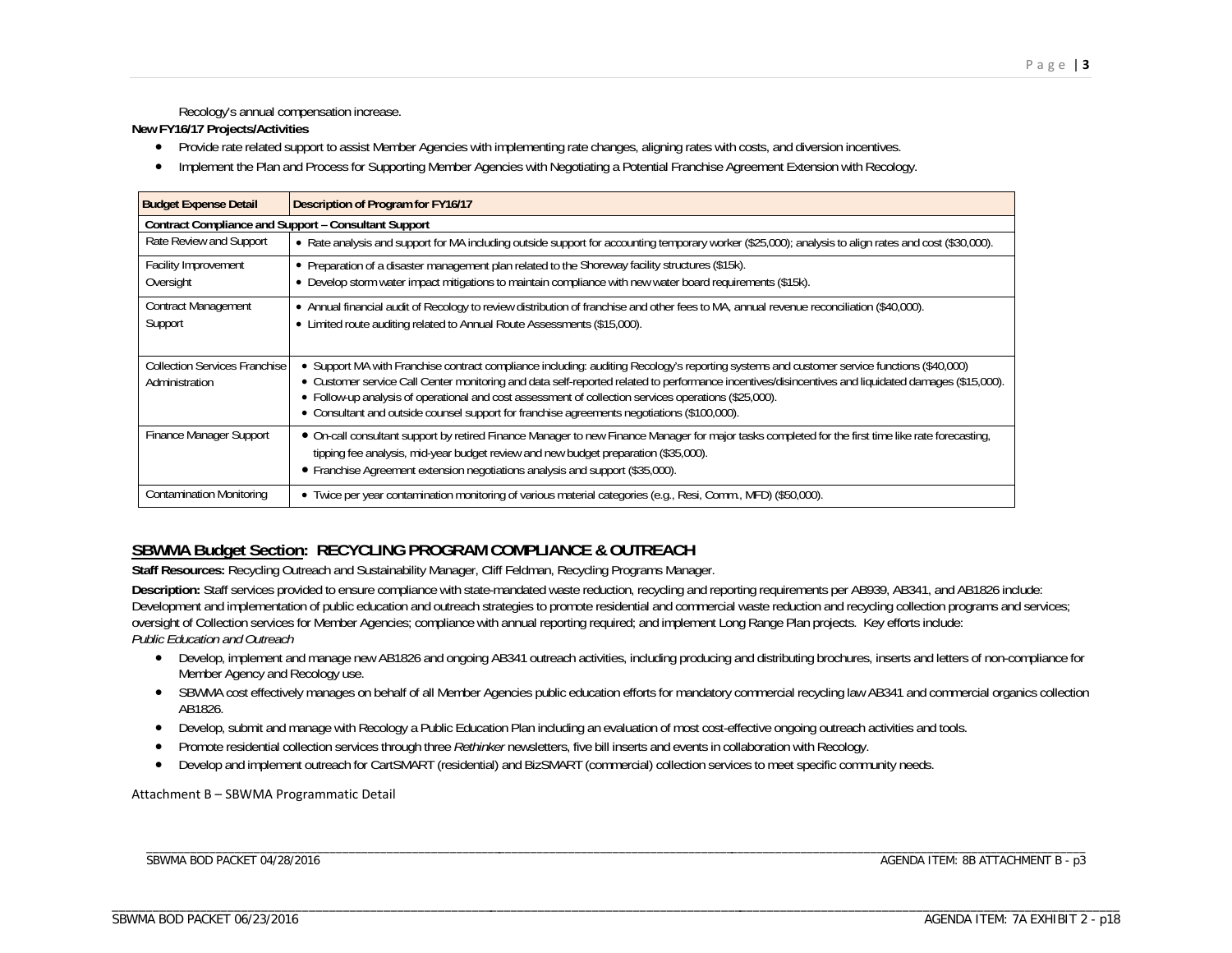- Promote HHW Collection programs to all twelve Member Agencies.
- Measure the effectiveness of ongoing outreach tools and determine if modifications or improvements are needed or if different tools are required.
- Conduct the annual BizSMART@Work Awards program to recognize businesses and multi-family complexes for their recycling efforts.
- Provide compost giveaways and shred & E-scrap recycling events with Recology.
- Provide three seasonal compost giveaway events to be held at Shoreway.

#### *Recycling (Diversion Programs)*

- Implementation of commercial recycling reporting ordinance to gain awareness of recycling activity carried out by the private sector.
- Implement ongoing outreach to multi-family in coordination with Recology.
- Manage the annual audit of Recology's performance the self-reported data has financial and performance standards impacts.

### **New FY16/17 Projects/Activities**

*Long Range Plan* 

- Implementation of public space recycling project to increase convenient and cost-effective recycling in public spaces (e.g., parks).
- $\bullet$ Develop and implement the Enhanced Residential Public Education and Outreach Pilot Program
- $\bullet$ Develop and implement a sector-specific focused Commercial Recycling Outreach Pilot Program targeting businesses
- $\bullet$ Implement the Commercial Recycling Subscription & Participation Compliance Status Report and Commercial Recycling Outreach Program
- $\bullet$ Implement an in-schools recycling and environmental education enhancement Program.
- Completion of financial and technical validation of Shoreway Transfer Station expansion and waste processing system to recover organics materials and other recyclables from residential and commercial solid waste
- Complete research and start implementation of pilots recommenced by Zero Landfill workgroup

Attachment B – SBWMA Programmatic Detail

\_\_\_\_\_\_\_\_\_\_\_\_\_\_\_\_\_\_\_\_\_\_\_\_\_\_\_\_\_\_\_\_\_\_\_\_\_\_\_\_\_\_\_\_\_\_\_\_\_\_\_\_\_\_\_\_

\_\_\_\_\_\_\_\_\_\_\_\_\_\_\_\_\_\_\_\_\_\_\_\_\_\_\_\_\_\_\_\_\_\_\_\_\_\_\_\_\_\_\_\_\_\_\_\_\_\_\_\_\_\_\_\_

\_\_\_\_\_\_\_\_\_\_\_\_\_\_\_\_\_\_\_\_\_\_\_\_\_\_\_\_\_\_\_\_\_\_\_\_\_ \_\_\_\_\_\_\_\_\_\_\_\_\_\_\_\_\_\_\_\_\_\_\_\_\_\_\_\_\_\_\_\_\_\_\_\_\_\_\_\_\_\_\_\_\_\_\_\_\_\_\_\_\_\_\_\_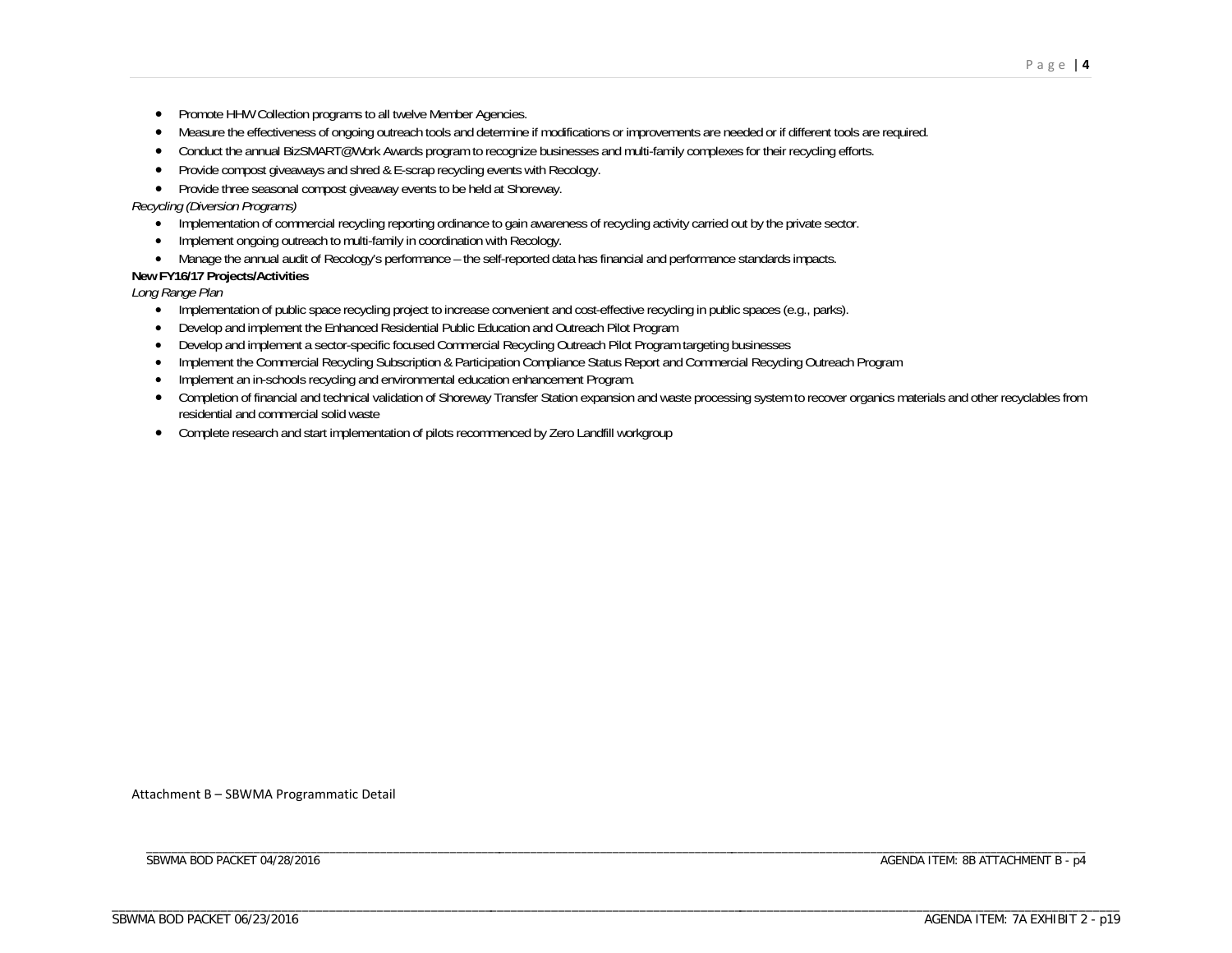| <b>Budget Expense Category</b>                             | Description of Program for FY16/17                                                                                                                                                                                                                                                                                                                                                                                                                                                                                                                                                                        |
|------------------------------------------------------------|-----------------------------------------------------------------------------------------------------------------------------------------------------------------------------------------------------------------------------------------------------------------------------------------------------------------------------------------------------------------------------------------------------------------------------------------------------------------------------------------------------------------------------------------------------------------------------------------------------------|
| Recycling Outreach and Programs - AB939 & AB341 Compliance |                                                                                                                                                                                                                                                                                                                                                                                                                                                                                                                                                                                                           |
| CalRecycle Annual Report                                   | . SBWMA annually submits State mandated annual reports for Member Agencies to comply with AB 939.                                                                                                                                                                                                                                                                                                                                                                                                                                                                                                         |
| <b>SBWMA Annual Report</b>                                 | • Agency annual report that provides a snapshot of key metrics and milestones for the prior year. (\$5,000).                                                                                                                                                                                                                                                                                                                                                                                                                                                                                              |
| Diversion Program Support                                  | • MA assistance with diversion related programs as needed; implementation of Public Spaces Recycling project an opportunity to recycle at parks and<br>other public spaces and provide Member Agency assistance with as needed. (\$45,000).                                                                                                                                                                                                                                                                                                                                                               |
| Recycling Reporting Ordinance                              | • Continue implementation of the Commercial Recycling Reporting Ordinance to collect diversion data that is currently unavailable.                                                                                                                                                                                                                                                                                                                                                                                                                                                                        |
| <b>Event Giveaways</b>                                     | • Promote the various programs and services at Member Agency community events, primarily held in the spring and summer and include educational<br>and promotional items as giveaways. (\$1,500).                                                                                                                                                                                                                                                                                                                                                                                                          |
| Long Range Plan /<br>Zero Landfill Workgroup               | • Long Range Plan & Zero Landfill Workgroup Projects (\$495,000)<br>Every Other Week residential garbage collection pilot<br>Enhanced Residential Recycling Outreach<br>Commercial Subscription and Participation Compliance Reporting<br><b>Enhanced Commercial Recycling Outreach</b><br>Commercial Focused Outreach<br>Stakeholder engagement process on education and outreach project<br>Residential and Commercial Mixed Waste Processing system project development<br>Recology administration building design assessment<br>Zero Landfill Working Group research on policy and technology options |
| Large Event/Venue Consulting                               | • Staff is in the process of repurposing one trailer for collection of niche/reusable items at events. Staff is also considering repurposing the second<br>trailer as a mobile education trailer to be used at community events. Will be exploring grant funding opportunities. (\$7,500).                                                                                                                                                                                                                                                                                                                |
| Large Event Recycling Services                             | • Use of trailers limited compared to prior years - expense not anticipated (\$0).                                                                                                                                                                                                                                                                                                                                                                                                                                                                                                                        |
| Climate Change Reporting                                   | • Staff reports GHG emissions for the SBWMA office and Shoreway Environmental Center, and is assisting with SBR's annual reporting framework,<br>both through The Climate Registry (\$27,000).                                                                                                                                                                                                                                                                                                                                                                                                            |
| <b>Commercial Recycling Assistance</b>                     | · Collection services assessment and research to confirm utilization of services and commercial recycling outreach effectiveness (\$20,000);<br>• AB 341 & 1826 outreach and education to commercial/MFD sector (\$30,000).<br>• Conduct annual Business Awards Program recognizing businesses for their 2015 diversion efforts (\$10,000).<br>• Maintain commercial Toolkit with Recology (\$20,000).                                                                                                                                                                                                    |
| <b>Commercial/MFD Containers</b>                           | • Purchase internal containers for commercial and multi-family dwelling customers eg. Buddy Bags(\$20,000) & MA containers (\$20,000).                                                                                                                                                                                                                                                                                                                                                                                                                                                                    |
| C&D Recycling Program                                      | Develop an SBWMA list of certified C&D processors based on physical audits conducted by other jurisdictions and provide permit counter and related<br>assistance to increase C&D recycling to Member Agencies upon request.                                                                                                                                                                                                                                                                                                                                                                               |

Attachment B – SBWMA Programmatic Detail

\_\_\_\_\_\_\_\_\_\_\_\_\_\_\_\_\_\_\_\_\_\_\_\_\_\_\_\_\_\_\_\_\_\_\_\_\_\_\_\_\_\_\_\_\_\_\_\_\_\_\_\_\_\_\_\_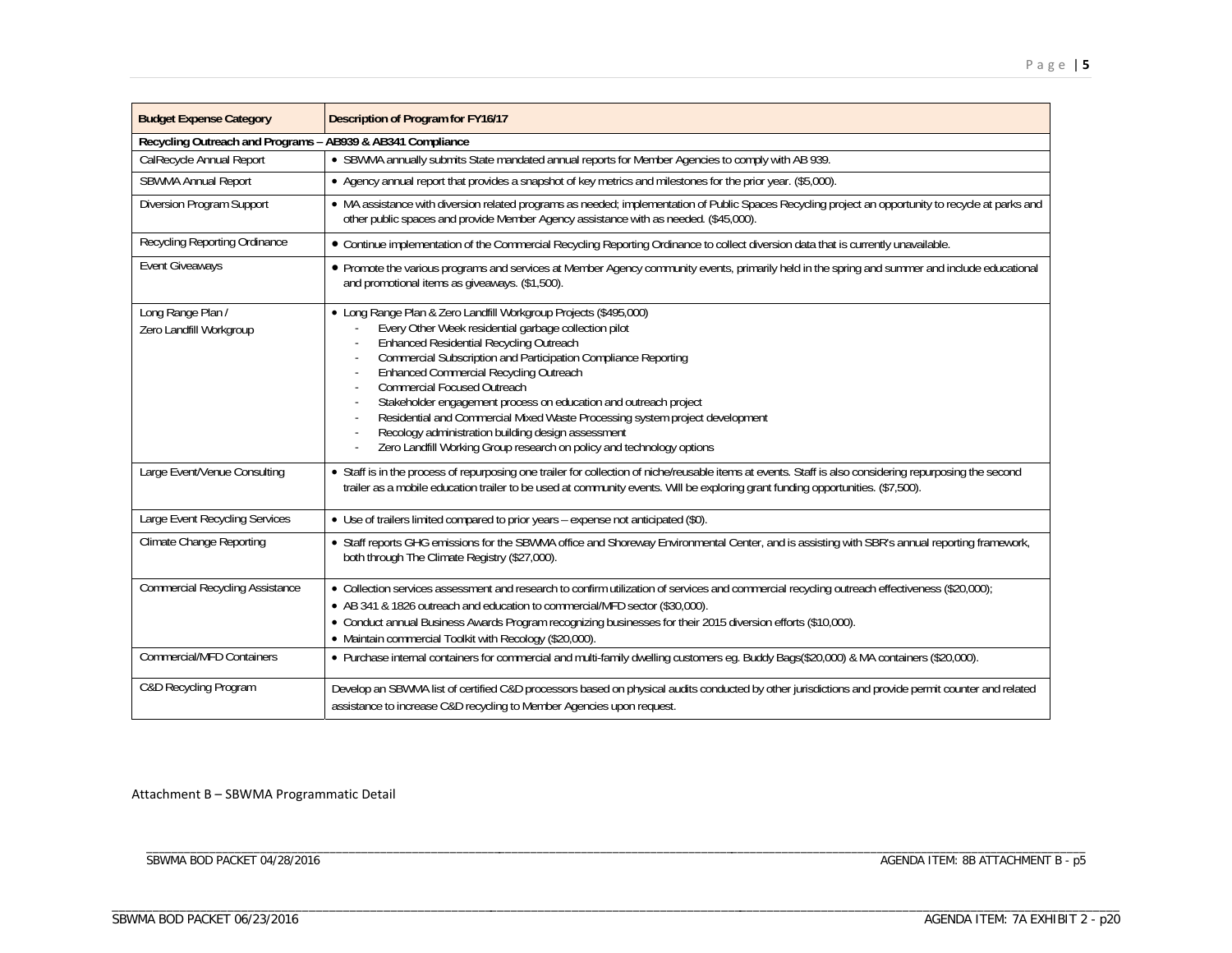| Multi-Family Outreach                          | • AB 341 & 1826 outreach and education to the commercial/MFD sector (\$10,000).<br>• Provide outreach materials in the form of the toolkit to Recology (\$20,000).<br>. Subscriptions to Recology MFD batteries/cell phones collection service through targeted outreach pieces and strategies (\$10,000).<br>• Conduct the annual Multi-Family Awards Program recognizing multi-family complexes for their 2014 diversion efforts (\$10,000).                                                                |
|------------------------------------------------|---------------------------------------------------------------------------------------------------------------------------------------------------------------------------------------------------------------------------------------------------------------------------------------------------------------------------------------------------------------------------------------------------------------------------------------------------------------------------------------------------------------|
| <b>Rethinker Newsletter</b>                    | Develop and issue the Rethinker newsletter to single family and multi-family residents published 3 times per year. (Development of the newsletter<br>content and layout (\$20,000). Printing and mailing/insertion of 3 issues (\$90,000).                                                                                                                                                                                                                                                                    |
| Residential Outreach Programs                  | • Outreach support/maintenance for existing collection programs through brochures, posters, flyers (\$70,000).<br>. Update annual residential Service Notice that will provide key program and services related information (\$12,000).<br>• RethinkWaste website and social media outreach, includes maintenance and updates to keep current and relevant (\$15,000).<br>• Mobile Phone App annual fee (\$23,000).                                                                                           |
| <b>Community Events</b>                        | • Promotion of Community Events, including compost giveaway and shred/e-scrap events, and coats for kids (\$2,000).<br>• Provide outreach materials for three seasonal compost and mulch giveaway events to be held at Shoreway (\$3,000).                                                                                                                                                                                                                                                                    |
| <b>HHW Door-to-Door Collection</b><br>Outreach | • Continue ongoing "rolling" public education/marketing campaign to further promote these services to participating Member Agencies. Promotional<br>activities will include direct mail, outdoor and print advertising, social media, etc. (\$80,000).<br>• Continue discussion with WM Curbside, LLC for the company to provide the service to Member Agency facilities if the program can be negotiated in<br>a cost effective manner staff will promote and manage this enhanced service (included above). |
| Curbside Household Battery Outreach            | • Con to promote curbside recycling of household batteries and cell phones collection service provided by Recology as this is one of the programs<br>requiring additional awareness per the results of 2012 Customer Satisfaction Survey (\$5,000)                                                                                                                                                                                                                                                            |
| <b>Electronics Collection Events</b>           | • SBWMA is responsible for assisting Member Agencies with promotion of the E-Scrap and shred events (\$0). Now included in Community Events                                                                                                                                                                                                                                                                                                                                                                   |

## **SWMA Budget Section: COLLECTION OPERATIONS & HHW**

**Staff Resources:** Cliff Feldman, Recycling Programs Manager; and, Recycling Outreach Manager

**Description:** Staff services provided to ensure compliance with state-mandated Universal Waste regulations through HHW services and household batteries and cell phone collection services provided by Recology. Key efforts include:

- Implement additional public education and outreach to increase collection of HHW through the Door-to-Door HHW collection program.
- $\bullet$ Continue discussions for a potential contract extension with WM Curbside LLC as the current contract expires on December 31, 2016.
- $\bullet$ Identify alternatives to the contract with WM Curbside, LLC.

\_\_\_\_\_\_\_\_\_\_\_\_\_\_\_\_\_\_\_\_\_\_\_\_\_\_\_\_\_\_\_\_\_\_\_\_\_\_\_\_\_\_\_\_\_\_\_\_\_\_\_\_\_\_\_\_

\_\_\_\_\_\_\_\_\_\_\_\_\_\_\_\_\_\_\_\_\_\_\_\_\_\_\_\_\_\_\_\_\_\_\_\_\_\_\_\_\_\_\_\_\_\_\_\_\_\_\_\_\_\_\_\_

- $\bullet$  Continue discussions with management at WM Curbside LLC to expand the HHW collection services to Member Agency facilities such as corporation yards and begin managing this new service.
- $\bullet$  Continue and expand public education and outreach to increase participation in Recology's franchised recycling collection services with specific emphasis on increasing the collection of cell phones and batteries from the Multi-Family Dwelling sector which includes approximately 3,800 customers and 41,000 residential living units.

**New FY16/17 Projects/Activities**: None.

Attachment B – SBWMA Programmatic Detail

SBWMA BOD PACKET 04/28/2016

AGENDA ITEM: 8B ATTACHMENT B - p6

\_\_\_\_\_\_\_\_\_\_\_\_\_\_\_\_\_\_\_\_\_\_\_\_\_\_\_\_\_\_\_\_\_\_\_\_\_ \_\_\_\_\_\_\_\_\_\_\_\_\_\_\_\_\_\_\_\_\_\_\_\_\_\_\_\_\_\_\_\_\_\_\_\_\_\_\_\_\_\_\_\_\_\_\_\_\_\_\_\_\_\_\_\_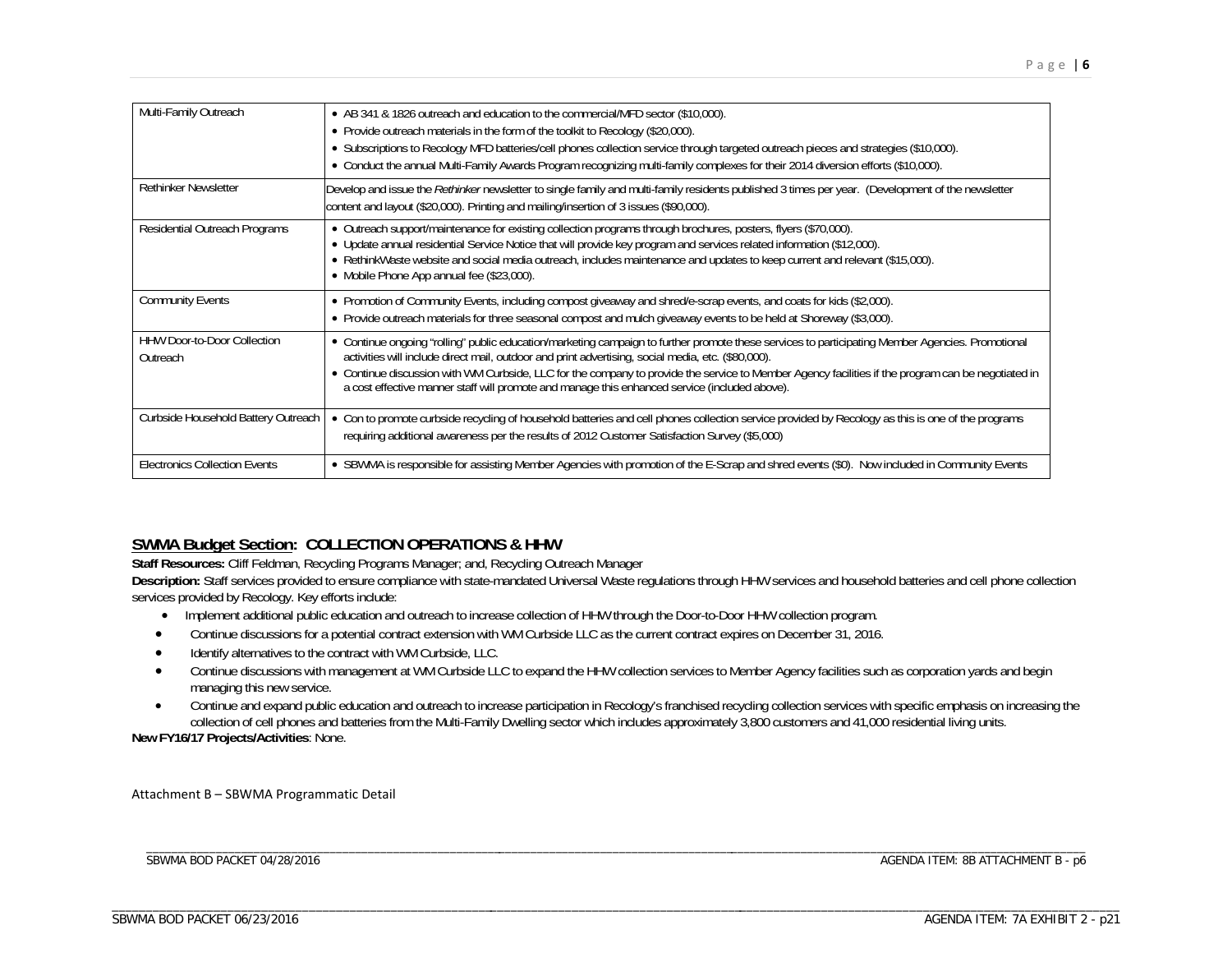| <b>Budget Expense Line</b>     | Description of Program for FY1617                                                                                                                                                      |
|--------------------------------|----------------------------------------------------------------------------------------------------------------------------------------------------------------------------------------|
| <b>HHW Collection Services</b> | • Disposal and processing expenses paid by RethinkWaste to WM Curbside LLC for operating the Door-to-Door Household Hazardous Waste<br>Collection Services for all 12 Member Agencies. |
| <b>Shred Event Services</b>    | • Expenses to pay vendor for shred services at events.                                                                                                                                 |

### **SBWMA Budget Section: SHOREWAY OPERATIONS**

Staff Resources: Hilary Gans, Facility Operations and Contracts Manager; Farouk Fakira, Finance Manager; Faustina Mututa, Environmental Education Coordinator; and Heather Co, Environmental Education Associate.

**Description:** Includes SBWMA staff activities regarding Shoreway operations including: oversight of SBR operations and contract compliance and management of financial transactions relating to SBR; Shoreway facility capital repairs and maintenance; education center operations (staff wages and benefits are included in the Administration portion of the budget); management of disposal and processing contracts, including review and payment of invoices; facility insurance; and billing Recology for tons delivered to Shoreway. *Contract Administration*

- Continued operational oversight and contract compliance of MRF, transfer station, and transportation operations performed by SBR.
- Ongoing management of third party recycling and disposal contracts for solid waste, organics, and C&D.
- Manage organics processing contracts to meet operational, financial and environmental requirements.
- Oversee third party tonnage and host fee payment for third-party tons used to generate additional agency income and lower Shoreway operating costs. *Management of Facility Infrastructure and Improvements*

 Ongoing management of Shoreway Facility capital and maintenance projects at or below budget. *Tour Program* 

- Conduct the Shoreway schools and public tours program and meet goals to increase tour number of visitors 5% over prior year.
- Conduct onsite community events to promote resource conservation including the following: Earth Day and America Recycles Day events at Shoreway; Recycled Art and Poster contest; School compost donation program; and Night at Shoreway two times per year.

#### **New FY16/17 Projects/Activities**

- Completion of designs for a Shoreway transfer station processing system to recover organics materials and other recyclables.
- Complete a Disaster and Emergency Management Plan analyzing Shoreway's structures and operations. Develop and implement a storm water mitigation plan for the Shoreway.

| <b>Budget Expense Line</b>    | Description of Program for FY16/17                                                                                                                                                                                                                                                                                                                                              |
|-------------------------------|---------------------------------------------------------------------------------------------------------------------------------------------------------------------------------------------------------------------------------------------------------------------------------------------------------------------------------------------------------------------------------|
| <b>Shoreway Operations</b>    |                                                                                                                                                                                                                                                                                                                                                                                 |
| <b>Operator Compensation</b>  | • Contractually required payments (per ton and/or per ton mile rates) by SBWMA to SBR to operate the MRF and Public Recycling Center, scale house<br>and Transfer Station, and transport materials for disposal and processing.<br>. Reimbursement of pass-through costs for supplemental processing fees, buyback payments, U-waste disposal, compost backhaul charges, etc.). |
| Disposal and Processing Costs | • Tipping fees paid by SBWMA to third party vendors for disposal and processing for composting.<br>• Contract rate change calculations and monitoring include per ton rates subject to annual CPI adjustments.                                                                                                                                                                  |

#### Attachment B – SBWMA Programmatic Detail

\_\_\_\_\_\_\_\_\_\_\_\_\_\_\_\_\_\_\_\_\_\_\_\_\_\_\_\_\_\_\_\_\_\_\_\_\_\_\_\_\_\_\_\_\_\_\_\_\_\_\_\_\_\_\_\_

\_\_\_\_\_\_\_\_\_\_\_\_\_\_\_\_\_\_\_\_\_\_\_\_\_\_\_\_\_\_\_\_\_\_\_\_\_\_\_\_\_\_\_\_\_\_\_\_\_\_\_\_\_\_\_\_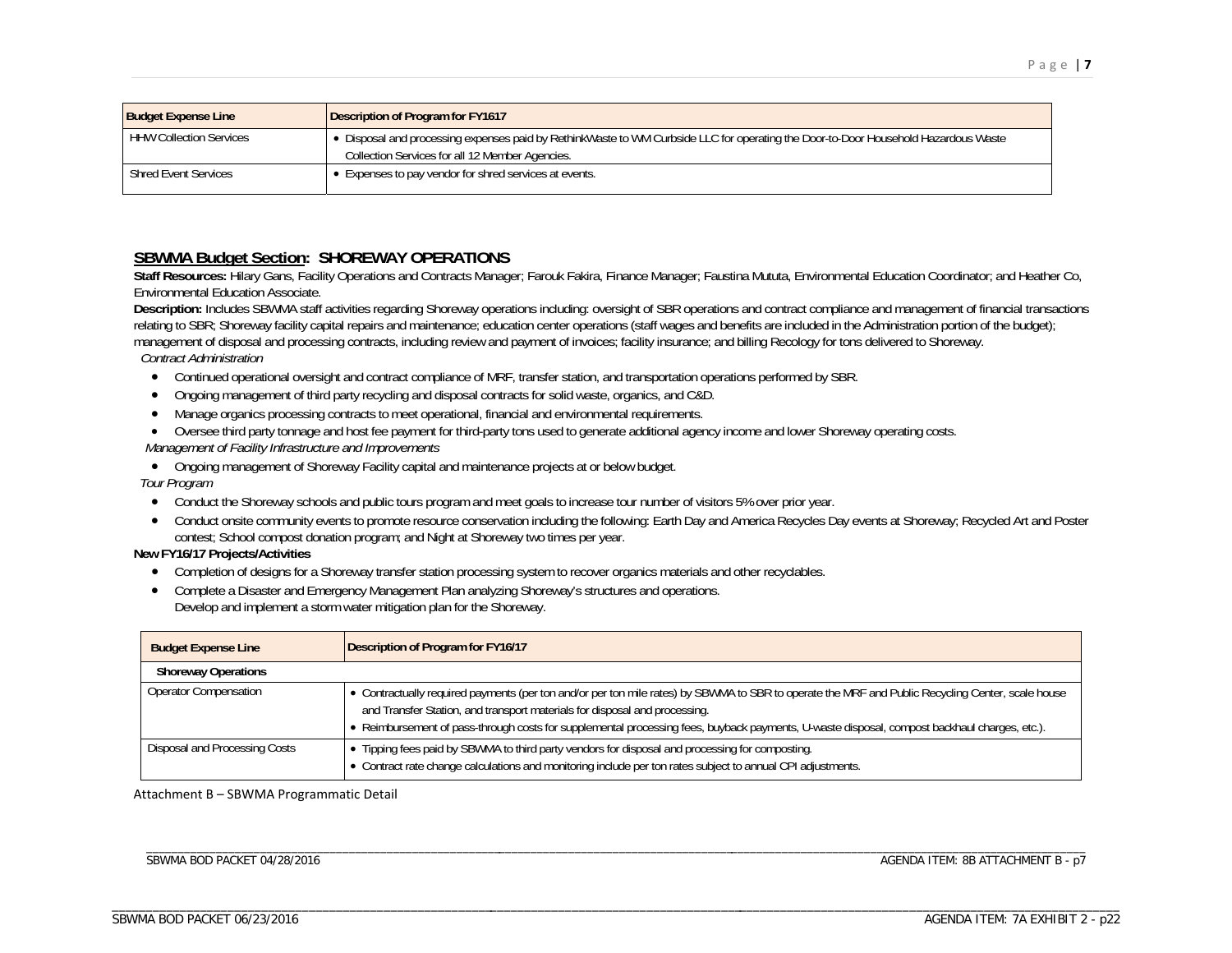| Insurance Shoreway                         | • Annual insurance premiums paid by SBWMA for Shoreway property and liability insurance, excluding Director's and Officer's insurance which is shown<br>in a line item under Administrative expense.                                                                                          |
|--------------------------------------------|-----------------------------------------------------------------------------------------------------------------------------------------------------------------------------------------------------------------------------------------------------------------------------------------------|
| <b>Shoreway Facility Cost</b>              | • Non capital related expenses to maintain the 16-acre Shoreway Environmental Center, including nearly 300,000 square feet of building space and \$20<br>million in equipment owned by SBWMA.                                                                                                 |
| <b>Education Center Operations</b>         | . Non labor related expenses to manage Shoreway facility school and public visitor tour program (includes busing assistance, Trash to Art Contest, Earth  <br>Day event and America Recycles Day events, compost donations to schools, safety equipment and supplies, and outreach materials. |
| Maintenance - Ox Mountain Tipper           | • Maintenance expenses associated with tipper owned by SBWMA, but operated by Republic at their Ox Mtn. landfill.                                                                                                                                                                             |
| Shoreway MRF Equipment Maintenance<br>101. | • Unplanned MRF equipment repairs greater than \$10k are the responsibility of JPA per the Operations Agreement with SBR.                                                                                                                                                                     |
| Taxes (sewer)                              | • Sewer fees paid to the City of San Carlos.                                                                                                                                                                                                                                                  |
| <b>Shoreway Other</b>                      |                                                                                                                                                                                                                                                                                               |
| Debt Service Bond Interest                 | • Annual interest payments on the 2009A Solid Waste Enterprise Revenue Bonds of \$53.5 million.                                                                                                                                                                                               |
| Franchise Fee                              | • Review and pay fee to San Carlos 5% of gate (tipping) fee revenue (but not on commodity revenues).                                                                                                                                                                                          |

Attachment B – SBWMA Programmatic Detail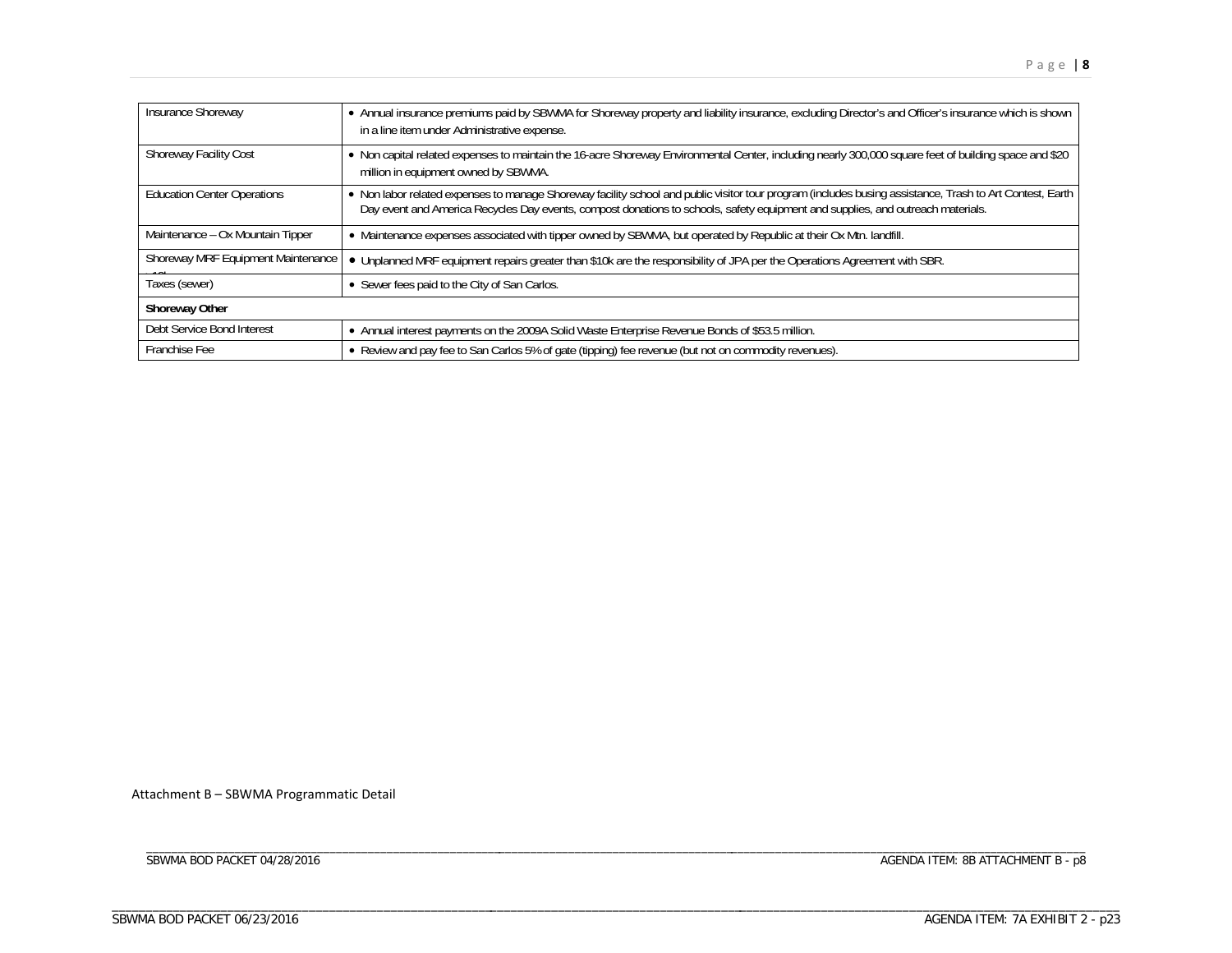

## SBWMA Organization Chart (April 2016)

**\*** Contract employee employed by Local Government Services, a public joint powers agency, with PERs benefits.

\_\_\_\_\_\_\_\_\_\_\_\_\_\_\_\_\_\_\_\_\_\_\_\_\_\_\_\_\_\_\_\_\_\_\_\_\_ \_\_\_\_\_\_\_\_\_\_\_\_\_\_\_\_\_\_\_\_\_\_\_\_\_\_\_\_\_\_\_\_\_\_\_\_\_\_\_\_\_\_\_\_\_\_\_\_\_\_\_\_\_\_\_\_

Total Staff **8.0 8.0**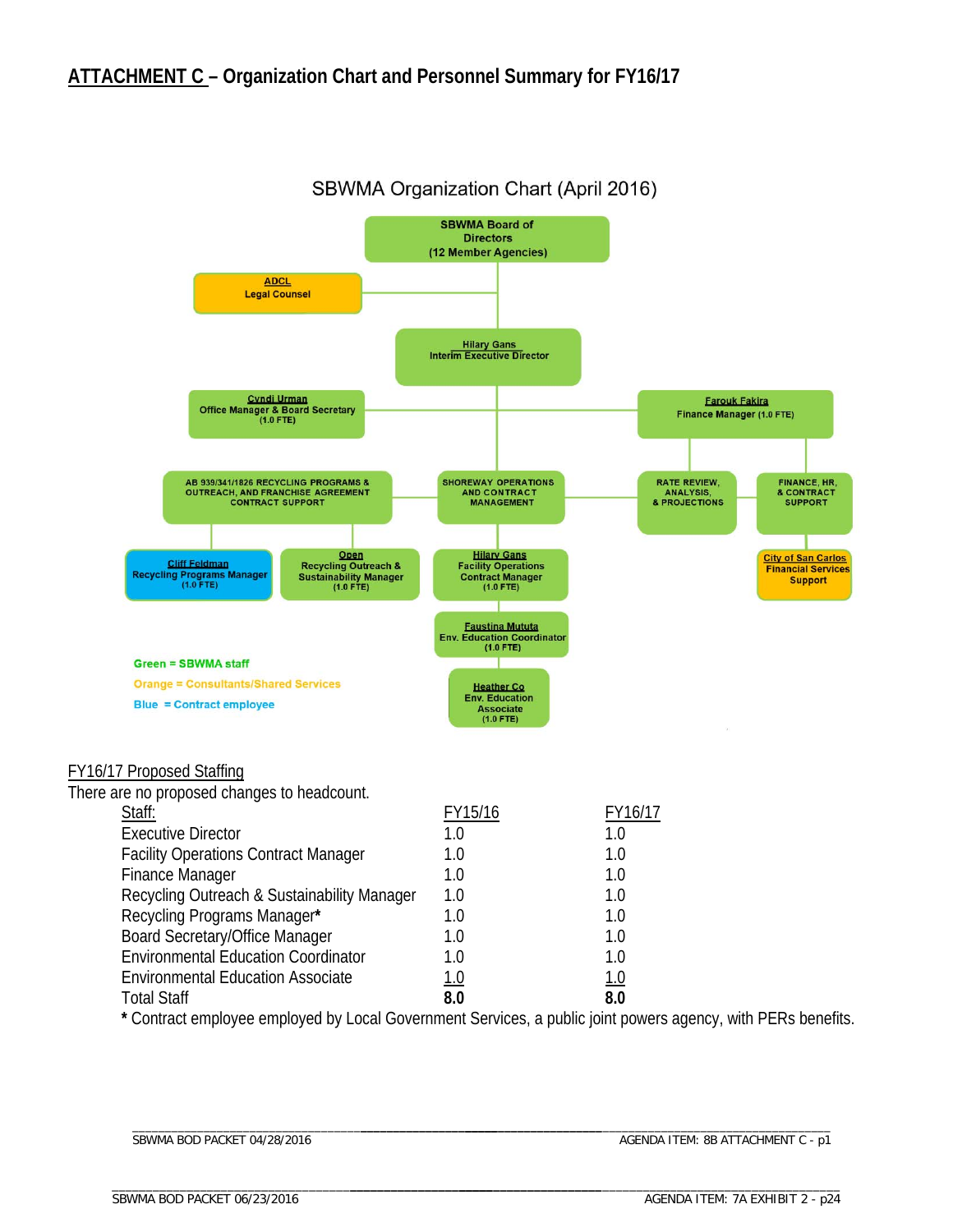### Salary Ranges

The salary ranges for the Staff Positions are presented below for FY15/16. An updated survey will be completed for FY16/17.

| Position                                    | <b>Current Salary</b> |
|---------------------------------------------|-----------------------|
|                                             | Range/Year            |
| <b>Executive Director</b>                   | N/A                   |
| Finance Manager (new hire eff. 6/1/15)      | \$112,196 - \$140,245 |
| <b>Facility Operations Contract Manager</b> | \$112,196 - \$140,245 |
| Recycling Program Manager <sup>1</sup>      | \$112,196 - \$140,245 |
| Recycling Outreach & Sustainability Manager | \$100,976 - \$126,220 |
| <b>Office Manager/Board Secretary</b>       | $$59,659 - $74,573$   |
| <b>Environmental Education Coordinator</b>  | $$65,267 - $81,580$   |
| <b>Environmental Education Associate</b>    | $$52,208 - $65,250$   |

### Budget Assumptions for Merit Increases

A merit increase pool of 3.0% of wages is assumed for all positions within the current salary ranges. Actual merit increases are awarded by the Executive Director on a calendar year basis per the Board adopted Compensation Policy. The Board will separately consider and approve or not the actual merit increase pool for calendar year 2017.

### Employee Benefits

No proposed changes in the employee benefit plans. Total benefit expense as percent of base compensation is estimated at 35.7% for FY16/17. A summary of the current benefits is as follows:

*Deferred Compensation (Retirement):* SBWMA has adopted a self-directed retirement plan under Section 401(a) of the Internal Revenue Service Code to which the Employer contributes an amount equal to 10 percent of the employee's base salary. The plan is with John Hancock which holds all of the employee accounts. The employee vests in the 401(a) retirement plan immediately. SBWMA also has a 457b plan into which employees can voluntarily contribute. SBWMA matches the first 2% of employee contributions.

Employees may join both plans on the first of the month following the date of hire. The contribution amounts are subject to IRS limitations.

SBWMA does not participate in the federal Social Security system which would cost 6.2% of salary up to the statutory limit of \$117,000.

### *Group Health Insurance – General:*

SBWMA strives to offer group insured plans for medical, dental, vision, life insurance, and long term disability insurance for the benefit of the employee and his/her family that are competitive with similar industry benefits. The health insurance is brokered through Arrow Benefits Group.

### *Medical insurance:*

The SBWMA currently offers a high deductible HSA medical plan with United Health Care for employees and their families. There is a 20% copay after the deductible has been met for most services. Currently, four employees participate in the plan and three employees have opted out. The premium is age based – the average premium is \$1,078 per month plus the HSA average contribution of \$417 per month per employee.

*Dental insurance:* 

\_\_\_\_\_\_\_\_\_\_\_\_\_\_\_\_\_\_\_\_\_\_\_\_\_\_\_\_\_\_\_\_\_\_\_\_\_\_\_\_\_\_\_\_\_\_\_\_\_\_\_\_\_\_\_\_ SBWMA BOD PACKET 04/28/2016

\_\_\_\_\_\_\_\_\_\_\_\_\_\_\_\_\_\_\_\_\_\_\_\_\_\_\_\_\_\_\_\_\_\_\_\_\_\_\_\_\_\_\_\_\_\_\_\_\_\_\_\_\_\_\_\_

\_\_\_\_\_\_\_\_\_\_\_\_\_\_\_\_\_\_\_\_\_\_\_\_\_\_\_\_\_\_\_\_\_\_\_\_\_ \_\_\_\_\_\_\_\_\_\_\_\_\_\_\_\_\_\_\_\_\_\_\_\_\_\_\_\_\_\_\_\_\_\_\_\_\_\_\_\_\_\_\_\_\_\_\_\_\_\_\_\_\_\_\_\_ AGENDA ITEM: 8B ATTACHMENT C - p2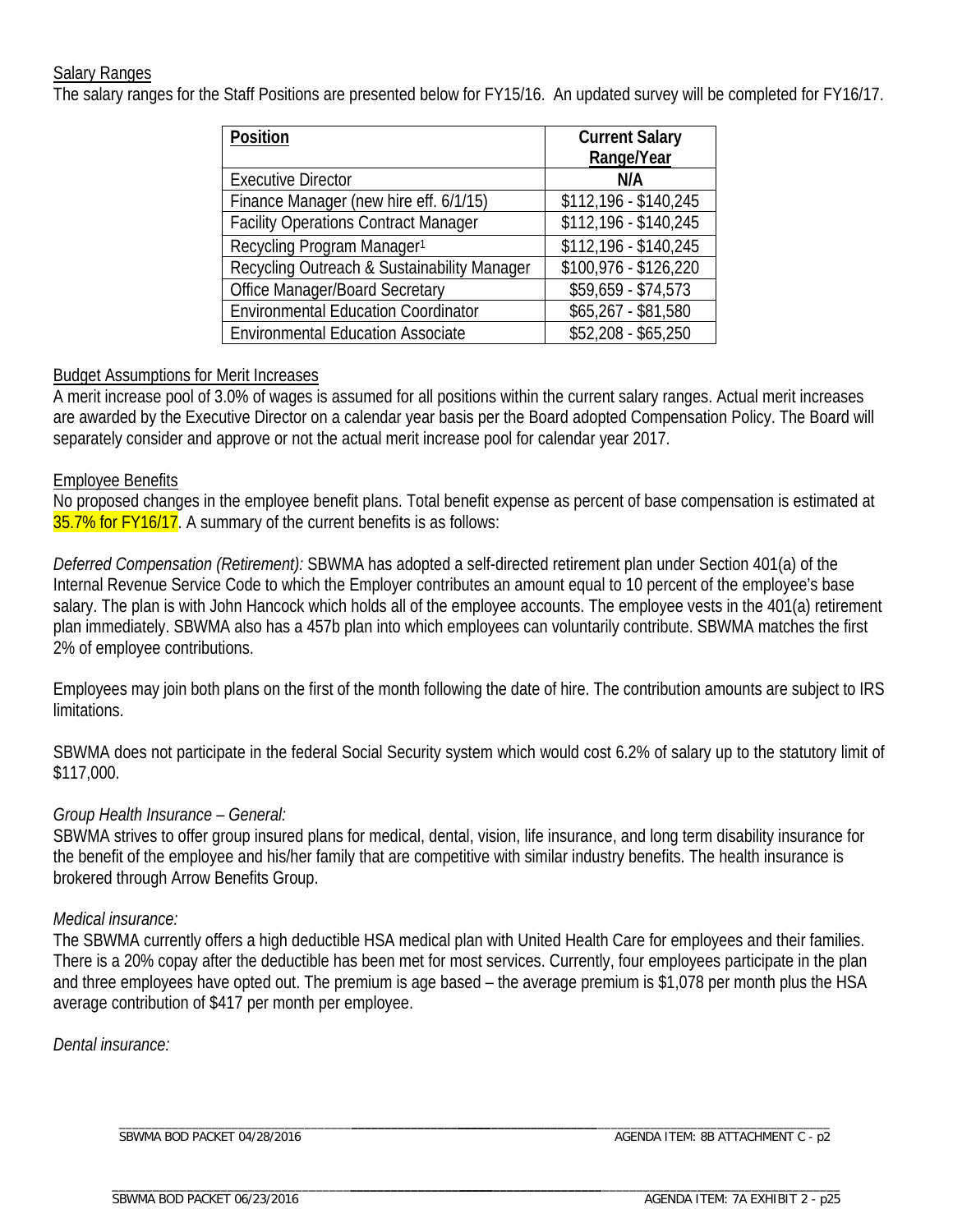Dental insurance is provided by Guardian Insurance for employees and their families. Basic care is covered 100% and major care (crowns, dentures) is covered at 60% up to the maximum annual benefit of \$1,500. The average monthly premium per employee is \$200.

### *Vision Plan:*

Vision insurance is provided by Guardian Insurance for employees and their families. A \$10 copay applies to most services. Frames are covered up to \$120 once per year. The average monthly premium per employee is \$45.

### *Life Insurance:*

Term life insurance is provided by Guardian the employee is provided at 100% of salary up to \$200,000. The average monthly premium per employee is \$96.

### *HR and Payroll Support:*

The SBWMA currently utilizes a Modern HR, a third party professional employment organization for the following scope of work:

(a) Support on an as needed basis regarding human resources issues including, but not limited to, hiring, firing and discipline.

(b) Support on an as needed basis regarding compliance with federal, state and local laws and ordinances regarding employment.

(c) Consult on various Client projects as agreed upon.

- (d) Provide payroll and payroll tax filing services.
- (e) Workers' Compensation insurance.

We pay \$112 / month per employee for their services.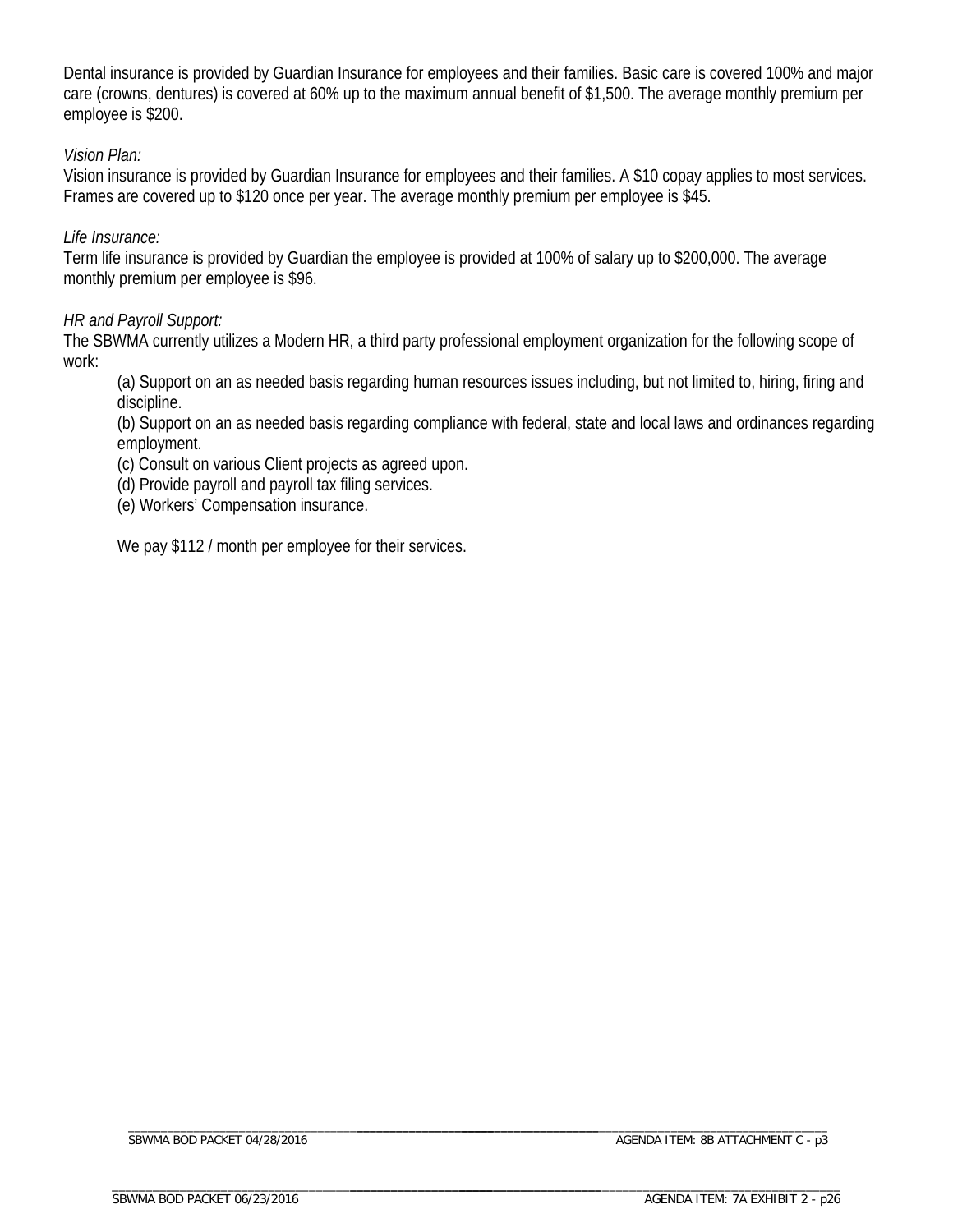





\_\_\_\_\_\_\_\_\_\_\_\_\_\_\_\_\_\_\_\_\_\_\_\_\_\_\_\_\_\_\_\_\_\_\_\_\_\_\_\_\_\_\_\_\_\_\_\_\_\_\_\_\_\_\_\_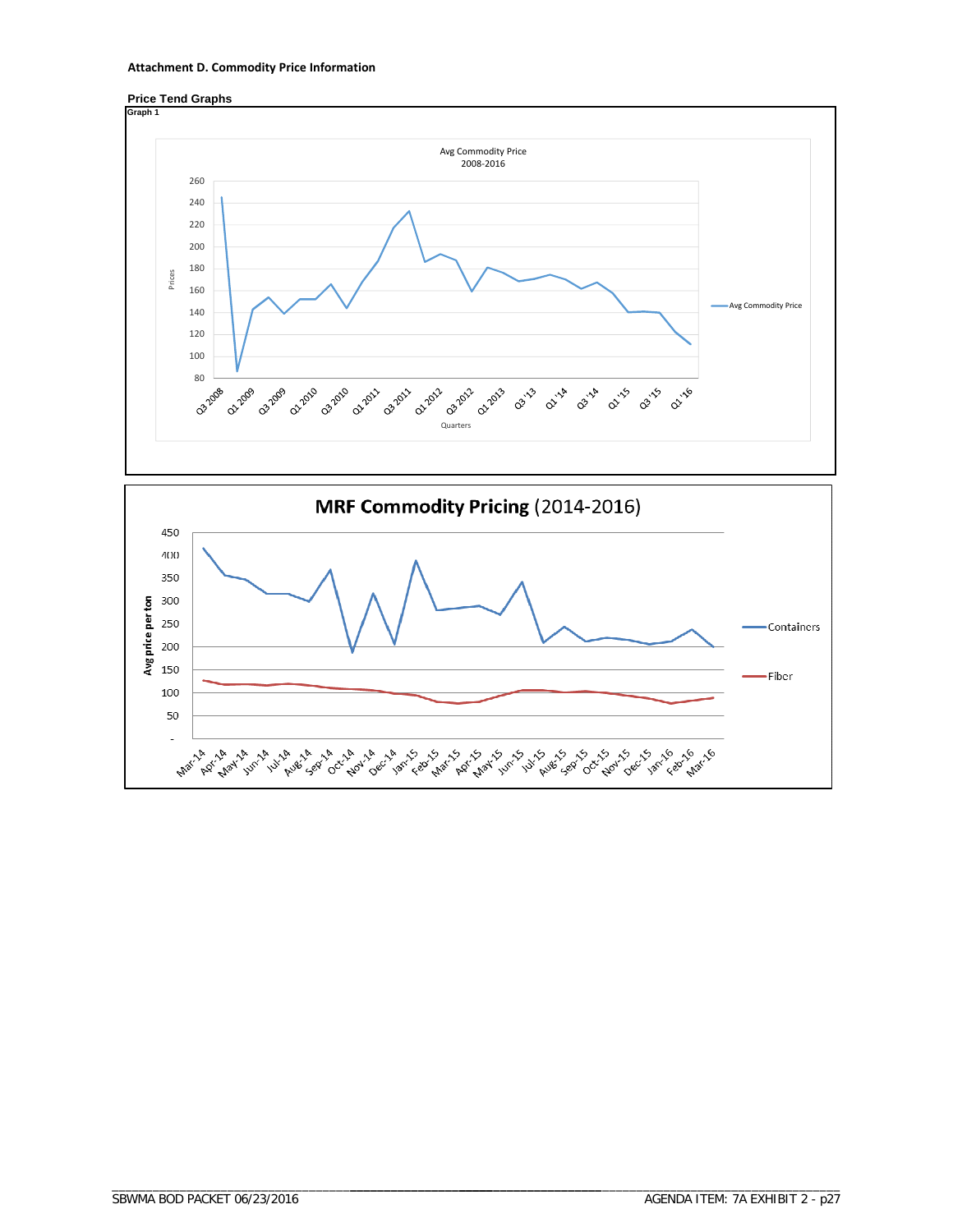## **South Bay Recycling, LLC**



February 11, 2016

SBWMA, Rethink Waste **Interim Executive Director** Mr. Hilary Gans 610 Elm Street, Suite #202 San Carlos, CA 94070

**Re: Commodity Pricing** 

Dear Mr. Gans

During the January 2016 SBWMA BOD meeting SBR was asked to prepare a letter to serve as an update to commodity pricing as it relates to the Shoreway facility. This letter, combined with the attached appendix, is provided in response to that request.

Commodity scrap values represent slightly over half of the value for the monthly recyclable revenues that flow through the facility, with the other portion being California Refund Value (CRV) payments from CalRecycle. The attached page one includes information from CalRecyle's most recent Quarterly Report (bottom right of page) which indicates that in the future there may be a proportional reduction to some CRV payments. Several years ago there was a proportional reduction to some CRV payments, but the impact to Shoreway revenues was minor. As such we do not anticipate any material reduction to CRV payments from CalRecycle in 2016.

The other information found on page one comes from Recycling Resources magazine and refers to scrap values. I have underlined sections which essentially confirm that current pricing is a bit on the low side of historical averages. To put this in perspective it is helpful to keep in mind that paper fiber (Cardboard, Old Newspaper, and Mix Paper) comprise approximately 90% of SBWMA's scrap revenue, with the other 10% coming from plastic, metal, and glass scrap values combined.

The attached pages two through five provide information from Recycling Today magazine for scrap values for paper fiber, plastics, non-ferrous metal, and ferrous metal. Once again I have underlined sections which clarify the current state of scrap commodity markets for materials generated at the Shoreway facility.

Although paper fiber scrap pricing today is about 10% lower than it was a year ago, it is still substantially higher than where it has dipped to over the past 10 years. Paper fiber pricing in Feburary 2016 is slightly higher than it was in January of 2016, and many in the industry believe the average paper fiber scrap pricing for 2016 will be slightly higher than where it is today.

**Best Regards,** 

Down Drug h

Dan Domonoske **Vice President** 

Encl: 5 page Appendix of market information

333 Shoreway Road | San Carlos, California 94070 Tel 650.802.8355 | Fax 650.412.2495 | SBRecycling.net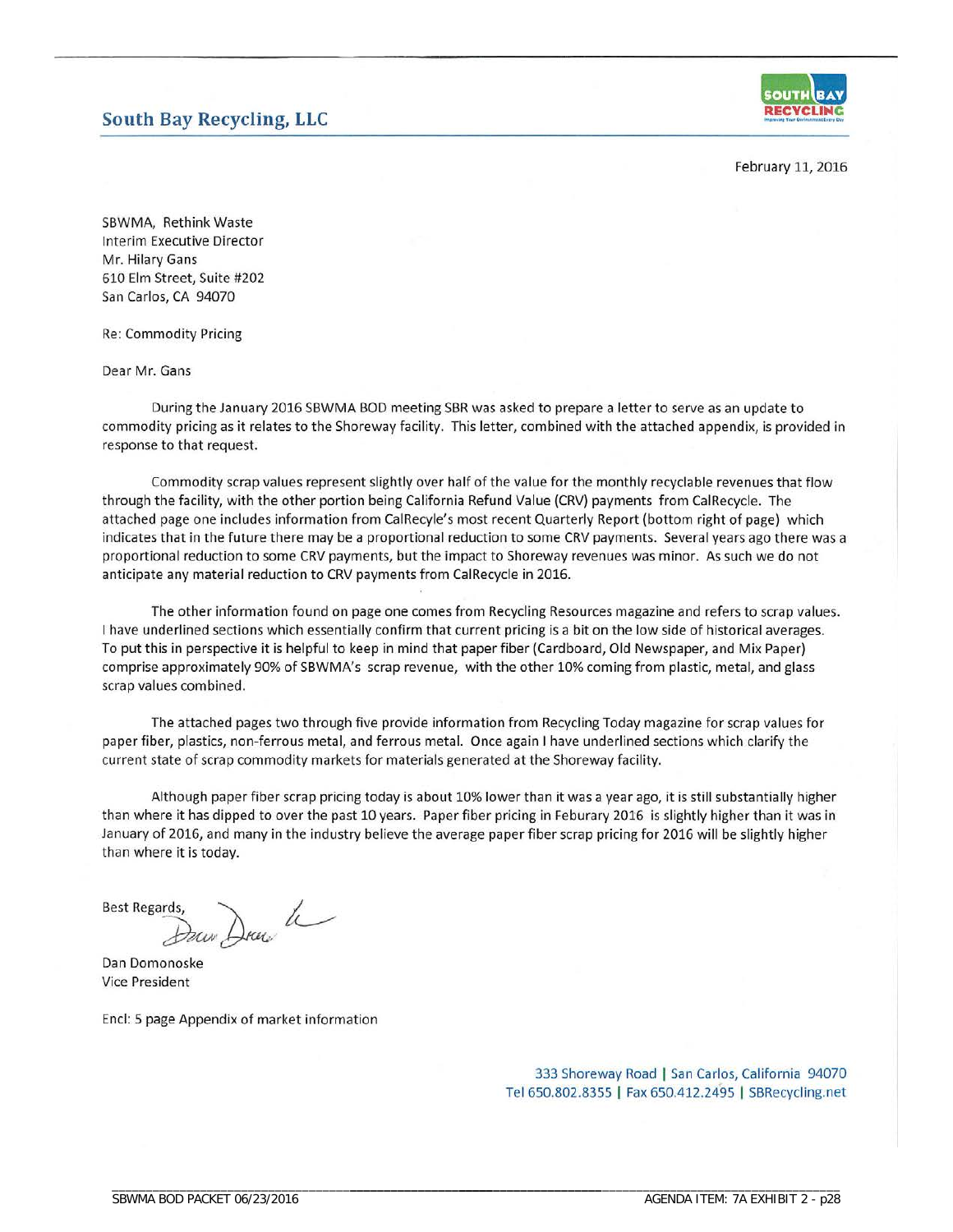#### **Attachment E - FY16/17 Budget Support Files (tonnage & rate calculations)** Update: February 2016 Summary Tables

|                              |                   | FY15/16                          | FY15/16           |          | Mid-FY16/17 Proposed                  |          | 15/16 vs 16/17             |           |
|------------------------------|-------------------|----------------------------------|-------------------|----------|---------------------------------------|----------|----------------------------|-----------|
| <b>Commodity Revenue</b>     |                   | <b>Adopted Budget</b>            | year              |          | <b>Budget</b>                         |          | Variance                   | $\%$      |
| <b>Tons Sold</b>             |                   | 67.488                           | 63,594            |          | 71,336                                |          | 3.848                      | 5.7%      |
| Wtd Avg. Price               | \$                | 142.70                           | \$<br>140.87      | \$       | 120.07                                | \$       | (22.63)                    | $-15.9%$  |
| <b>Gross Revenue</b>         | \$                | 9,630,400                        | \$<br>8,958,419   | \$       | 8,565,216                             | \$       | (1,065,184)                | $-11.1%$  |
| Revenue Share w/ SBR         | \$                | (1,064,400)                      | \$<br>(1,070,551) | \$       | (825, 285)                            |          | 239,115                    | $-22.5%$  |
| <b>Buyback Payments</b>      | \$                | (897,900)                        | \$<br>(888, 242)  | \$       | (796, 519)                            |          | 101,381                    | $-11.3%$  |
| Net Commodity Revenue        | \$                | 7,668,100                        | \$<br>6,999,627   | \$       | 6,943,411                             | \$       | (724,689)                  | $-9.5%$   |
| Price / Volume Impact        |                   |                                  | Price             |          | Volume                                |          | <b>Total</b>               |           |
| Tonnage Change               |                   |                                  | \$<br>142.70      |          | 3,848                                 | \$       | 549,052                    |           |
| Price Change                 |                   |                                  | \$<br>(22.63)     |          | 71,336                                | \$       | (1,614,236)                |           |
| <b>Total Change (Gross)</b>  |                   |                                  |                   |          |                                       | \$       | (1,065,184)                |           |
|                              |                   |                                  |                   |          |                                       |          |                            |           |
| <b>SBR Operating Expense</b> |                   |                                  |                   |          |                                       |          |                            |           |
|                              |                   |                                  |                   |          |                                       |          |                            |           |
|                              |                   | FY15/16                          | FY15/16           |          | Mid-FY16/17 Proposed                  |          | 15/16 vs 16/17             |           |
|                              |                   | <b>Adopted Budget</b>            | year              |          | <b>Budget</b>                         |          | Variance                   |           |
| a. <b>Summary</b>            |                   |                                  |                   |          |                                       |          |                            | $\%$      |
| <b>MRF</b>                   | \$                | 5,976,840                        | \$<br>5,632,003   | \$       | 6,447,162                             | \$       | 470,322                    | 7.9%      |
| <b>Transfer Station</b>      |                   | 4,544,231                        | 4,574,290         |          | 4,655,284                             |          | 111,054                    | 2.4%      |
| Transportation               |                   | 7,022,945                        | 7,486,784         |          | 7,172,876                             |          | 149,931                    | 2.1%      |
| Port Slowdown Extra Cost     |                   |                                  |                   |          |                                       |          |                            | 0.0%      |
| Canopy Construction Impact   |                   | 15,000                           | 15,000            |          |                                       |          | (15,000)                   | $-100.0%$ |
| Interest                     |                   | 180,684                          | 180,684           |          | 148,305                               |          | (32, 379)                  | $-17.9%$  |
| <b>Total SBR Expense</b>     | \$                | 17,739,700                       | \$<br>17,888,761  | \$       | 18,423,627                            | \$       | 683,928                    | 3.9%      |
|                              |                   |                                  |                   |          |                                       |          |                            |           |
| b. SBR Expense Detail        |                   | FY15/16<br><b>Adopted Budget</b> | FY15/16<br>year   |          | Mid-FY16/17 Proposed<br><b>Budget</b> |          | 15/16 vs 16/17<br>Variance | %         |
| <b>MRF</b>                   |                   |                                  |                   |          |                                       |          |                            |           |
| Tons, net                    |                   | 67,488                           | 63,594            |          | 71,336                                |          | 3.848                      | 5.7%      |
| Rate                         | \$                | 88.56                            | \$<br>88.56       | \$       | 90.38                                 | \$       | 1.82                       | 2.1%      |
| Expense                      | \$                | 5,976,840                        | \$<br>5,632,003   | \$       | 6,447,162                             | \$       | 470,322                    | 7.9%      |
| <b>Transfer Station</b>      |                   |                                  |                   |          |                                       |          |                            |           |
| Tons                         |                   | 357,760                          | 360,228           |          | 359,905                               |          | 2.145                      | 0.6%      |
| Rate                         | \$                | 12.70                            | \$<br>12.70       | \$<br>\$ | 12.93                                 | \$<br>\$ | 0.23                       | 1.8%      |
| Expense<br>Transportation    | \$                | 4,544,231                        | \$<br>4,574,290   |          | 4,655,284                             |          | 111,054                    | 2.4%      |
| Tons                         |                   | 357,760                          | 360,228           |          | 359,905                               |          | 2,145                      | 0.6%      |
| Wtd. Avg. Rate               | \$                | 19.63                            | \$<br>20.78       | \$       | 19.93                                 | \$       | 0.30                       | 1.5%      |
| Expense                      | \$                | 7,022,945                        | \$<br>7,486,784   | \$       | 7,172,876                             | \$       | 149,931                    | 2.1%      |
| Port Slowdown Extra Cost     |                   |                                  | \$                |          |                                       |          |                            |           |
| <b>Interest</b>              | $\boldsymbol{\$}$ | 180,684                          | \$<br>180,684     | \$       | 148,305                               | \$       | (32, 379)                  | $-13.4%$  |
| Canopy Construction Impact   |                   | 15,000                           | 15,000            | \$       |                                       |          | (15,000)                   | $-100.0%$ |
| <b>TOTAL SBR EXPENSE</b>     | \$                | 17,739,700                       | \$<br>17,888,761  | \$       | 18,423,627                            | \$       | 683,928                    | 3.9%      |

SBWMA BOD PACKET 04/28/2016

\_\_\_\_\_\_\_\_\_\_\_\_\_\_\_\_\_\_\_\_\_\_\_\_\_\_\_\_\_\_\_\_\_\_\_\_\_\_\_\_\_\_\_\_\_\_\_\_\_\_\_\_\_\_\_\_

\_\_\_\_\_\_\_\_\_\_\_\_\_\_\_\_\_\_\_\_\_\_\_\_\_\_\_\_\_\_\_\_\_\_\_\_\_\_\_\_\_\_\_\_\_\_\_\_\_\_\_\_\_\_\_\_

\_\_\_\_\_\_\_\_\_\_\_\_\_\_\_\_\_\_\_\_\_\_\_\_\_\_\_\_\_\_\_\_\_\_\_\_\_ \_\_\_\_\_\_\_\_\_\_\_\_\_\_\_\_\_\_\_\_\_\_\_\_\_\_\_\_\_\_\_\_\_\_\_\_\_\_\_\_\_\_\_\_\_\_\_\_\_\_\_\_\_\_\_\_